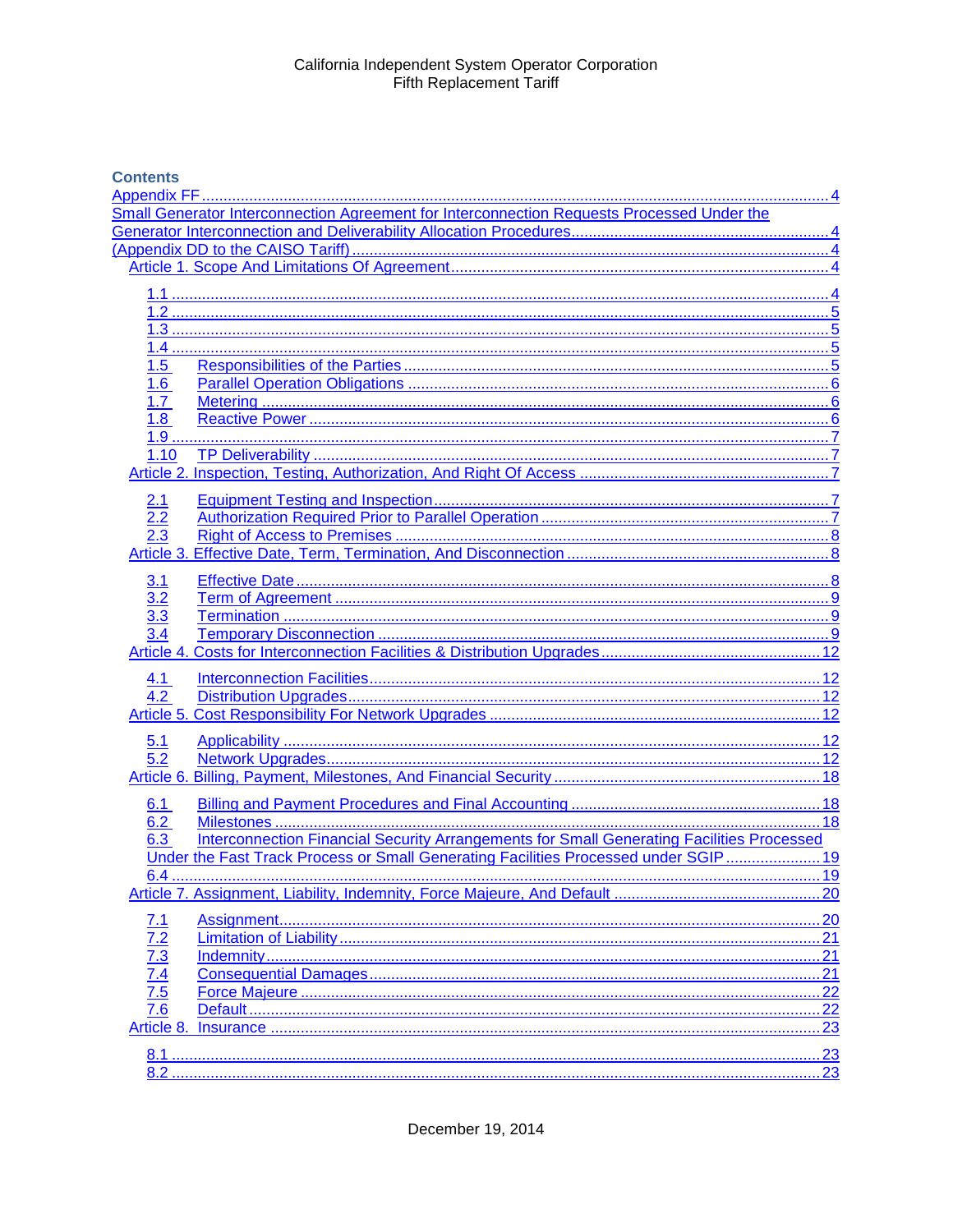|                | .23 |
|----------------|-----|
|                |     |
|                |     |
|                | 24  |
|                |     |
|                |     |
|                |     |
|                | 24  |
|                | 25  |
|                |     |
|                | 25  |
|                | .25 |
|                |     |
|                |     |
| 12.1           |     |
| 12.2           |     |
| 12.3           |     |
| 12.4           |     |
| 12.5           |     |
| 12.6           | 26  |
| 12.7           |     |
| 12.8           |     |
| 12.9           |     |
| 12.10<br>12.11 | .27 |
| 12.12          |     |
| 12.13          | 28  |
|                |     |
|                |     |
| 13.1<br>13.2   |     |
| 13.3           |     |
| 13.4           |     |
| 13.5           |     |
|                |     |
|                |     |
|                |     |
|                |     |
|                |     |
|                |     |
|                |     |
|                |     |
|                |     |
|                |     |
|                |     |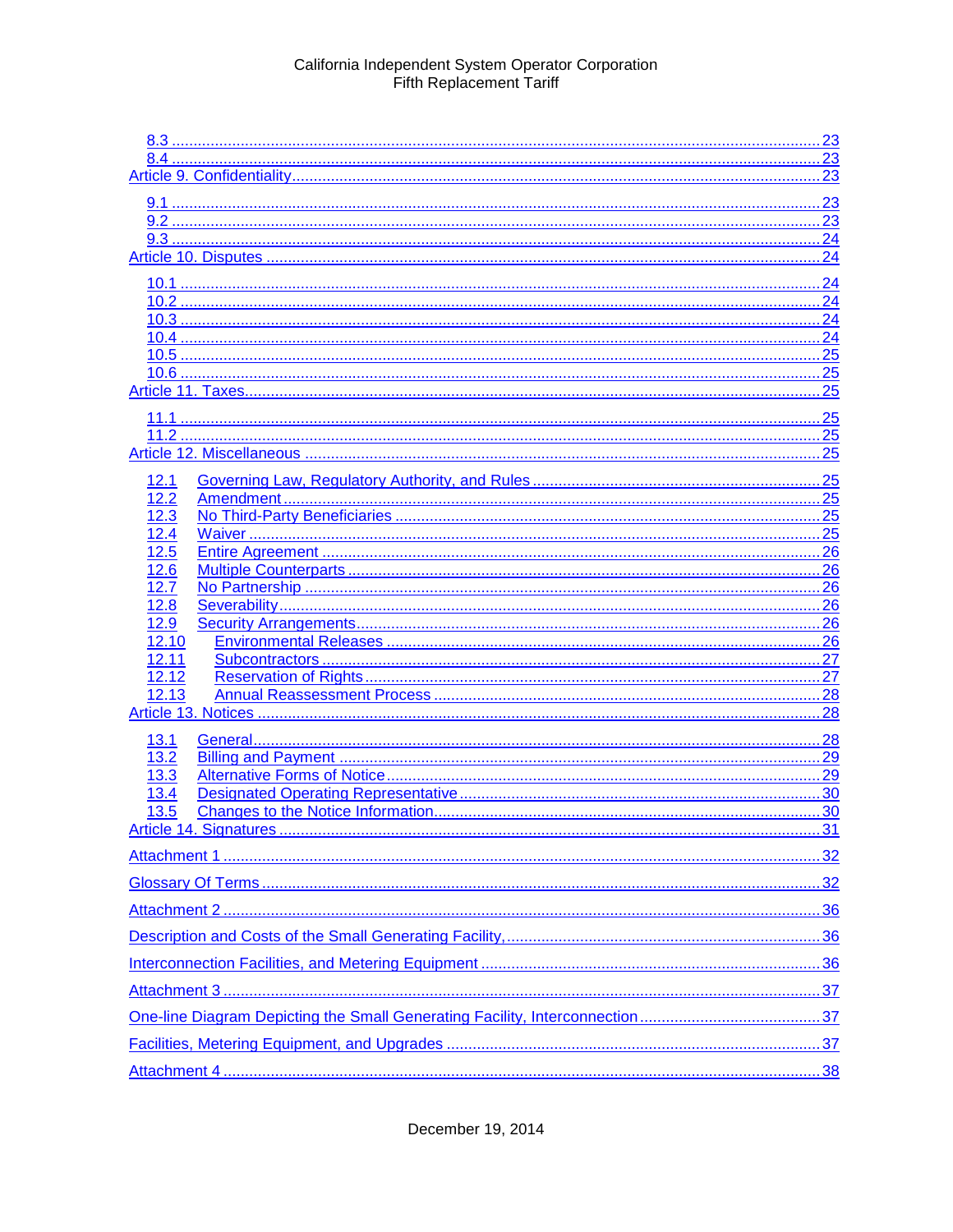| Additional Operating Requirements for the CAISO Controlled Grid and Affected Systems Needed to |
|------------------------------------------------------------------------------------------------|
|                                                                                                |
|                                                                                                |
|                                                                                                |
|                                                                                                |
|                                                                                                |
|                                                                                                |
|                                                                                                |
|                                                                                                |
|                                                                                                |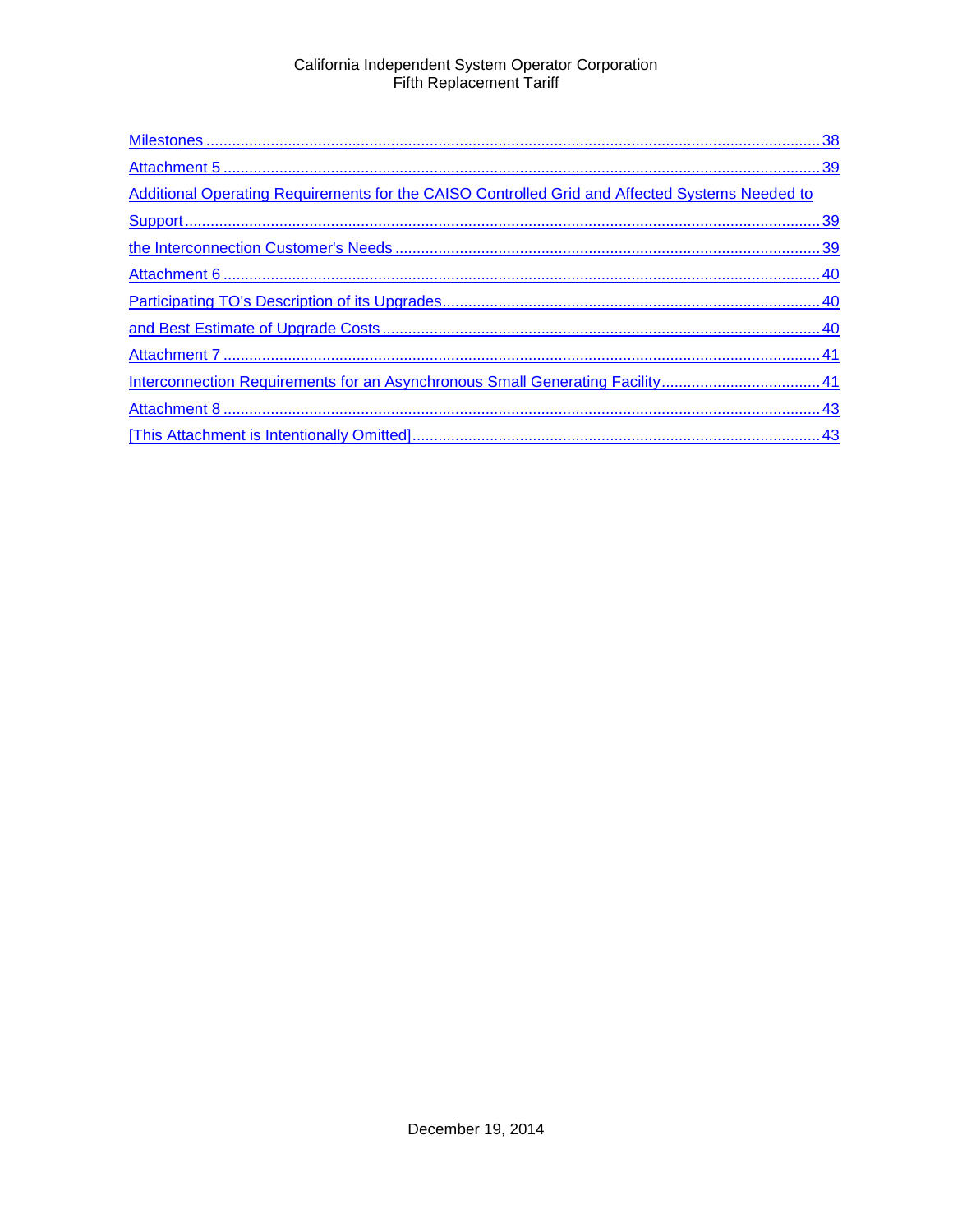## **Appendix FF**

#### <span id="page-3-2"></span><span id="page-3-1"></span><span id="page-3-0"></span>**Small Generator Interconnection Agreement for Interconnection Requests Processed Under the Generator Interconnection and Deliverability Allocation Procedures**

#### **(Appendix DD to the CAISO Tariff)**

|        |             | This Small Generator Interconnection Agreement ("Agreement") is made and entered into this                |
|--------|-------------|-----------------------------------------------------------------------------------------------------------|
| dav of | $, 20$ , by |                                                                                                           |
|        |             | ("Participating TO"), the California Independent System Operator Corporation, a California nonprofit      |
|        |             | public benefit corporation organized and existing under the laws of the State of California ("CAISO") and |
|        |             | ("Interconnection Customer") each                                                                         |
|        |             | borginattar comotimos referred to individually as "Darty" ar referred to collectively as the "Darties "   |

#### hereinafter sometimes referred to individually as "Party" or referred to collectively as the "Parties."

#### **Participating TO Information**

|                 | State: _________   | Zip: |
|-----------------|--------------------|------|
| Phone:          | Fax: _____________ |      |
| E-mail Address: |                    |      |

#### **CAISO Information**

| Attention:               |            |  |
|--------------------------|------------|--|
| 250 Outcropping Way      |            |  |
| Folsom, CA 95630         |            |  |
| Phone: 916-351-4400 Fax: |            |  |
| E-mail:                  | @caiso.com |  |

#### **Interconnection Customer Information**

|                            | State: ____________                                                                                                                                                                                                           | $\mathsf{Zip:}$ |
|----------------------------|-------------------------------------------------------------------------------------------------------------------------------------------------------------------------------------------------------------------------------|-----------------|
| Phone: ___________________ | Fax: ___________________                                                                                                                                                                                                      |                 |
| E-mail Address:            | the control of the control of the control of the control of the control of the control of the control of the control of the control of the control of the control of the control of the control of the control of the control |                 |

Interconnection Customer Queue Position No: \_\_\_\_\_\_\_\_\_\_\_\_\_\_\_

In consideration of the mutual covenants set forth herein, the Parties agree as follows:

#### <span id="page-3-3"></span>**Article 1. Scope And Limitations Of Agreement**

<span id="page-3-4"></span>1.1 This Agreement shall be used for all Small Generating Facility Interconnection Requests submitted under the Generator Interconnection and Transmission Allocation Procedures (GIDAP) set forth in Appendix DD except for those submitted under the 10 kW Inverter Process contained in GIDAP Appendix 7. For those Interconnection Requests, GIDAP Appendix 7 contains the terms and conditions which serve as the Interconnection Agreement.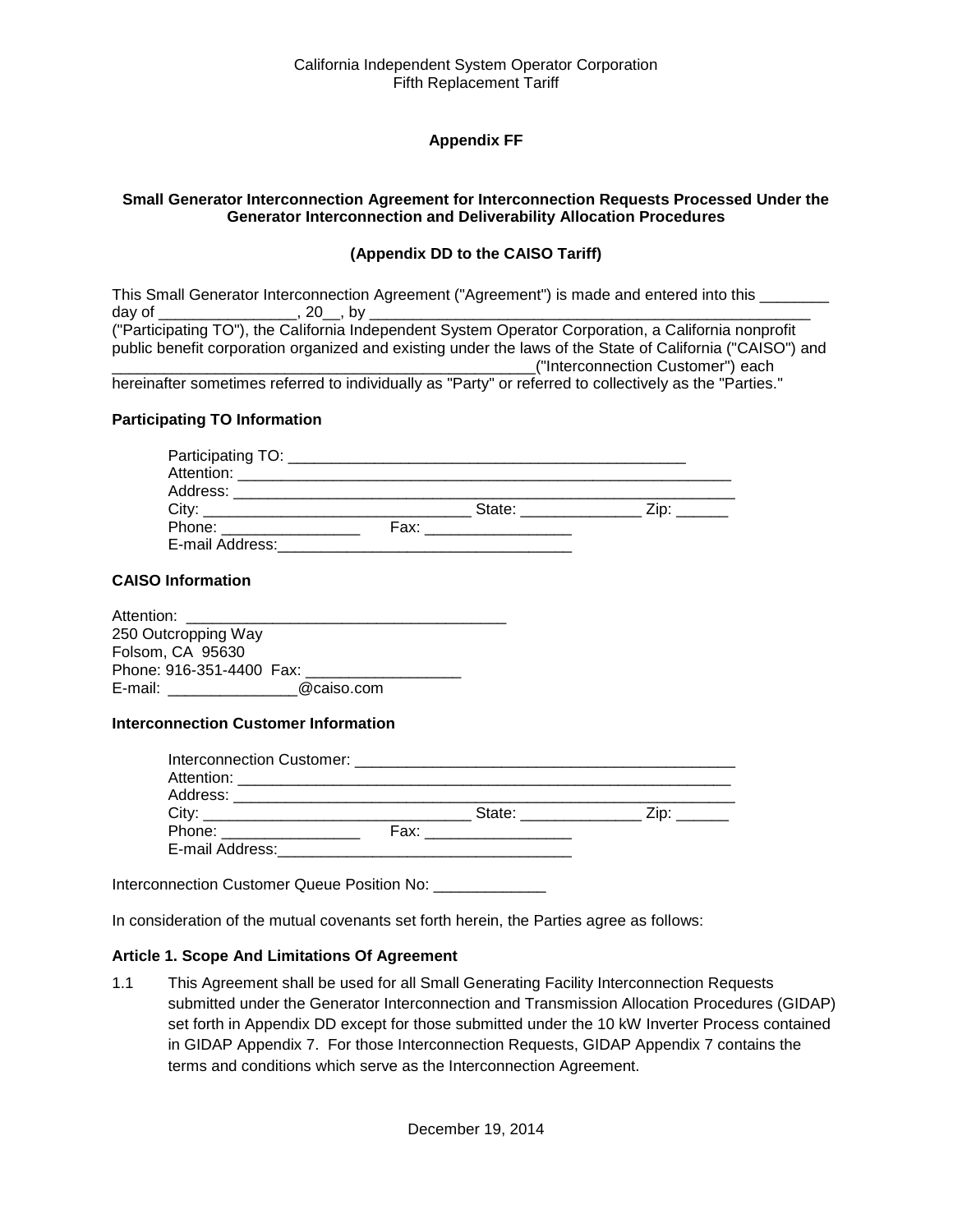- <span id="page-4-0"></span>1.2 This Agreement governs the terms and conditions under which the Interconnection Customer's Small Generating Facility will interconnect with, and operate in parallel with, the Participating TO's Transmission System.
- <span id="page-4-1"></span>1.3 This Agreement does not constitute an agreement to purchase or deliver the Interconnection Customer's power. The purchase or delivery of power and other services that the Interconnection Customer may require will be covered under separate agreements, if any. The Interconnection Customer will be responsible for separately making all necessary arrangements (including scheduling) for delivery of electricity in accordance with the CAISO Tariff.
- <span id="page-4-2"></span>1.4 Nothing in this Agreement is intended to affect any other agreement between or among the Parties.

#### <span id="page-4-3"></span>1.5 Responsibilities of the Parties

- 1.5.1 The Parties shall perform all obligations of this Agreement in accordance with all Applicable Laws and Regulations, Operating Requirements, and Good Utility Practice. The Parties shall use the Large Generator Interconnection Agreement (CAISO Tariff Appendix CC) to interpret the responsibilities of the Parties under this Agreement.
- 1.5.2 The Interconnection Customer shall construct, interconnect, operate and maintain its Small Generating Facility and construct, operate, and maintain its Interconnection Facilities in accordance with the applicable manufacturer's recommended maintenance schedule, and in accordance with this Agreement, and with Good Utility Practice.
- 1.5.3 The Participating TO shall construct, operate, and maintain its Interconnection Facilities and Upgrades in accordance with this Agreement, and with Good Utility Practice. The CAISO and the Participating TO shall cause the Participating TO's Transmission System to be operated and controlled in a safe and reliable manner and in accordance with this Agreement.
- 1.5.4 The Interconnection Customer agrees to construct its facilities or systems in accordance with applicable specifications that meet or exceed those provided by the National Electrical Safety Code, the American National Standards Institute, IEEE, Underwriter's Laboratory, and Operating Requirements in effect at the time of construction and other applicable national and state codes and standards. The Interconnection Customer agrees to design, install, maintain, and operate its Small Generating Facility so as to reasonably minimize the likelihood of a disturbance adversely affecting or impairing the system or equipment of the Participating TO and any Affected Systems. The Interconnection Customer shall comply with the Participating TO's Interconnection Handbook. In the event of a conflict between the terms of this Agreement and the terms of the Participating TO's Interconnection Handbook, the terms in this Agreement shall govern.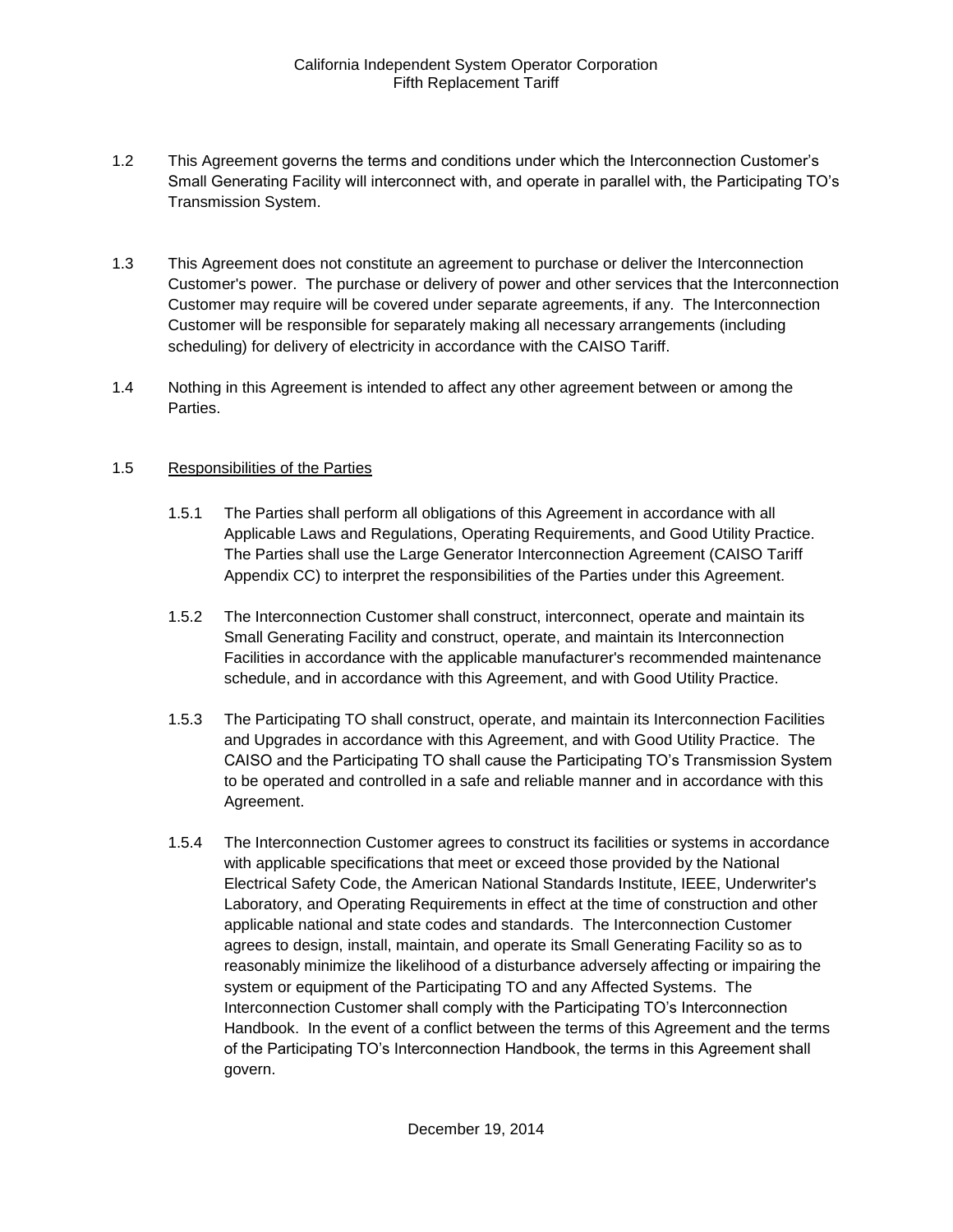- 1.5.5 Each Party shall operate, maintain, repair, and inspect, and shall be fully responsible for the facilities that it now or subsequently may own unless otherwise specified in the Attachments to this Agreement. Each Party shall be responsible for the safe installation, maintenance, repair and condition of their respective lines and appurtenances on their respective sides of the Point of Change of Ownership. The Participating TO and the Interconnection Customer, as appropriate, shall provide Interconnection Facilities that adequately protect the CAISO Controlled Grid, the Participating TO's electric system, the Participating TO's personnel, and other persons from damage and injury. The allocation of responsibility for the design, installation, operation, maintenance and ownership of Interconnection Facilities shall be delineated in the Attachments to this Agreement.
- 1.5.6 The Participating TO and the CAISO shall coordinate with Affected Systems to support the interconnection.
- 1.5.7 [This provision is intentionally omitted.]

#### <span id="page-5-0"></span>1.6 Parallel Operation Obligations

Once the Small Generating Facility has been authorized to commence parallel operation, the Interconnection Customer shall abide by all rules and procedures pertaining to the parallel operation of the Small Generating Facility in the CAISO Balancing Authority Area, including, but not limited to; 1) the rules and procedures concerning the operation of generation set forth in the CAISO Tariff for the CAISO Controlled Grid and; 2) the Operating Requirements set forth in Attachment 5 of this Agreement.

#### <span id="page-5-1"></span>1.7 Metering

The Interconnection Customer shall be responsible for the reasonable and necessary cost for the purchase, installation, operation, maintenance, testing, repair, and replacement of metering and data acquisition equipment specified in Attachments 2 and 3 of this Agreement. The Interconnection Customer's metering (and data acquisition, as required) equipment shall conform to applicable industry rules and Operating Requirements.

#### <span id="page-5-2"></span>1.8 Reactive Power

1.8.1 The Interconnection Customer shall design its Small Generating Facility to maintain a composite power delivery at continuous rated power output at the terminals of each generating unit at a power factor within the range of 0.95 leading to 0.90 lagging, unless the CAISO has established different requirements that apply to all similarly situated generators in the CAISO Balancing Authority Area on a comparable basis. The requirements of this paragraph shall not apply to asynchronous generators and the requirements of Attachment 7 shall apply instead.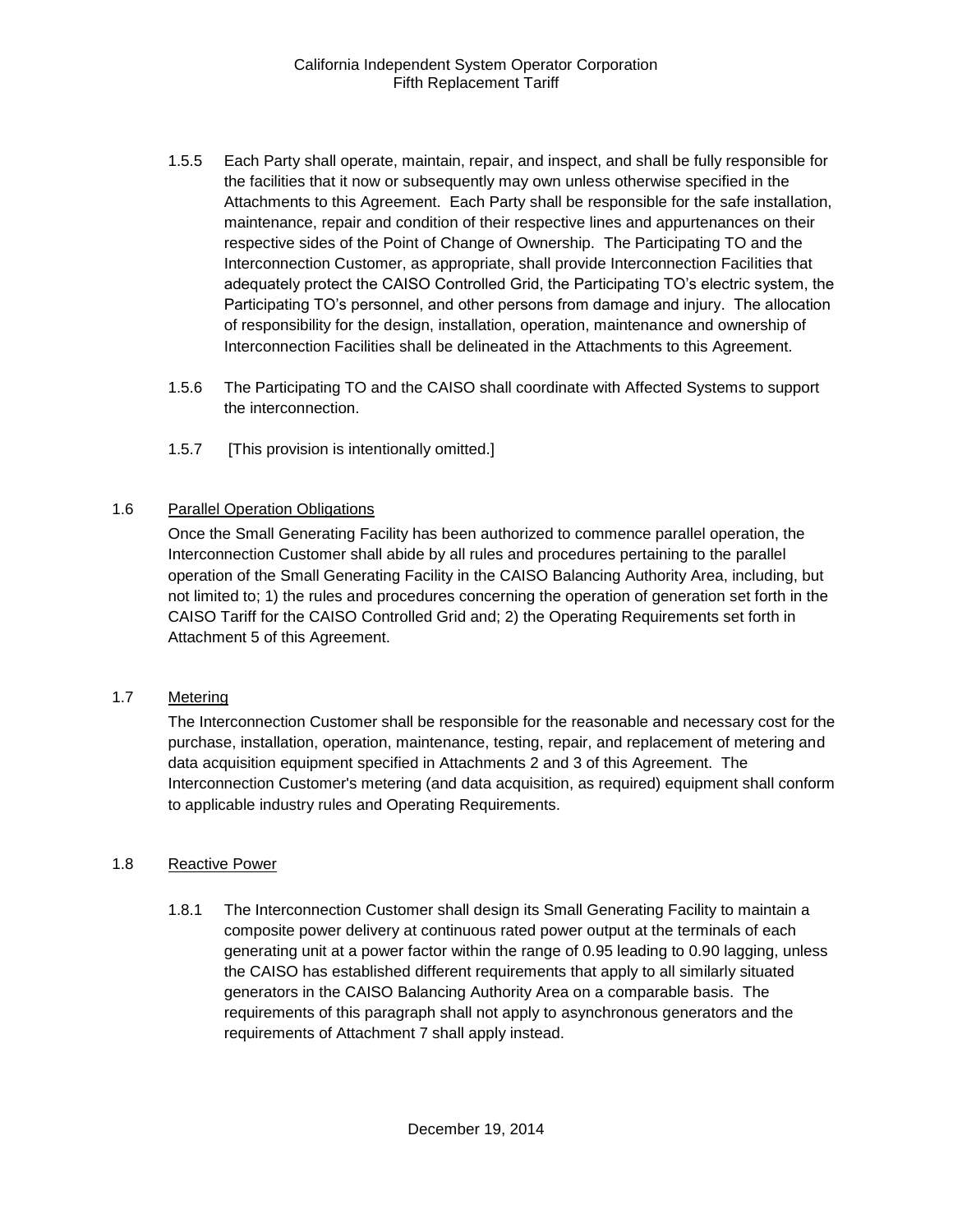- 1.8.2 Payment to the Interconnection Customer for reactive power that the Small Generating Facility provides or absorbs when the CAISO requests the Interconnection Customer to operate its Small Generating Facility outside the range specified in Article 1.8.1 will be made by the CAISO in accordance with the applicable provisions of the CAISO Tariff.
- <span id="page-6-0"></span>1.9 Capitalized terms used herein shall have the meanings specified in the Glossary of Terms in Attachment 1 or the body of this Agreement.

#### <span id="page-6-1"></span>1.10 TP Deliverability

To the extent that an Interconnection Customer is eligible for and has been allocated TP Deliverability pursuant to Section 8.9 of the GIDAP, the Interconnection Customer's right to retain such allocated TP Deliverability shall be contingent upon satisfying the obligations set forth in Section 8.9.3 of the GIDAP.

## <span id="page-6-2"></span>**Article 2. Inspection, Testing, Authorization, And Right Of Access**

#### <span id="page-6-3"></span>2.1 Equipment Testing and Inspection

- 2.1.1 The Interconnection Customer shall test and inspect its Small Generating Facility and Interconnection Facilities prior to interconnection. The Interconnection Customer shall notify the Participating TO and the CAISO of such activities no fewer than five (5) Business Days (or as may be agreed to by the Parties) prior to such testing and inspection. Testing and inspection shall occur on a Business Day. The Participating TO and the CAISO may, at their own expense, send qualified personnel to the Small Generating Facility site to inspect the interconnection and observe the testing. The Interconnection Customer shall provide the Participating TO and the CAISO a written test report when such testing and inspection is completed.
- 2.1.2 The Participating TO and the CAISO shall provide the Interconnection Customer written acknowledgment that they have received the Interconnection Customer's written test report. Such written acknowledgment shall not be deemed to be or construed as any representation, assurance, guarantee, or warranty by the Participating TO or the CAISO of the safety, durability, suitability, or reliability of the Small Generating Facility or any associated control, protective, and safety devices owned or controlled by the Interconnection Customer or the quality of power produced by the Small Generating Facility.

#### <span id="page-6-4"></span>2.2 Authorization Required Prior to Parallel Operation

2.2.1 The Participating TO and the CAISO shall use Reasonable Efforts to list applicable parallel operation requirements in Attachment 5 of this Agreement. Additionally, the Participating TO and the CAISO shall notify the Interconnection Customer of any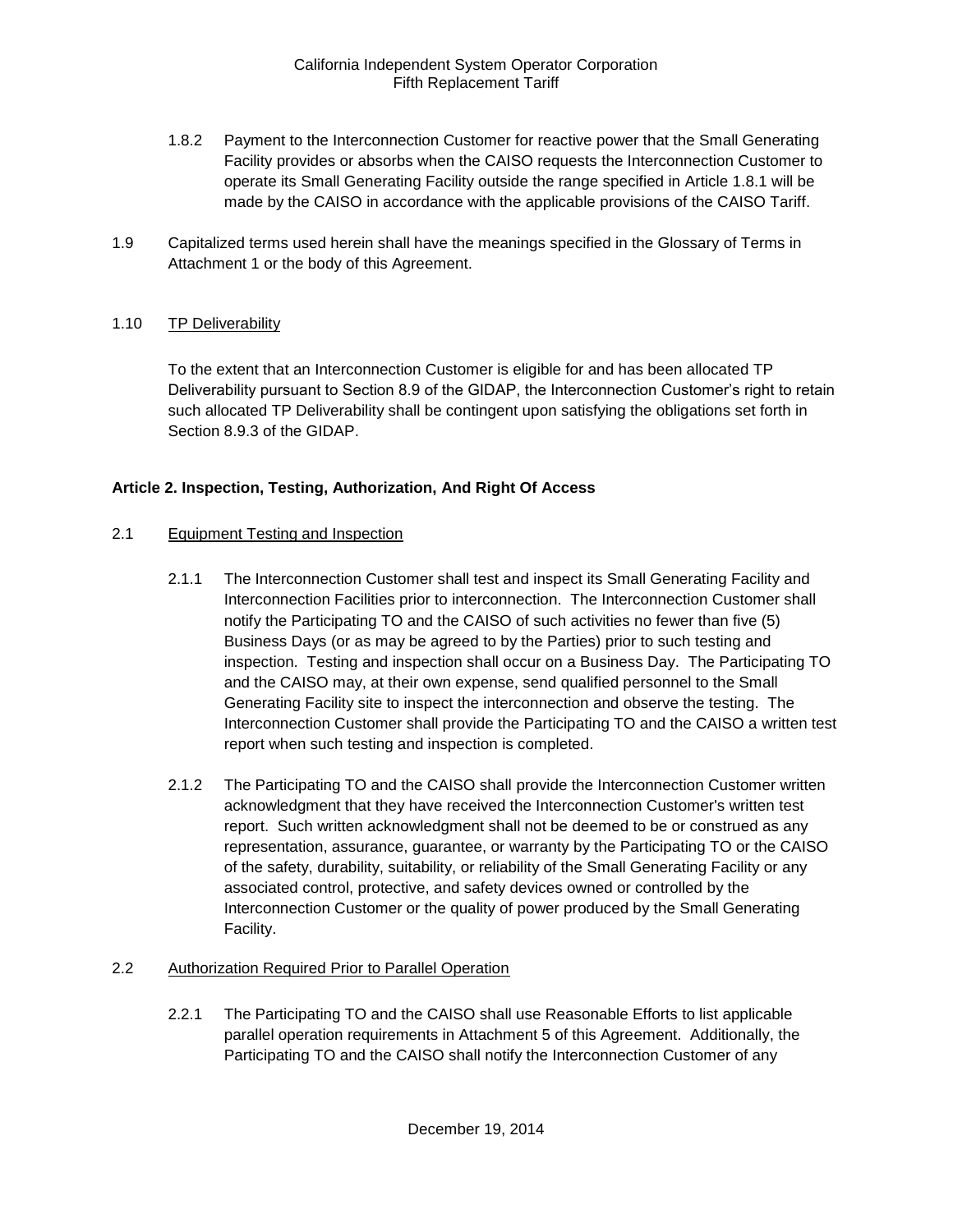changes to these requirements as soon as they are known. The Participating TO and the CAISO shall make Reasonable Efforts to cooperate with the Interconnection Customer in meeting requirements necessary for the Interconnection Customer to commence parallel operations by the in-service date.

2.2.2 The Interconnection Customer shall not operate its Small Generating Facility in parallel with the Participating TO's Transmission System without prior written authorization of the Participating TO. The Participating TO will provide such authorization to the Interconnection Customer and the CAISO once the Participating TO receives notification that the Interconnection Customer has complied with all applicable parallel operation requirements. Such authorization shall not be unreasonably withheld, conditioned, or delayed.

## <span id="page-7-0"></span>2.3 Right of Access to Premises

- 2.3.1 Upon reasonable notice, the Participating TO and the CAISO may send a qualified person to the premises of the Interconnection Customer at or immediately before the time the Small Generating Facility first produces energy to inspect the interconnection, and observe the commissioning of the Small Generating Facility (including any required testing), startup, and operation for a period of up to three (3) Business Days after initial start-up of the unit. In addition, the Interconnection Customer shall notify the Participating TO and the CAISO at least five (5) Business Days prior to conducting any on-site verification testing of the Small Generating Facility.
- 2.3.2 Following the initial inspection process described above, at reasonable hours, and upon reasonable notice, or at any time without notice in the event of an emergency or hazardous condition, the Participating TO and the CAISO shall have access to the Interconnection Customer's premises for any reasonable purpose in connection with the performance of the obligations imposed on it by this Agreement or if necessary to meet its legal obligation to provide service to its customers.
- 2.3.3 Each Party shall be responsible for its own costs associated with following this article.

## <span id="page-7-1"></span>**Article 3. Effective Date, Term, Termination, And Disconnection**

<span id="page-7-2"></span>3.1 Effective Date

This Agreement shall become effective upon execution by the Parties subject to acceptance by FERC (if applicable), or if filed unexecuted, upon the date specified by the FERC. The Participating TO and the CAISO shall promptly file this Agreement with the FERC upon execution, if required.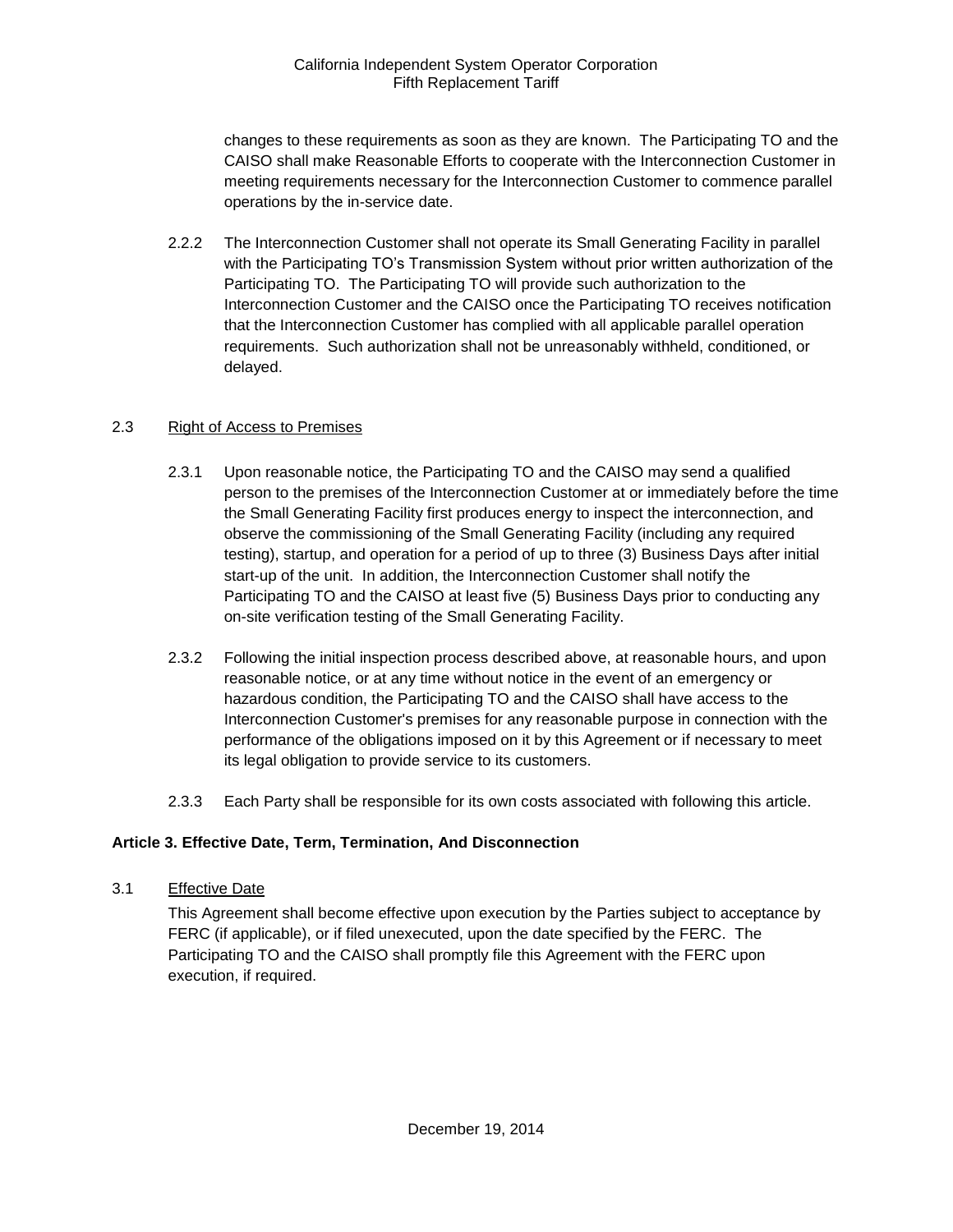## <span id="page-8-0"></span>3.2 Term of Agreement

This Agreement shall become effective on the Effective Date and shall remain in effect for a period of \_\_\_\_ years from the Effective Date (term specified in individual agreements to be ten (10) years or such other longer period as the Interconnection Customer may request) and shall be automatically renewed for each successive one-year period thereafter, unless terminated earlier in accordance with Article 3.3 of this Agreement.

## <span id="page-8-1"></span>3.3 Termination

No termination shall become effective until the Parties have complied with all Applicable Laws and Regulations applicable to such termination, including the filing with FERC of a notice of termination of this Agreement (if required), which notice has been accepted for filing by FERC.

- 3.3.1 The Interconnection Customer may terminate this Agreement at any time by giving the Participating TO and the CAISO twenty (20) Business Days written notice.
- 3.3.2 Any Party may terminate this Agreement after Default pursuant to Article 7.6.
- 3.3.3 Upon termination of this Agreement, the Small Generating Facility will be disconnected from the CAISO Controlled Grid. All costs required to effectuate such disconnection shall be borne by the terminating Party, unless such termination resulted from the nonterminating Party's Default of this Agreement or such non-terminating Party otherwise is responsible for these costs under this Agreement.
- 3.3.4 The termination of this Agreement shall not relieve any Party of its liabilities and obligations, owed or continuing at the time of termination.
- 3.3.5 The provisions of this article shall survive termination or expiration of this Agreement.

## <span id="page-8-2"></span>3.4 Temporary Disconnection

Temporary disconnection of the Small Generating Facility or associated Interconnection Facilities shall continue only for so long as reasonably necessary under Good Utility Practice.

## 3.4.1 Emergency Conditions

"Emergency Condition" shall mean a condition or situation: (1) that in the judgment of the Party making the claim is imminently likely to endanger life or property; (2) that, in the case of the CAISO, is imminently likely (as determined in a non-discriminatory manner) to cause a material adverse effect on the security of, or damage to, the CAISO Controlled Grid or the electric systems of others to which the CAISO Controlled Grid is directly connected; (3) that, in the case of the Participating TO, is imminently likely (as determined in a non-discriminatory manner) to cause a material adverse effect on the security of, or damage to, the Participating TO's Transmission System, the Participating TO's Interconnection Facilities, Distribution System, or the electric systems of others to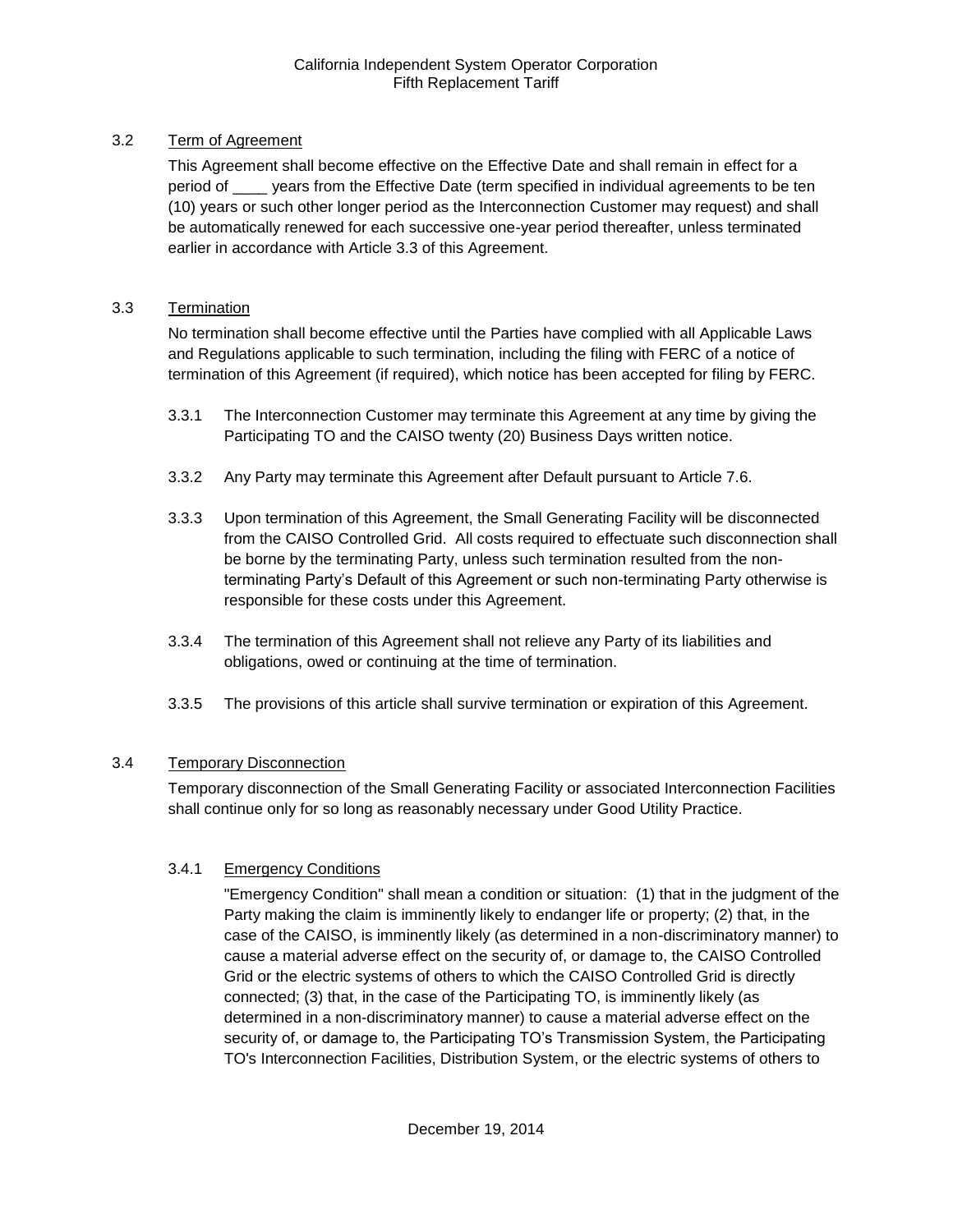which the Participating TO's electric system is directly connected; or (4) that, in the case of the Interconnection Customer, is imminently likely (as determined in a nondiscriminatory manner) to cause a material adverse effect on the security of, or damage to, the Small Generating Facility or the Interconnection Customer's Interconnection Facilities. Under Emergency Conditions, the CAISO or the Participating TO may immediately suspend interconnection service and temporarily disconnect the Small Generating Facility. The Participating TO or the CAISO shall notify the Interconnection Customer promptly when it becomes aware of an Emergency Condition that may reasonably be expected to affect the Interconnection Customer's operation of the Small Generating Facility or the Interconnection Customer's Interconnection Facilities. The Interconnection Customer shall notify the Participating TO and the CAISO promptly when it becomes aware of an Emergency Condition that may reasonably be expected to affect the CAISO Controlled Grid, the Participating TO's Interconnection Facilities, or any Affected Systems. To the extent information is known, the notification shall describe the Emergency Condition, the extent of the damage or deficiency, the expected effect on the operation of the Interconnection Customer's or Participating TO's facilities and operations, its anticipated duration, and the necessary corrective action.

## 3.4.2 Routine Maintenance, Construction, and Repair

The Participating TO or the CAISO may interrupt interconnection service or curtail the output of the Small Generating Facility and temporarily disconnect the Small Generating Facility from the CAISO Controlled Grid when necessary for routine maintenance, construction, and repairs on the CAISO Controlled Grid or the Participating TO's electric system. The Party scheduling the interruption shall provide the Interconnection Customer with (5) five Business Days notice prior to such interruption. The Party scheduling the interruption shall use Reasonable Efforts to coordinate such reduction or temporary disconnection with the Interconnection Customer.

The Interconnection Customer shall update its planned maintenance schedules in accordance with the CAISO Tariff. The CAISO may request the Interconnection Customer to reschedule its maintenance as necessary to maintain the reliability of the CAISO Controlled Grid in accordance with the CAISO Tariff. Such planned maintenance schedules and updates and changes to such schedules shall be provided by the Interconnection Customer to the Participating TO concurrently with their submittal to the CAISO.

#### 3.4.3 Forced Outages

During any forced outage, the Participating TO or the CAISO may suspend interconnection service to effect immediate repairs on the CAISO Controlled Grid or the Participating TO's electric system. The Participating TO or the CAISO shall use Reasonable Efforts to provide the Interconnection Customer with prior notice. If prior notice is not given, the Participating TO or the CAISO shall, upon request, provide the Interconnection Customer written documentation after the fact explaining the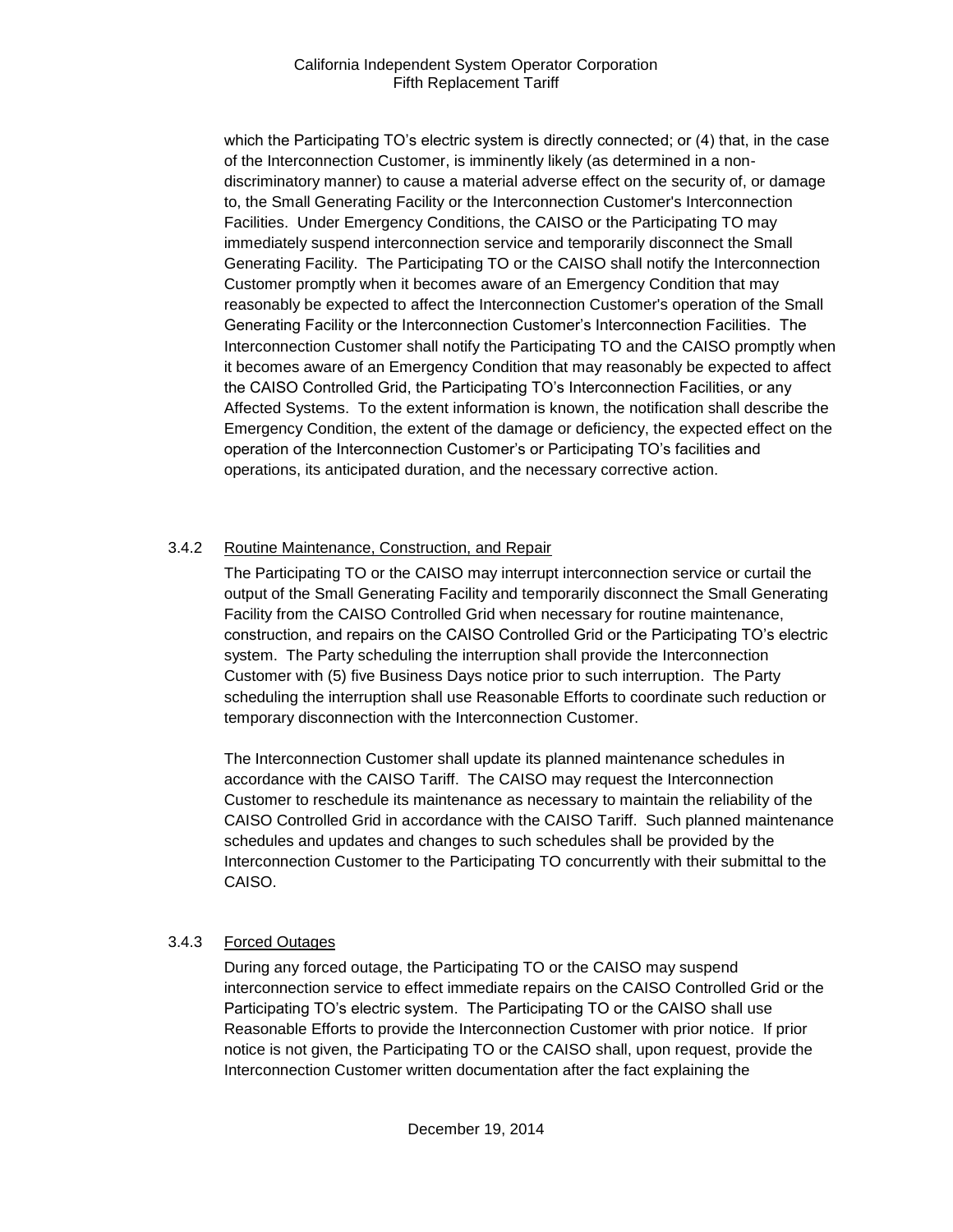circumstances of the disconnection. The Interconnection Customer shall notify CAISO, as soon as practicable, of all forced outages or reductions of the Small Generating Facility in accordance with the CAISO Tariff.

## 3.4.4 Adverse Operating Effects

The Participating TO or the CAISO shall notify the Interconnection Customer as soon as practicable if, based on Good Utility Practice, operation of the Small Generating Facility may cause disruption or deterioration of service to other customers served from the same electric system, or if operating the Small Generating Facility could cause damage to the CAISO Controlled Grid, the Participating TO's Transmission System or Affected Systems. Supporting documentation used to reach the decision to disconnect shall be provided to the Interconnection Customer upon request. If, after notice, the Interconnection Customer fails to remedy the adverse operating effect within a reasonable time, the Participating TO or the CAISO may disconnect the Small Generating Facility. The Participating TO or the CAISO shall provide the Interconnection Customer with (5) five Business Day notice of such disconnection, unless the provisions of Article 3.4.1 apply.

## 3.4.5 Modification of the Small Generating Facility

Prior to making any modifications to the Small Generating Facility, the Interconnection Customer must first request that the CAISO evaluate whether such modification is a Material Modification and receive written authorization from the Participating TO and the CAISO. Such authorization shall not be unreasonably withheld. Modifications shall be done in accordance with Good Utility Practice. The CAISO may engage the services of the applicable Participating TO to assess the modification. Costs incurred by the Participating TO and CAISO (if any) shall be borne by the party making the request under Section 6.7.2 of Appendix DD, and such costs shall be included in any CAISO invoice for modification assessment activities. If the Interconnection Customer makes such modification without the Participating TO's and the CAISO's prior written authorization, the Participating TO or the CAISO shall have the right to temporarily disconnect the Small Generating Facility. Any change to the Point of Interconnection, except those deemed acceptable under this article of the GIDAP SGIA or so allowed elsewhere, shall constitute a Material Modification. The Interconnection Customer may then withdraw the proposed modification or proceed with a new Interconnection Request for such modification.

#### 3.4.6 Reconnection

The Parties shall cooperate with each other to restore the Small Generating Facility, Interconnection Facilities, the Participating TO's electric system, and the CAISO Controlled Grid to their normal operating state as soon as reasonably practicable following a temporary disconnection.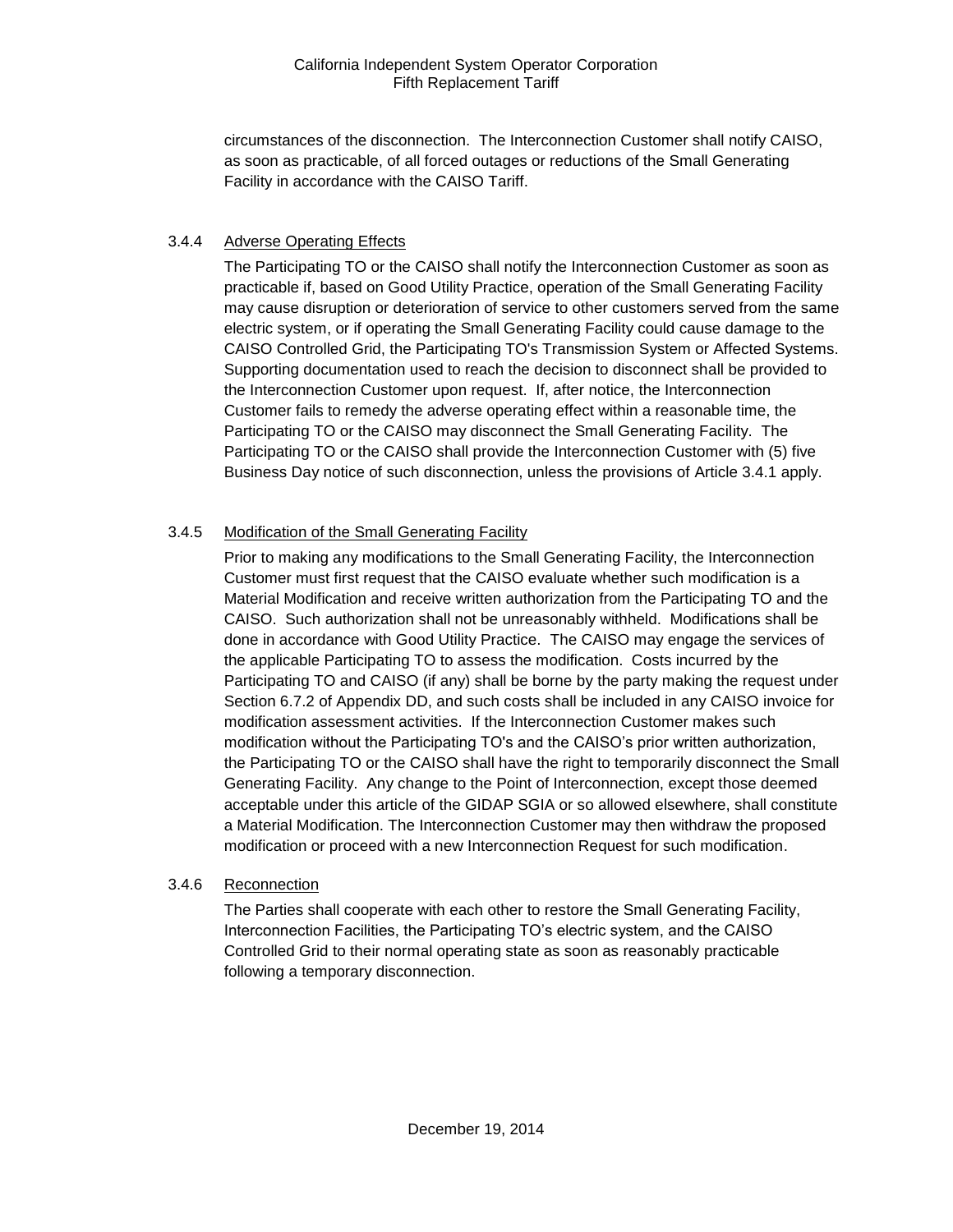## <span id="page-11-0"></span>**Article 4. Costs for Interconnection Facilities & Distribution Upgrades**

#### <span id="page-11-1"></span>4.1 Interconnection Facilities

- 4.1.1 The Interconnection Customer shall pay for the cost of the Interconnection Facilities itemized in Attachment 2 of this Agreement. The Participating TO shall provide a best estimate cost, including overheads, for the purchase and construction of its Interconnection Facilities and provide a detailed itemization of such costs. Costs associated with Interconnection Facilities may be shared with other entities that may benefit from such facilities by agreement of the Interconnection Customer, such other entities, the CAISO, and the Participating TO.
- 4.1.2 The Interconnection Customer shall be responsible for its share of all reasonable expenses, including overheads, associated with (1) owning, operating, maintaining, repairing, and replacing its own Interconnection Facilities, and (2) operating, maintaining, repairing, and replacing the Participating TO's Interconnection Facilities.

#### <span id="page-11-2"></span>4.2 Distribution Upgrades

The Participating TO shall design, procure, construct, install, and own the Distribution Upgrades described in Attachment 6 of this Agreement. If the Participating TO and the Interconnection Customer agree, the Interconnection Customer may construct Distribution Upgrades that are located on land owned by the Interconnection Customer. The actual cost of the Distribution Upgrades, including overheads, shall be directly assigned to the Interconnection Customer.

#### <span id="page-11-3"></span>**Article 5. Cost Responsibility For Network Upgrades**

#### <span id="page-11-4"></span>5.1 Applicability

No portion of this Article 5 shall apply unless the interconnection of the Small Generating Facility requires Network Upgrades.

#### <span id="page-11-5"></span>5.2 Network Upgrades

The Participating TO shall design, procure, construct, install, and own the Network Upgrades described in Attachment 6 of this Agreement, except for Merchant Network Upgrades. If the Participating TO and the Interconnection Customer agree, the Interconnection Customer may construct Network Upgrades that are located on land owned by the Interconnection Customer. The actual cost of the Network Upgrades, including overheads, shall be borne initially by the Interconnection Customer. For costs associated with Area Delivery Network Upgrades, any cost estimates will be advisory in nature and will not be considered as definitive or as establishing a cap on the maximum cost responsibility of the Interconnection Customer for Area Delivery Network Upgrades.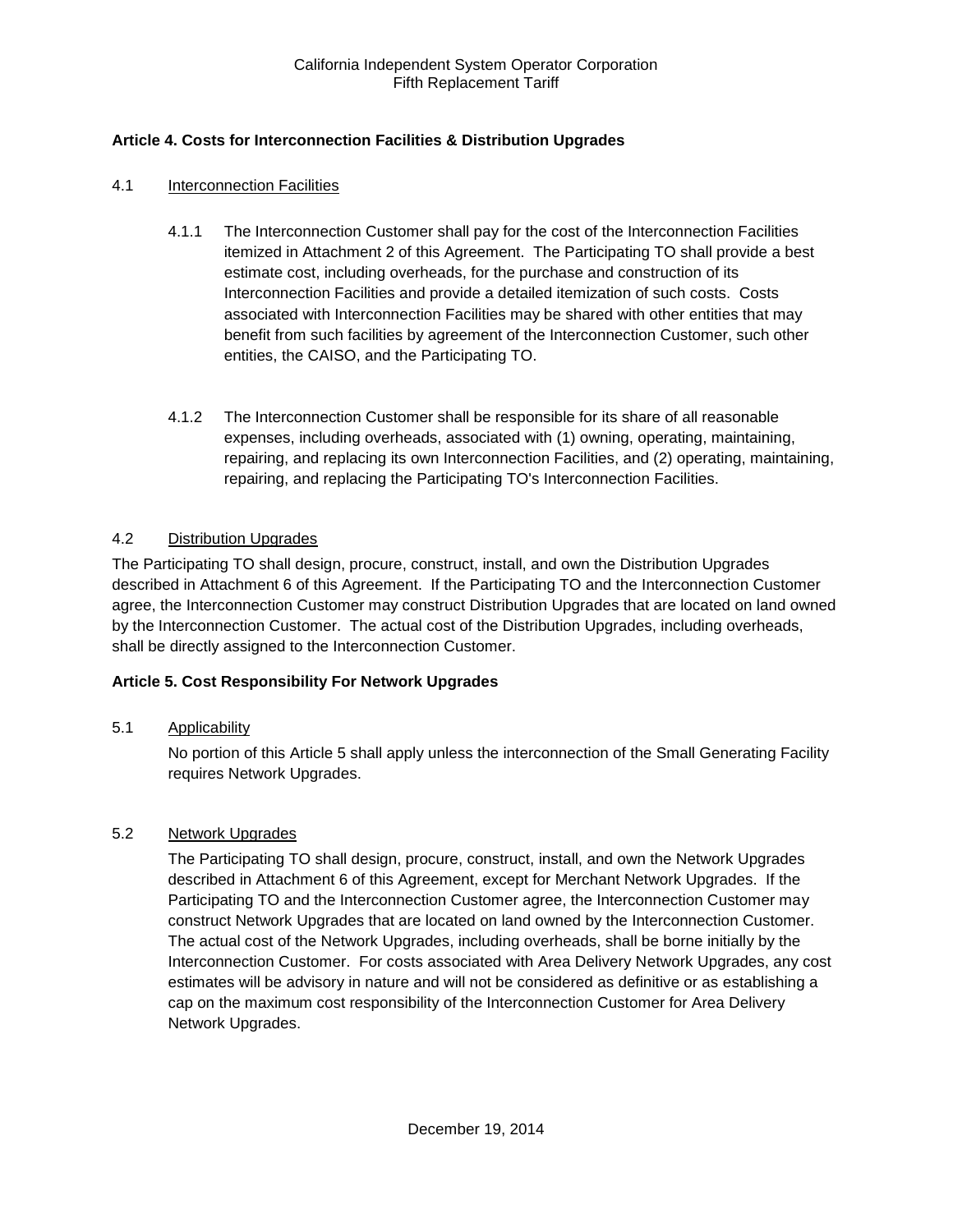## 5.2.1 Merchant Network Upgrades

If the Interconnection Customer is an Option (B) Interconnection Customer, the Interconnection Customer may elect to have a party other than the applicable Participating TO construct some or all of the LDNU and ADNU that the Interconnection Customer has the obligation to fund and that are not subject to reimbursement. Such LDNU and ADNU will be constructed and incorporated into the CAISO Controlled Grid pursuant to the provisions for Merchant Transmission Facilities in CAISO Tariff Sections 24.4.6.1 and 36.11.

## 5.3 Transmission Credits

No later than thirty (30) calendar days prior to the Commercial Operation Date, the Interconnection Customer may make a one-time election by written notice to the CAISO and the Participating TO to (a) receive Congestion Revenue Rights as defined in and as available under the CAISO Tariff at the time of the election in accordance with the CAISO Tariff, in lieu of a repayment of the cost of Network Upgrades in accordance with Article 5.3.1, and/or (b) decline all or a part of a refund of the cost of Network Upgrades entitled to the Interconnection Customer in accordance with Article 5.3.1.

## 5.3.1 Repayment of Amounts Advanced for Network Upgrades

## 5.3.1.1 Repayment of Amounts Advanced Regarding Non-Phased Generating Facilities

An Interconnection Customer with a non-Phased Generating Facility in Queue Cluster 5 or earlier, or an Interconnection Customer in the Independent Study Process or the Fast Track Process that has been tendered a Generator Interconnection Agreement before December 19, 2014, shall be entitled to a repayment for the Interconnection Customer's contribution to the cost of Network Upgrades commencing upon the Commercial Operation Date of its Generating Facility.

An Interconnection Customer with a non-Phased Generating Facility in Queue Cluster 6 or later, or an Interconnection Customer in the Independent Study Process or the Fast Track Process that has not been tendered an Interconnection Agreement before December 19, 2014, shall be entitled to repayment for the Interconnection Customer's contribution to the cost of Network Upgrades placed in service on or before the Commercial Operation Date of its Small Generating Facility, commencing upon the Commercial Operation Date of the Small Generating Facility. Repayment for the Interconnection Customer's contribution to the cost of Network Upgrades placed into service after the Commercial Operation Date of its Small Generating Facility shall, for each of these Network Upgrades, commence no later than the later of: (i) the first month of the calendar year following the year in which the Network Upgrade is placed into service or (ii) 90 days after the Network Upgrade is placed into service.

An Interconnection Customer subject to this Article 5.3.1.1 shall be entitled to repayment for its contribution to the cost of Network Upgrades as follows: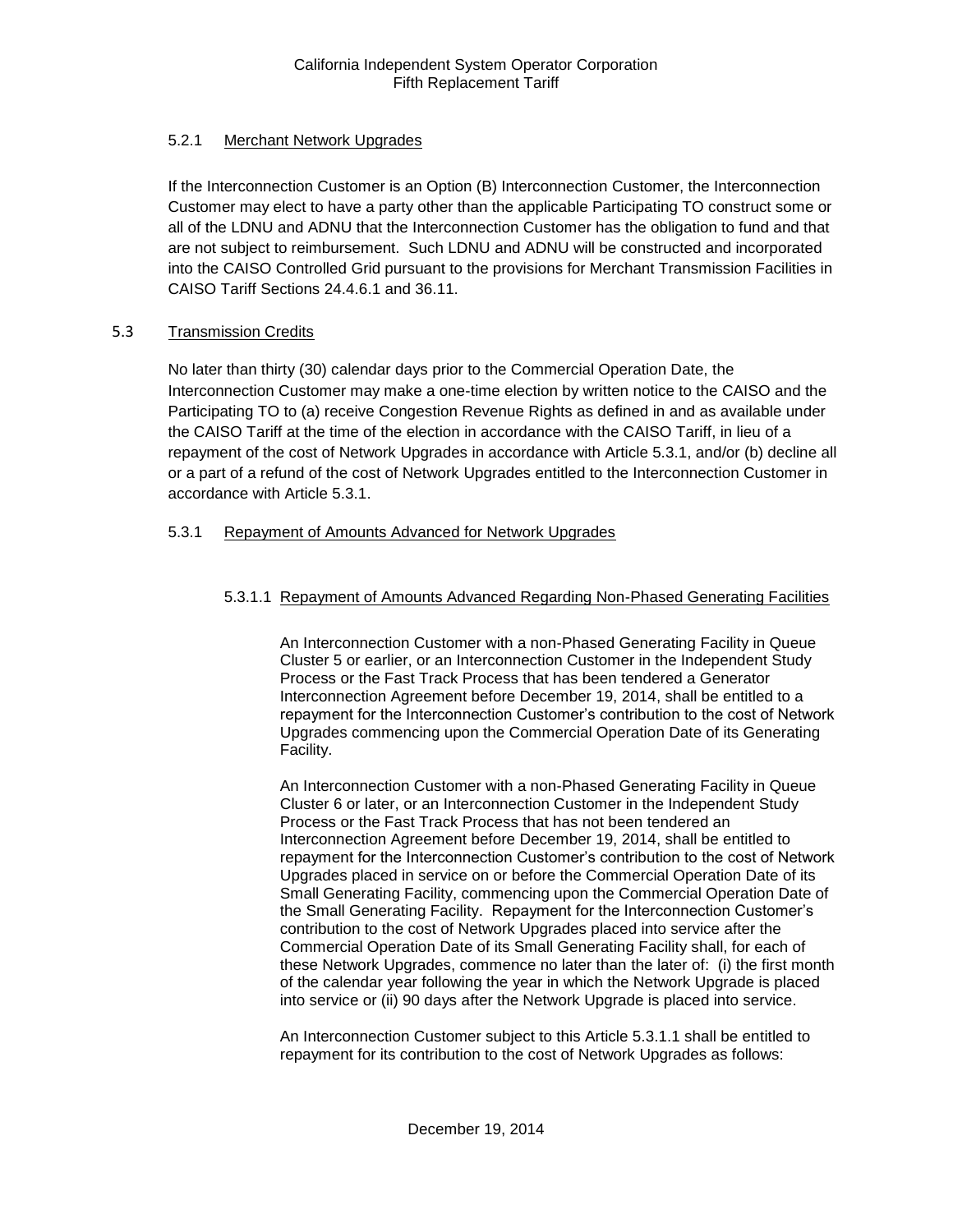- (a) For Reliability Network Upgrades, the Interconnection Customer shall be entitled to a repayment of the Interconnection Customer's assigned cost responsibility for Reliability Network Upgrades up to a maximum of \$60,000 per MW of generating capacity. For purposes of this determination, generating capacity will be based on the capacity of the Interconnection Customer's Generating Facility at the time it achieves Commercial Operation. To the extent that such repayment does not cover all of the costs of the Interconnection Customer's Reliability Network Upgrades, the Interconnection Customer shall receive CRRs for that portion of its Reliability Network Upgrades that are not covered by cash repayment.
- (b) For Local Delivery Network Upgrades:
	- i. If the Interconnection Customer is an Option (B) Interconnection Customer and has been allocated and continues to be eligible to receive TP Deliverability pursuant to the GIDAP, the Interconnection Customer shall be entitled to repayment of a portion of the total amount paid to the Participating TO for the cost of Local Delivery Network Upgrades for which it is responsible. The repayment amount shall be determined by dividing the amount of TP Deliverability received by the amount of deliverability requested by the Interconnection Customer, and multiplying that percentage by the total amount paid to the Participating TO by the Interconnection Customer for Local Delivery Network Upgrades.
	- ii. If the Interconnection Customer is an Option (B) Interconnection Customer and has not been allocated any TP Deliverability, the Interconnection Customer shall not be entitled to repayment for the cost of Local Delivery Network Upgrades.
	- (iii) If the Interconnection Customer is an Option (A) Interconnection Customer, the Interconnection Customer shall be entitled to a repayment equal to the total amount paid to the Participating TO for the costs of Local Delivery Network Upgrades for which it is responsible.
- (c) For Area Delivery Network Upgrades, the Interconnection Customer shall not be entitled to repayment for the costs of Area Delivery Network Upgrades.
- (d) If an Option (B) Interconnection Customer elects and is eligible to construct and own Merchant Network Upgrades as set forth in Article 5.2.1 of this SGIA, then the Interconnection Customer shall not be entitled to any repayment pursuant to this SGIA.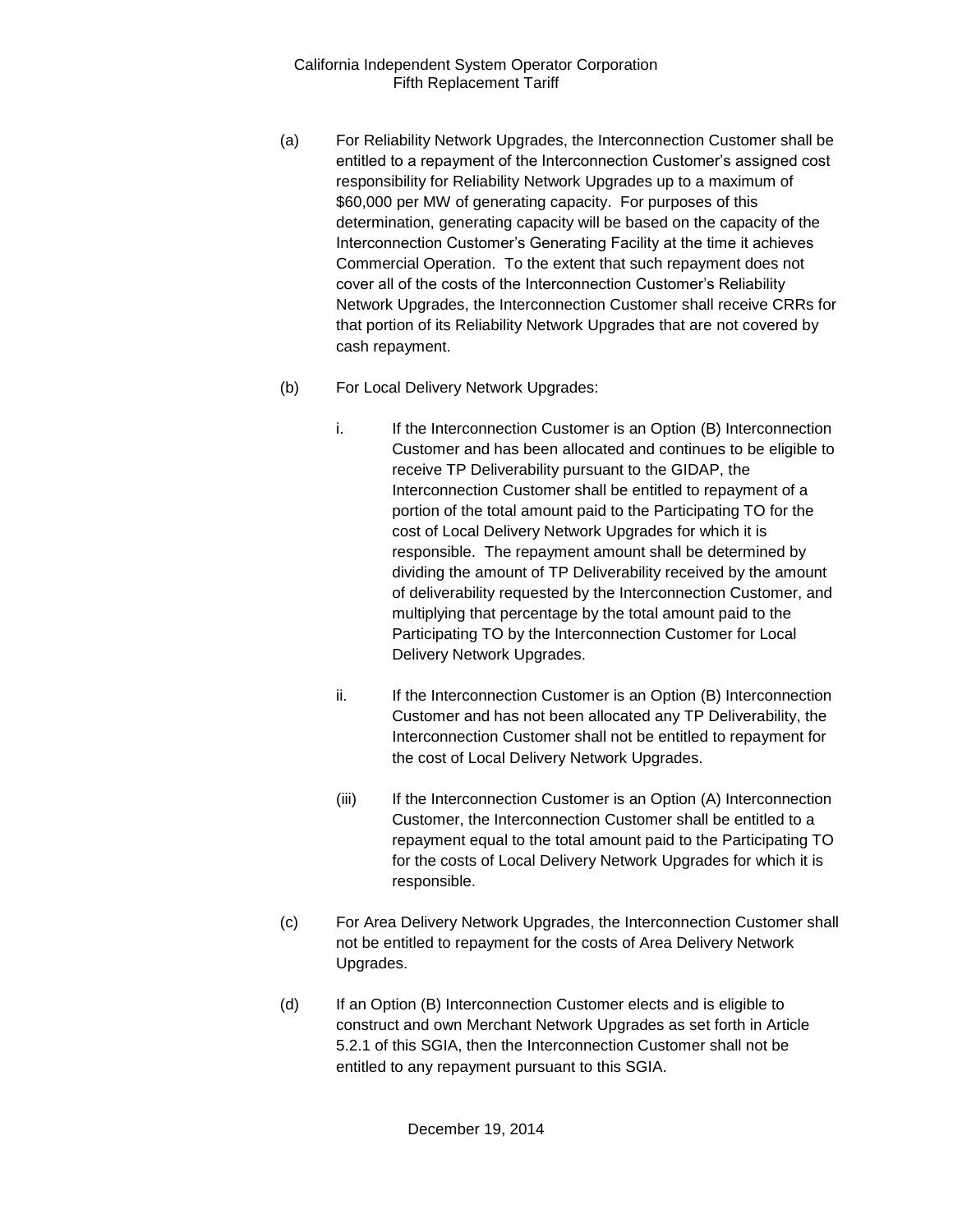Unless an Interconnection Customer has provided written notice to the CAISO that it is declining all or part of such repayment, such amounts shall include any tax gross-up or other tax-related payments associated with Network Upgrades not refunded to the Interconnection Customer, and shall be paid to the Interconnection Customer by the Participating TO on a dollar-for-dollar basis either through (1) direct payments made on a levelized basis over the five-year period commencing on the applicable date as provided for in this Article 5.3.1.1; or (2) any alternative payment schedule that is mutually agreeable to the Interconnection Customer and Participating TO, provided that such amount is paid within five (5) years of the applicable commencement date. Notwithstanding the foregoing, if this Agreement terminates within five (5) years of the applicable commencement date, the Participating TO's obligation to pay refunds to the Interconnection Customer shall cease as of the date of termination.

#### 5.3.1.2 Repayment of Amounts Advanced Regarding Phased Generating Facilities

Upon the Commercial Operation Date of each phase of a Phased Generating Facility, the Interconnection Customer shall be entitled to a repayment equal to the amount paid to the Participating TO for the cost of Network Upgrades for that completed phase for which the Interconnection Customer is responsible, subject to the limitations specified in Article 5.3.1.1, if the following conditions are satisfied as described below:

- (a) The Small Generating Facility is capable of being constructed in phases;
- (b) The Small Generating Facility is specified in the SGIA as being constructed in phases;
- (c) The completed phase corresponds to one of the phases specified in the SGIA;
- (d) The Interconnection Customer has tendered notice pursuant to the SGIA that the phase has achieved Commercial Operation;
- (e) All parties to the SGIA have agreed that the completed phase meets the requirements set forth in the SGIA and any other operating, metering, and interconnection requirements to permit generation output of the entire capacity of the completed phase as specified in the SGIA;
- (f) The Network Upgrades necessary for the completed phase to meet the desired level of deliverability are in service; and
- (g) The Interconnection Customer has posted one hundred (100) percent of the Interconnection Financial Security required for the Network Upgrades for all the phases of the Small Generating Facility.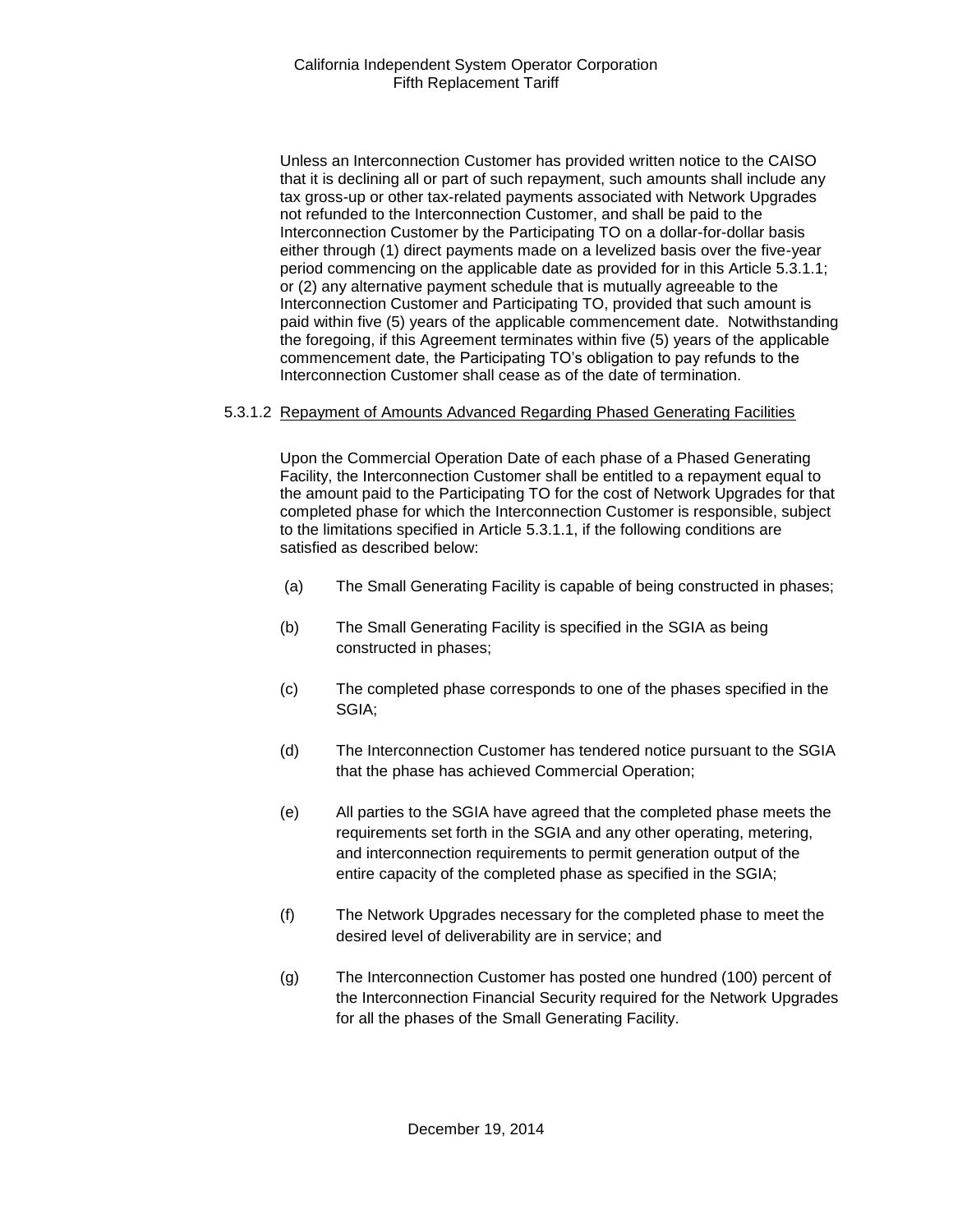Following satisfaction of these conditions (a) through (g), an Interconnection Customer in a Queue Cluster earlier than Queue Cluster 5, or an Interconnection Customer in the Independent Study Process or the Fast Track Process that has been tendered a Generator Interconnection Agreement before December 19, 2014, shall be entitled to receive a partial repayment of its financed cost responsibility, to the extent that it is otherwise eligible for such repayment pursuant to Article 5.3.1.1, in an amount equal to the percentage of the Small Generating Facility declared to be in Commercial Operation multiplied by the cost of the Network Upgrades associated with the completed phase. The Interconnection Customer shall be entitled to repayment in this manner for each completed phase until the entire Small Generating Facility is completed.

Following satisfaction of these conditions (a) through (e) and (g), an Interconnection Customer in Queue Cluster 6 or a later Queue Cluster, or an Interconnection Customer in the Independent Study Process or the Fast Track Process that has not been tendered a Generator Interconnection Agreement before December 19, 2014, shall be entitled to receive a repayment of its financed cost responsibility for the Network Upgrades associated with the completed phase that have been placed in service. The Interconnection Customer shall be entitled to repayment in this manner for each completed phase until the entire Small Generating Facility is completed. With respect to any Network Upgrades necessary for a completed phase to meet its desired level of deliverability that are not in service by the time the phase achieves Commercial Operation, repayment for each such Network Upgrade will commence no later than the later of: (i) the first month of the calendar year following the year in which the Network Upgrade is placed into service or (ii) 90 days after the Network Upgrade is placed into service.

If the SGIA includes a partial termination provision and the partial termination right has been exercised with regard to a phase that has not been built, then the Interconnection Customer's eligibility for repayment under this Article 5.3.1.2 as to the remaining phases shall not be diminished. If the Interconnection Customer completes one or more phases and then defaults on the SGIA, the Participating TO and the CAISO shall be entitled to offset any losses or damages resulting from the default against any repayments made for Network Upgrades related to the completed phases, provided that the Party seeking to exercise the offset has complied with any requirements which may be required to apply the stream of payments utilized to make the repayment to the Interconnection Customer as an offset.

Any repayment amount provided pursuant to this Article 5.3.1.2 shall include any tax gross-up or other tax-related payments associated with Network Upgrades not refunded to the Interconnection Customer, and shall be paid to the Interconnection Customer by the Participating TO on a dollar-for-dollar basis either through (1) direct payments made on a levelized basis over the five-year period commencing on the applicable date as provided for in this Article 5.3.1.2; or (2) any alternative payment schedule that is mutually agreeable to the Interconnection Customer and Participating TO, provided that such amount is paid within five (5) years of the applicable commencement date. Notwithstanding the foregoing, if this Agreement terminates within five (5) years of the applicable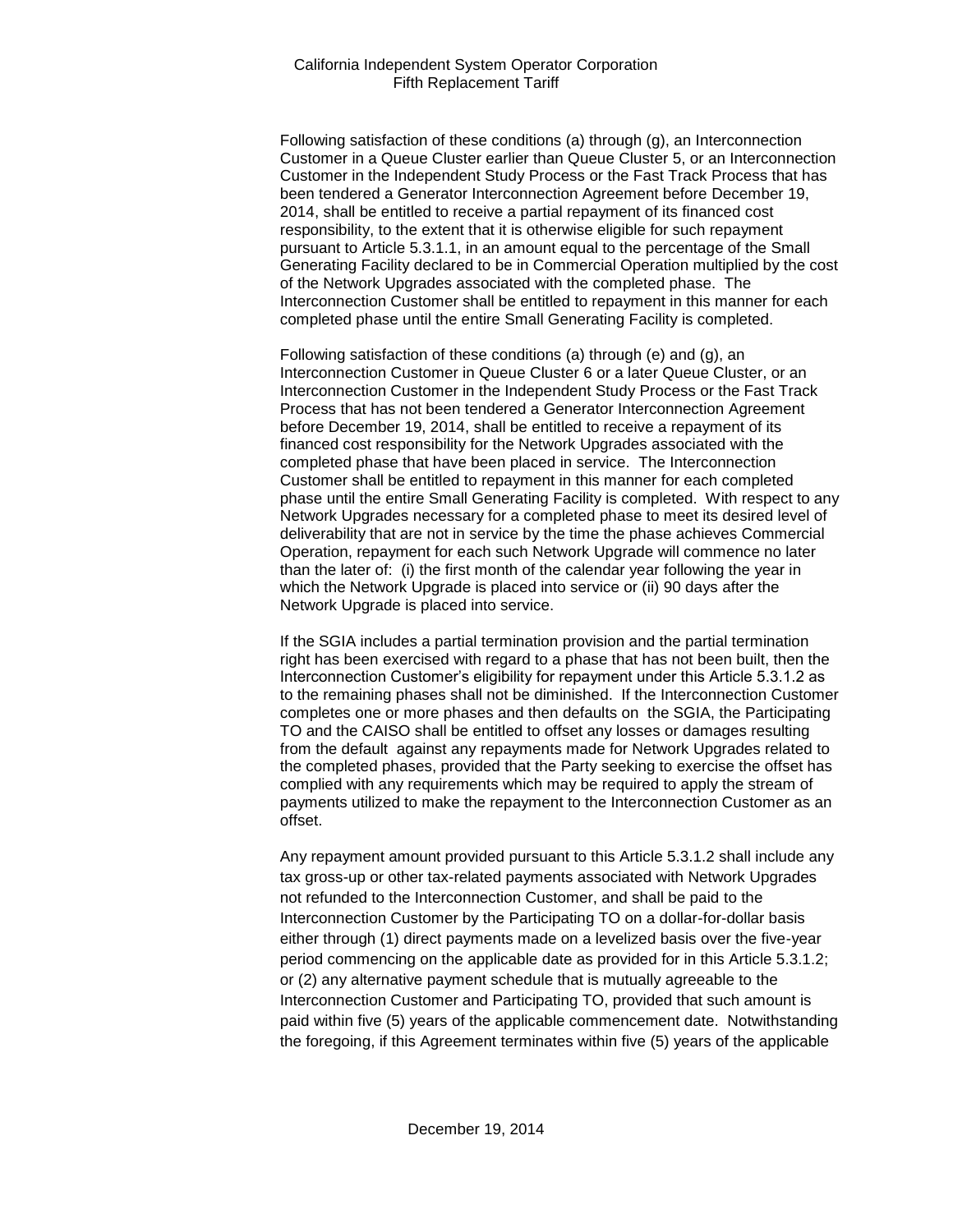commencement date, the Participating TO's obligation to pay refunds to the Interconnection Customer shall cease as of the date of termination.

## 5.3.1.3 Interest Payments and Assignment Rights

Any repayment shall include interest calculated in accordance with the methodology set forth in FERC's regulations at 18 C.F.R. §35.19a(a)(2)(iii) from the date of any payment for Network Upgrades through the date on which the Interconnection Customer receives a repayment of such payment. Interest shall continue to accrue on the repayment obligation so long as this Agreement is in effect. The Interconnection Customer may assign such repayment rights to any person.

## 5.3.1.4 Failure to Achieve Commercial Operation

If the Small Generating Facility fails to achieve commercial operation, but it or another generating facility is later constructed and makes use of the Network Upgrades, the Participating TO shall at that time reimburse Interconnection Customer for the amounts advanced for the Network Upgrades. Before any such reimbursement can occur, the Interconnection Customer, or the entity that ultimately constructs the generating facility, if different, is responsible for identifying the entity to which reimbursement must be made.

## 5.3.2 Special Provisions for Affected Systems

The Interconnection Customer shall enter into an agreement with the owner of the Affected System and/or other affected owners of portions of the CAISO Controlled Grid, as applicable, in accordance with the GIDAP. Such agreement shall specify the terms governing payments to be made by the Interconnection Customer to the owner of the Affected System and/or other affected owners of portions of the CAISO Controlled Grid. In no event shall the Participating TO be responsible for the repayment for any facilities that are not part of the Participating TO's Transmission System.

## 5.3.3 Rights Under Other Agreements

Notwithstanding any other provision of this Agreement, nothing herein shall be construed as relinquishing or foreclosing any rights, including but not limited to firm transmission rights, capacity rights, transmission congestion rights, or transmission credits, that the Interconnection Customer shall be entitled to, now or in the future, under any other agreement or tariff as a result of, or otherwise associated with, the transmission capacity, if any, created by the Network Upgrades, including the right to obtain cash reimbursements or transmission credits for transmission service that is not associated with the Small Generating Facility.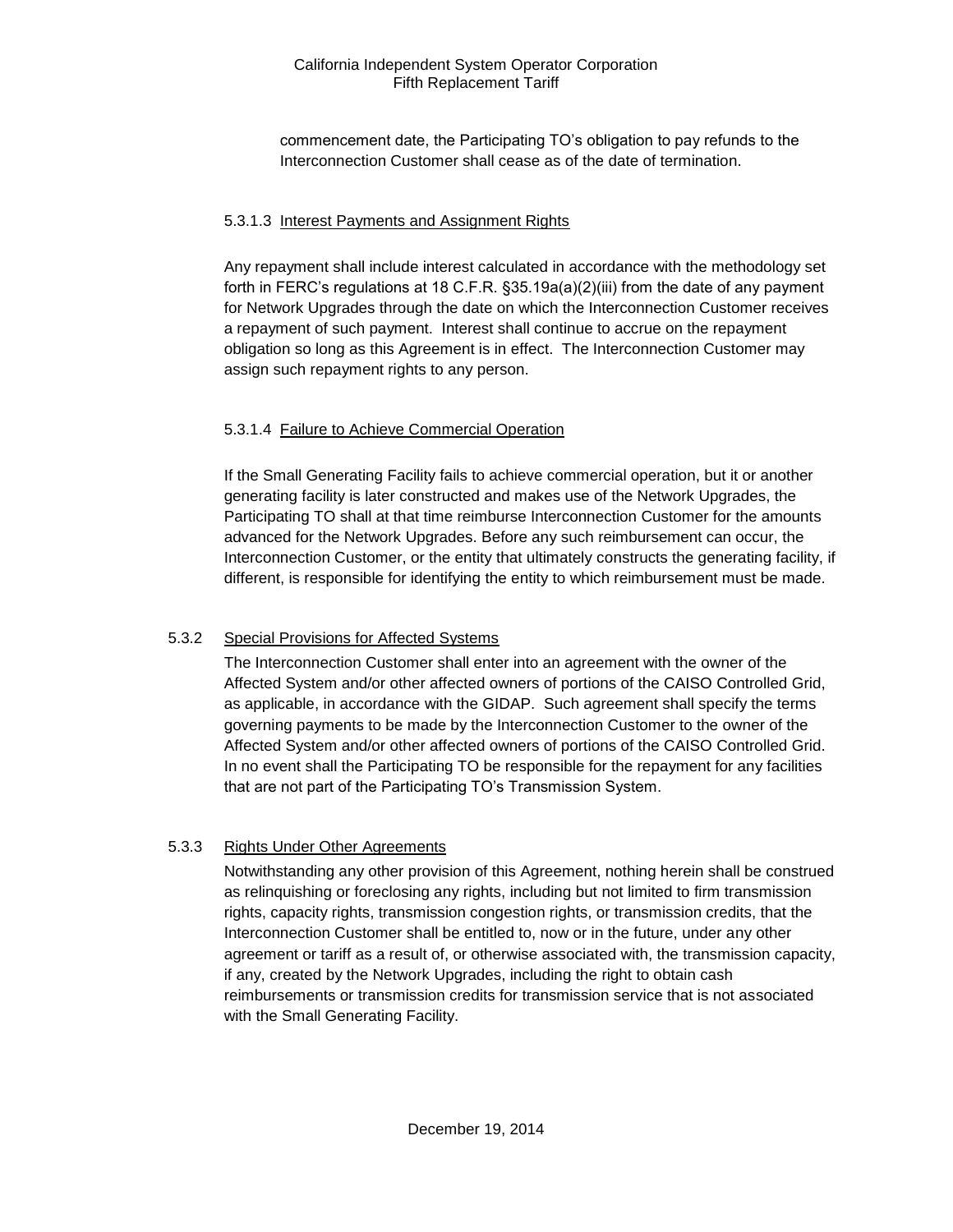5.3.4 Compensation for Customer-Funded Upgrades Utilized by Subsequent Interconnection Customers. If the Interconnection Customer funds Network Upgrades for which it is not eligible for repayment, the Interconnection Customer will be entitled to direct compensation by any Interconnection Customers in later Queue Clusters that utilize such Network Upgrades. Such compensation will be determined based on the distribution flow factors of the Generating Facilities that will be using the Network Upgrades.

#### <span id="page-17-0"></span>**Article 6. Billing, Payment, Milestones, And Financial Security**

- <span id="page-17-1"></span>6.1 Billing and Payment Procedures and Final Accounting
	- 6.1.1 The Participating TO shall bill the Interconnection Customer for the design, engineering, construction, and procurement costs of Interconnection Facilities and Upgrades contemplated by this Agreement on a monthly basis, or as otherwise agreed by the Parties. The Interconnection Customer shall pay each bill within thirty (30) calendar days of receipt, or as otherwise agreed to by the Parties. Notwithstanding the foregoing, any invoices between the CAISO and another Party shall be submitted and paid in accordance with the CAISO Tariff.
	- 6.1.2 Within six (6) months of completing the construction and installation of the Participating TO's Interconnection Facilities and/or Upgrades described in the Attachments to this Agreement, the Participating TO shall provide the Interconnection Customer with a final accounting report of any difference between (1) the Interconnection Customer's cost responsibility for the actual cost of such facilities or Upgrades, and (2) the Interconnection Customer's previous aggregate payments to the Participating TO for such facilities or Upgrades. If the Interconnection Customer's cost responsibility exceeds its previous aggregate payments, the Participating TO shall invoice the Interconnection Customer for the amount due and the Interconnection Customer shall make payment to the Participating TO within thirty (30) calendar days. If the Interconnection Customer's previous aggregate payments exceed its cost responsibility under this Agreement, the Participating TO shall refund to the Interconnection Customer an amount equal to the difference within thirty (30) calendar days of the final accounting report.

## <span id="page-17-2"></span>6.2 Milestones

The Parties shall agree on milestones for which each Party is responsible and list them in Attachment 4 of this Agreement. A Party's obligations under this provision may be extended by agreement. If a Party anticipates that it will be unable to meet a milestone for any reason other than a Force Majeure Event, as defined in Article 7.5.1, it shall immediately notify the other Parties of the reason(s) for not meeting the milestone and (1) propose the earliest reasonable alternate date by which it can attain this and future milestones, and (2) request appropriate amendments to Attachment 4. The Parties affected by the failure to meet a milestone shall not unreasonably withhold agreement to such an amendment unless (1) they will suffer significant uncompensated economic or operational harm from the delay, (2) attainment of the same milestone has previously been delayed, or (3) they have reason to believe that the delay in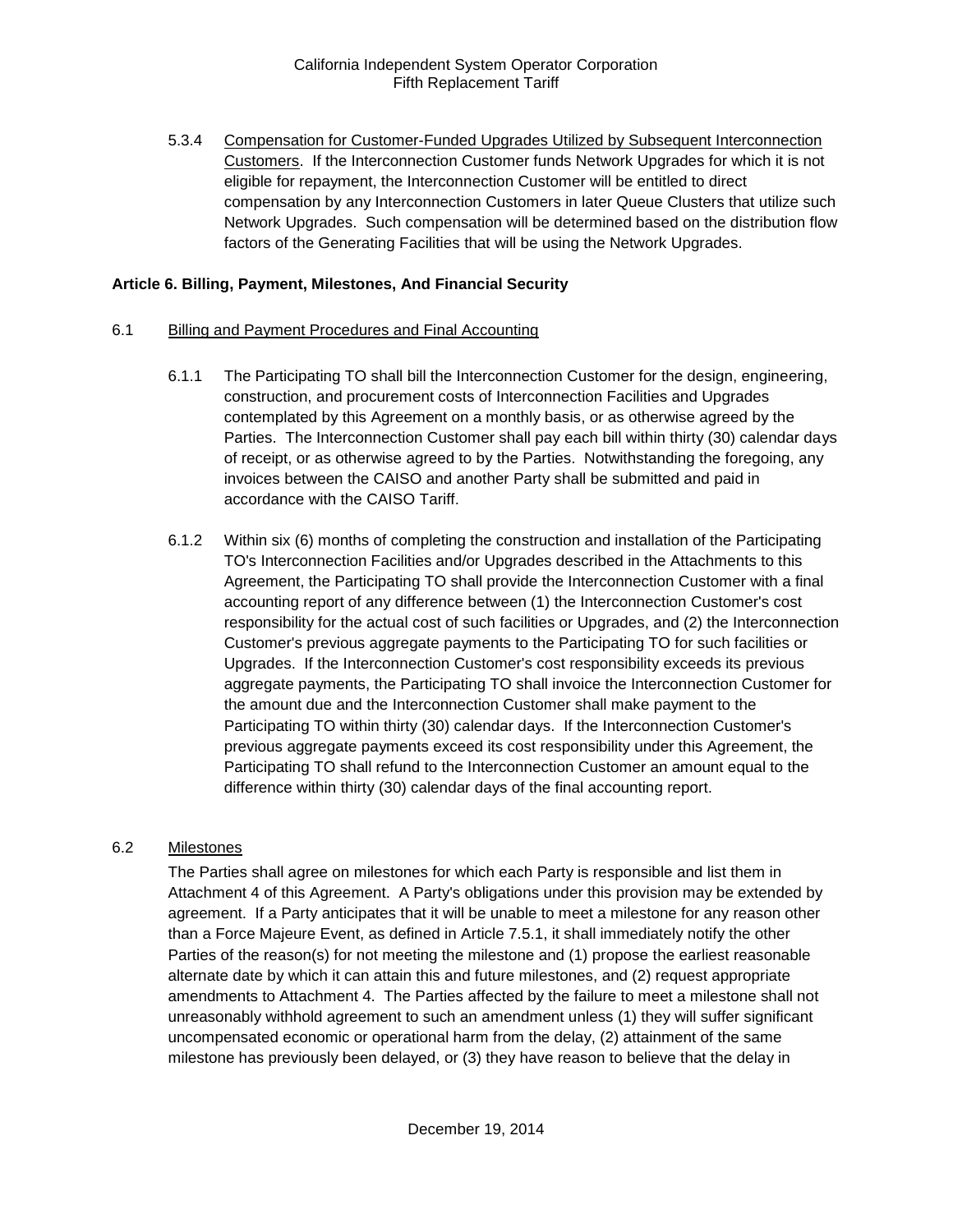meeting the milestone is intentional or unwarranted notwithstanding the circumstances explained by the Party proposing the amendment.

<span id="page-18-0"></span>6.3 Interconnection Financial Security Arrangements for Small Generating Facilities Processed Under the Fast Track Process or Small Generating Facilities Processed under SGIP

*The terms and conditions of this Article 6.3 shall apply only to Small Generating Facilities that are no larger than 5 MW that are processed under the Fast Track Process under the GIDAP, CAISO Tariff Appendix DD.*

*In such case, the terms of Article 6.4 below do not apply to this Agreement.*

*For easy reference, the Parties shall check the Box below when this Article 6.3 applies:*  **[ ] THIS ARTICLE 6.3 APPLIES**

- 6.3.1 At least twenty (20) Business Days prior to the commencement of the design, procurement, installation, or construction of a discrete portion of the Participating TO's Interconnection Facilities and Upgrades, the Interconnection Customer shall provide the Participating TO, at the Interconnection Customer's option, a guarantee, a surety bond, letter of credit or other form of security that is reasonably acceptable to the Participating TO and is consistent with the Uniform Commercial Code of the jurisdiction where the Point of Interconnection is located. Such security for payment shall be in an amount sufficient to cover the costs for constructing, designing, procuring, and installing the applicable portion of the Participating TO's Interconnection Facilities and Upgrades and shall be reduced on a dollar-for-dollar basis for payments made to the Participating TO under this Agreement during its term.
- 6.3.2 If a guarantee is provided, the guarantee must be made by an entity that meets the creditworthiness requirements of the Participating TO, and contain terms and conditions that guarantee payment of any amount that may be due from the Interconnection Customer, up to an agreed-to maximum amount.
- 6.3.3 If a letter of credit or surety bond is provided, the letter of credit or surety bond must be issued by a financial institution or insurer reasonably acceptable to the Participating TO and must specify a reasonable expiration date.
- <span id="page-18-1"></span>6.4 Interconnection Financial Security Arrangements for All Other Small Generating Facilities

*The terms of this Article 6.4 apply to Small Generating Facilities that have been processed under either* 

- *1. the Cluster Study Process or*
- *2. the Independent Study Track Process*

*of the GIDAP set forth in CAISO Tariff Appendix DD. In such case, the provisions of Article 6.3 do not apply to this Agreement.*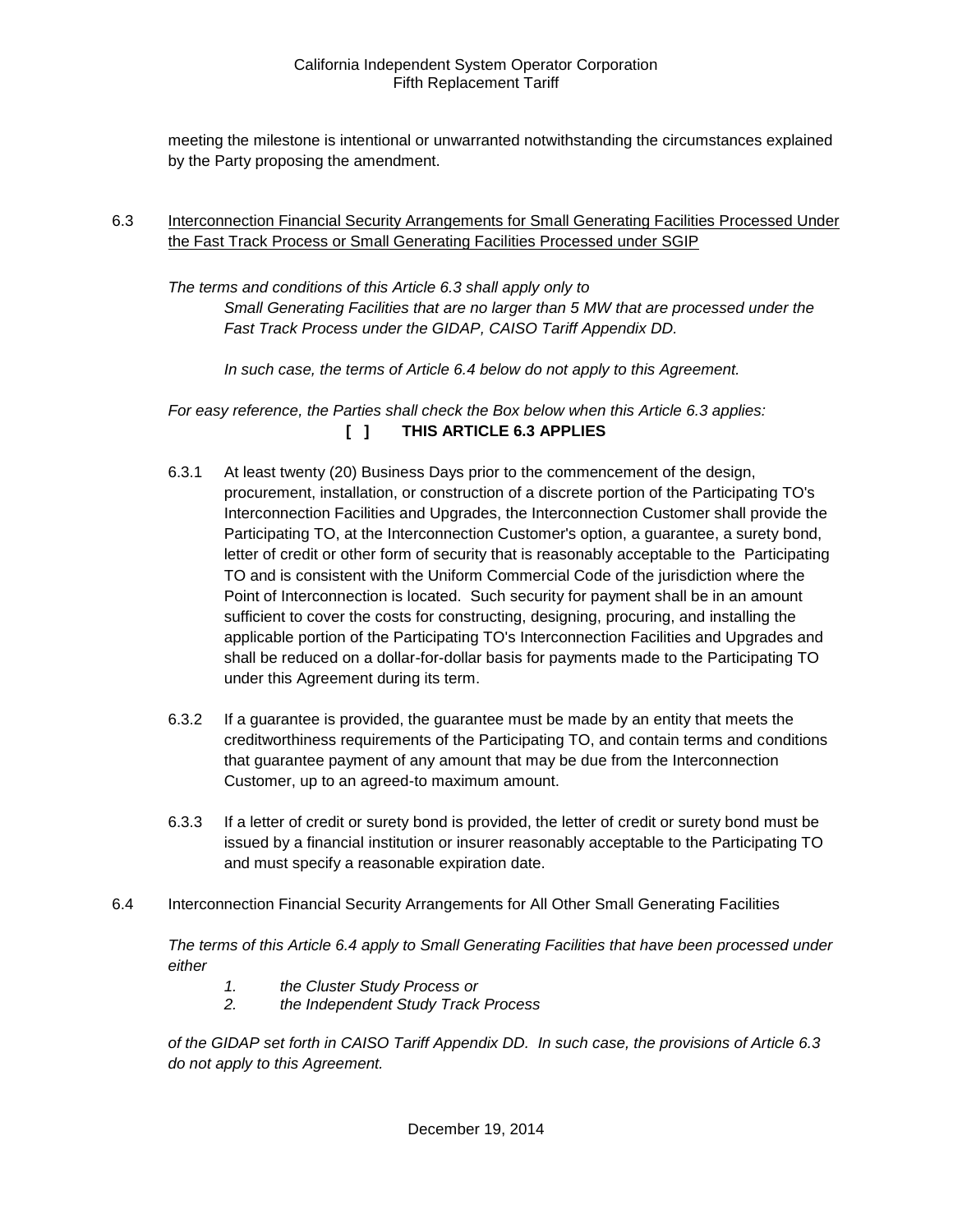## *In such case, the terms of Article 6.3 above do not apply to this Agreement.*

## *For easy reference, the Parties shall check the Box below when this Article 6.4 applies:*  **[ ] THIS ARTICLE 6.4 APPLIES**

6.4.1 The Interconnection Customer is obligated to provide all necessary Interconnection Financial Security required under Section 9 of the GIDAP in a manner acceptable under Section 9 of the GIDAP. Failure by the Interconnection Customer to timely satisfy the GIDAP's requirements for the provision of Interconnection Financial Security shall be deemed a breach of this Agreement and a condition of Default of this Agreement.

6.4.2 Notwithstanding any other provision in this Agreement for notice of Default and opportunity to cure such Default, the CAISO or the Participating TO shall provide Interconnection Customer with written notice of any Default due to timely failure to post Interconnection Financial Security, and the Interconnection Customer shall have five (5) Business Days from the date of such notice to cure such Default by posting the required Interconnection Financial Security. If the Interconnection Customer fails to cure the Default, then this Agreement shall be deemed terminated.

## <span id="page-19-0"></span>**Article 7. Assignment, Liability, Indemnity, Force Majeure, And Default**

<span id="page-19-1"></span>7.1 Assignment

This Agreement may be assigned by any Party upon fifteen (15) Business Days prior written notice and opportunity to object by the other Parties; provided that:

- 7.1.1 Any Party may assign this Agreement without the consent of the other Parties to any affiliate of the assigning Party with an equal or greater credit rating and with the legal authority and operational ability to satisfy the obligations of the assigning Party under this Agreement, provided that the Interconnection Customer promptly notifies the Participating TO and the CAISO of any such assignment;
- 7.1.2 The Interconnection Customer shall have the right to assign this Agreement, without the consent of the Participating TO or the CAISO, for collateral security purposes to aid in providing financing for the Small Generating Facility, provided that the Interconnection Customer will promptly notify the Participating TO and the CAISO of any such assignment.
- 7.1.3 Any attempted assignment that violates this article is void and ineffective. Assignment shall not relieve a Party of its obligations, nor shall a Party's obligations be enlarged, in whole or in part, by reason thereof. An assignee is responsible for meeting the same financial, credit, and insurance obligations as the Interconnection Customer. Where required, consent to assignment will not be unreasonably withheld, conditioned or delayed.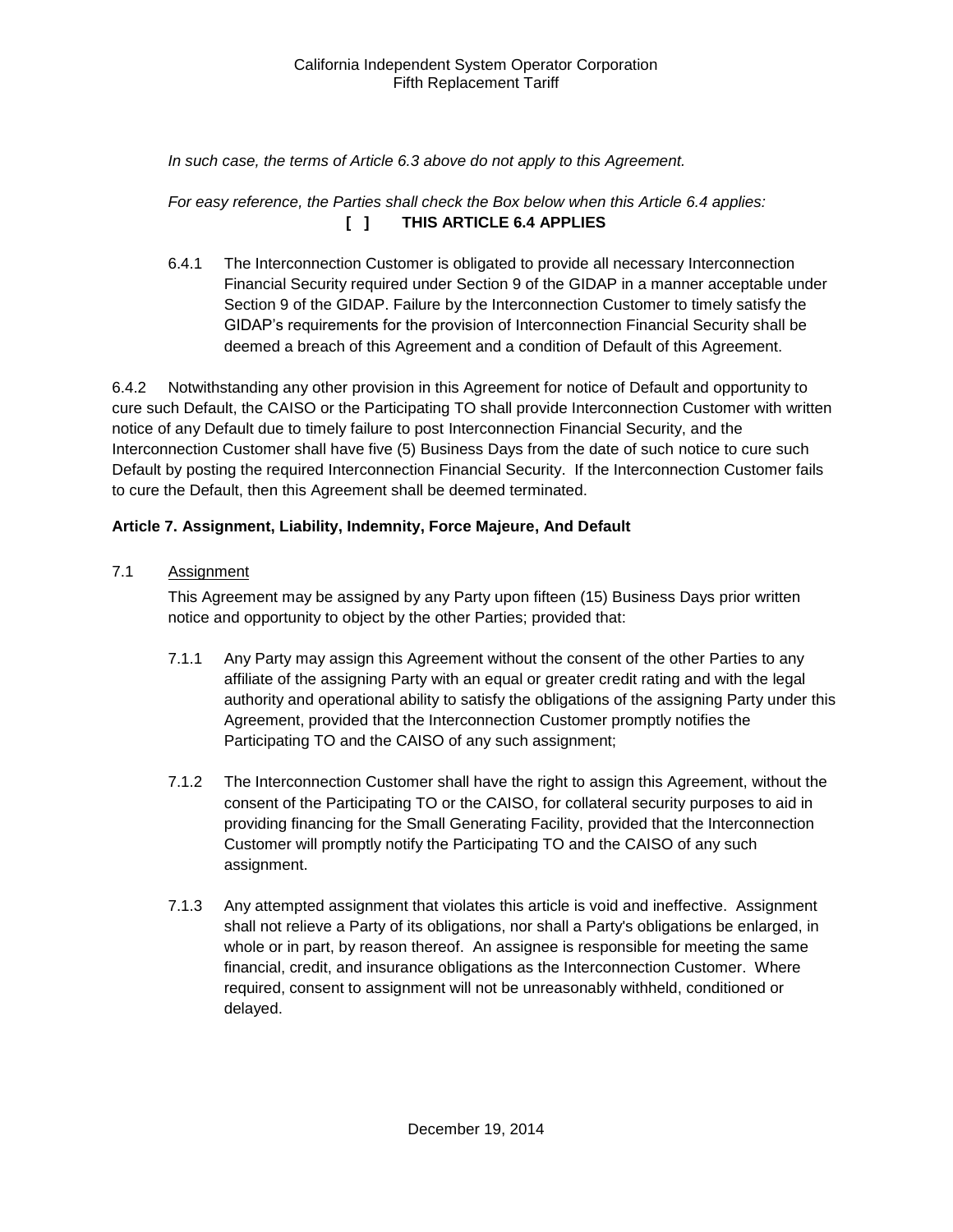## <span id="page-20-0"></span>7.2 Limitation of Liability

Each Party's liability to the other Parties for any loss, cost, claim, injury, liability, or expense, including reasonable attorney's fees, relating to or arising from any act or omission in its performance of this Agreement, shall be limited to the amount of direct damage actually incurred. In no event shall any Party be liable to the other Parties for any indirect, special, consequential, or punitive damages, except as authorized by this Agreement.

## <span id="page-20-1"></span>7.3 Indemnity

- 7.3.1 This provision protects each Party from liability incurred to third parties as a result of carrying out the provisions of this Agreement. Liability under this provision is exempt from the general limitations on liability found in Article 7.2.
- 7.3.2 The Parties shall at all times indemnify, defend, and hold the other Parties harmless from, any and all damages, losses, claims, including claims and actions relating to injury to or death of any person or damage to property, demand, suits, recoveries, costs and expenses, court costs, attorney fees, and all other obligations by or to third parties, arising out of or resulting from another Party's action or failure to meet its obligations under this Agreement on behalf of the indemnifying Party, except in cases of gross negligence or intentional wrongdoing by the indemnified Party.
- 7.3.3 If an indemnified Party is entitled to indemnification under this article as a result of a claim by a third party, and the indemnifying Party fails, after notice and reasonable opportunity to proceed under this article, to assume the defense of such claim, such indemnified Party may at the expense of the indemnifying Party contest, settle or consent to the entry of any judgment with respect to, or pay in full, such claim.
- 7.3.4 If an indemnifying Party is obligated to indemnify and hold any indemnified Party harmless under this article, the amount owing to the indemnified Party shall be the amount of such indemnified Party's actual loss, net of any insurance or other recovery.
- 7.3.5 Promptly after receipt by an indemnified Party of any claim or notice of the commencement of any action or administrative or legal proceeding or investigation as to which the indemnity provided for in this article may apply, the indemnified Party shall notify the indemnifying Party of such fact. Any failure of or delay in such notification shall not affect a Party's indemnification obligation unless such failure or delay is materially prejudicial to the indemnifying Party.

## <span id="page-20-2"></span>7.4 Consequential Damages

Other than as expressly provided for in this Agreement, no Party shall be liable under any provision of this Agreement for any losses, damages, costs or expenses for any special, indirect, incidental, consequential, or punitive damages, including but not limited to loss of profit or revenue, loss of the use of equipment, cost of capital, cost of temporary equipment or services,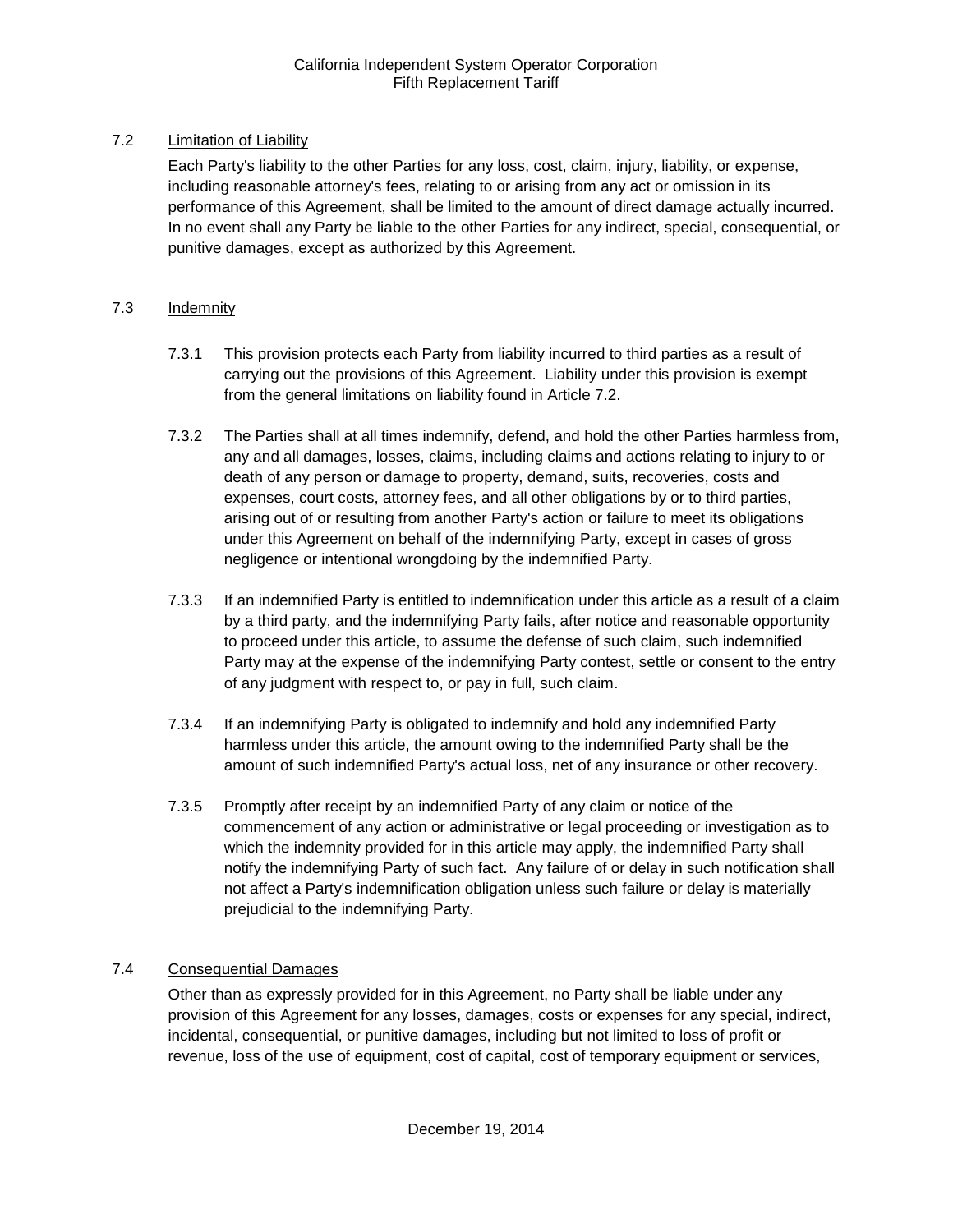whether based in whole or in part in contract, in tort, including negligence, strict liability, or any other theory of liability; provided, however, that damages for which a Party may be liable to another Party under another agreement will not be considered to be special, indirect, incidental, or consequential damages hereunder.

## <span id="page-21-0"></span>7.5 Force Majeure

- 7.5.1 As used in this article, a Force Majeure Event shall mean "any act of God, labor disturbance, act of the public enemy, war, insurrection, riot, fire, storm or flood, explosion, breakage or accident to machinery or equipment, any order, regulation or restriction imposed by governmental, military or lawfully established civilian authorities, or any other cause beyond a Party's control. A Force Majeure Event does not include an act of negligence or intentional wrongdoing by the Party claiming Force Majeure."
- 7.5.2 If a Force Majeure Event prevents a Party from fulfilling any obligations under this Agreement, the Party affected by the Force Majeure Event (Affected Party) shall promptly notify the other Parties, either in writing or via the telephone, of the existence of the Force Majeure Event. The notification must specify in reasonable detail the circumstances of the Force Majeure Event, its expected duration, and the steps that the Affected Party is taking to mitigate the effects of the event on its performance. The Affected Party shall keep the other Parties informed on a continuing basis of developments relating to the Force Majeure Event until the event ends. The Affected Party will be entitled to suspend or modify its performance of obligations under this Agreement (other than the obligation to make payments) only to the extent that the effect of the Force Majeure Event cannot be mitigated by the use of Reasonable Efforts. The Affected Party will use Reasonable Efforts to resume its performance as soon as possible.

## <span id="page-21-1"></span>7.6 Default

7.6.1 No Default shall exist where such failure to discharge an obligation (other than the payment of money) is the result of a Force Majeure Event as defined in this Agreement or the result of an act or omission of another Party. Upon a Default, the affected nondefaulting Party(ies) shall give written notice of such Default to the defaulting Party. Except as provided in Article 7.6.2 and in Article 6.4.2, the defaulting Party shall have sixty (60) calendar days from receipt of the Default notice within which to cure such Default; provided however, if such Default is not capable of cure within 60 calendar days, the defaulting Party shall commence such cure within 20 calendar days after notice and continuously and diligently complete such cure within six months from receipt of the Default notice; and, if cured within such time, the Default specified in such notice shall cease to exist.

7.6.2 If a Default is not cured as provided in this article, or if a Default is not capable of being cured within the period provided for herein, the affected non-defaulting Party(ies) shall have the right to terminate this Agreement by written notice at any time until cure occurs, and be relieved of any further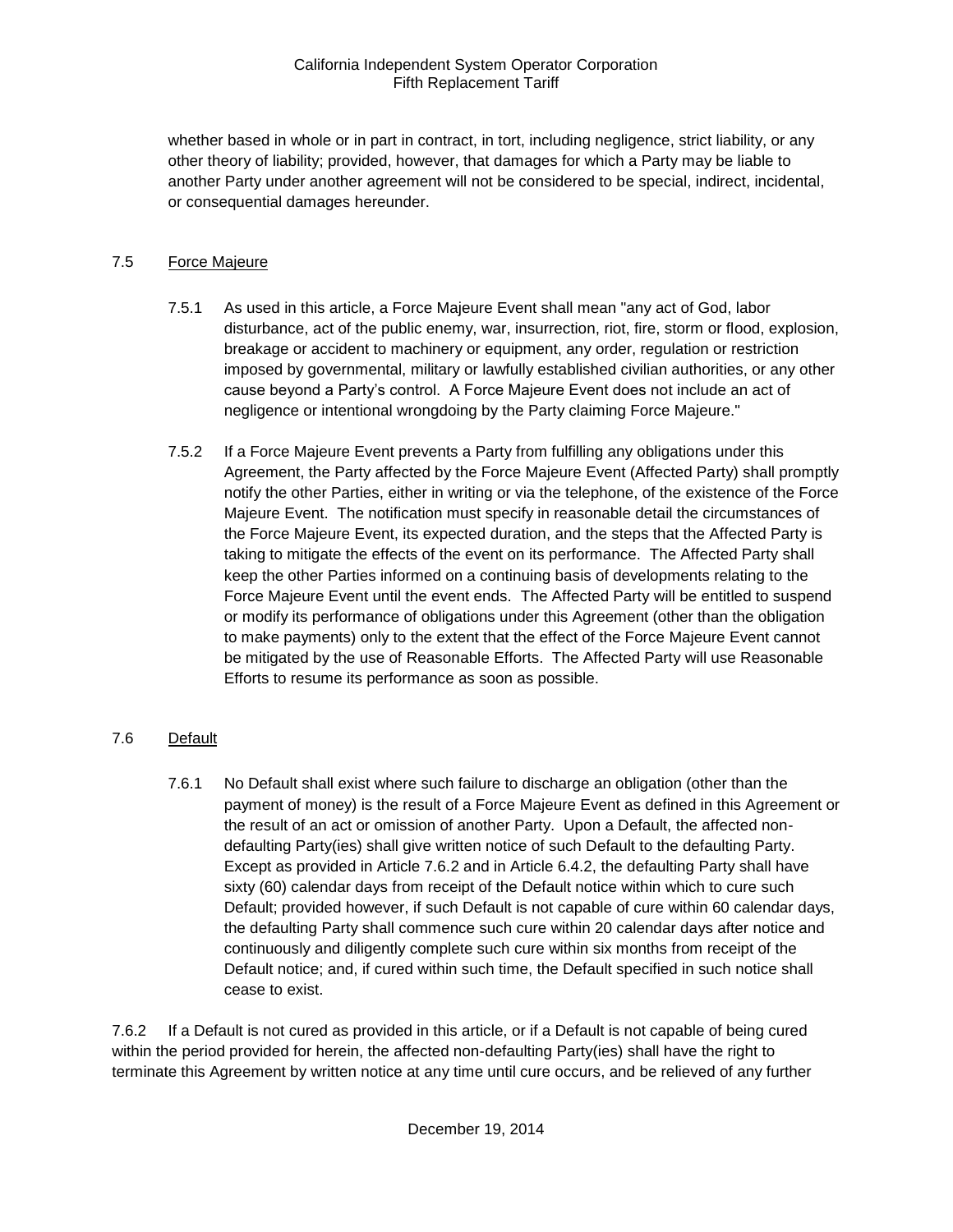obligation hereunder and, whether or not such Party(ies) terminates this Agreement, to recover from the defaulting Party all amounts due hereunder, plus all other damages and remedies to which it is entitled at law or in equity. The provisions of this article will survive termination of this Agreement.

#### <span id="page-22-0"></span>**Article 8. Insurance**

- <span id="page-22-1"></span>8.1 The Interconnection Customer shall, at its own expense, maintain in force general liability insurance without any exclusion for liabilities related to the interconnection undertaken pursuant to this Agreement. The amount of such insurance shall be sufficient to insure against all reasonably foreseeable direct liabilities given the size and nature of the generating equipment being interconnected, the interconnection itself, and the characteristics of the system to which the interconnection is made. The Interconnection Customer shall obtain additional insurance only if necessary as a function of owning and operating a generating facility. Such insurance shall be obtained from an insurance provider authorized to do business in the State where the interconnection is located. Certification that such insurance is in effect shall be provided upon request of the Participating TO or CAISO, except that the Interconnection Customer shall show proof of insurance to the Participating TO and CAISO no later than ten Business Days prior to the anticipated Commercial Operation Date. If the Interconnection Customer is of sufficient creditworthiness, it may propose to self-insure for such liabilities, and such a proposal shall not be unreasonably rejected.
- <span id="page-22-2"></span>8.2 The Participating TO agrees to maintain general liability insurance or self-insurance consistent with the Participating TO's commercial practice. Such insurance or self-insurance shall not exclude coverage for the Participating TO's liabilities undertaken pursuant to this Agreement.
- <span id="page-22-3"></span>8.3 The CAISO agrees to maintain general liability insurance or self-insurance consistent with the CAISO's commercial practice. Such insurance shall not exclude coverage for the CAISO's liabilities undertaken pursuant to this Agreement.
- <span id="page-22-4"></span>8.4 The Parties further agree to notify each other whenever an accident or incident occurs resulting in any injuries or damages that are included within the scope of coverage of such insurance, whether or not such coverage is sought.

#### <span id="page-22-5"></span>**Article 9. Confidentiality**

- <span id="page-22-6"></span>9.1 Confidential Information shall mean any confidential and/or proprietary information provided by one Party to another Party that is clearly marked or otherwise designated "Confidential." For purposes of this Agreement all design, operating specifications, and metering data provided by the Interconnection Customer shall be deemed Confidential Information regardless of whether it is clearly marked or otherwise designated as such.
- <span id="page-22-7"></span>9.2 Confidential Information does not include information previously in the public domain, required to be publicly submitted or divulged by Governmental Authorities (after notice to the other Parties and after exhausting any opportunity to oppose such publication or release), or necessary to be divulged in an action to enforce this Agreement. Each Party receiving Confidential Information shall hold such information in confidence and shall not disclose it to any third party nor to the public without the prior written authorization from the Party providing that information, except to fulfill obligations under this Agreement, or to fulfill legal or regulatory requirements.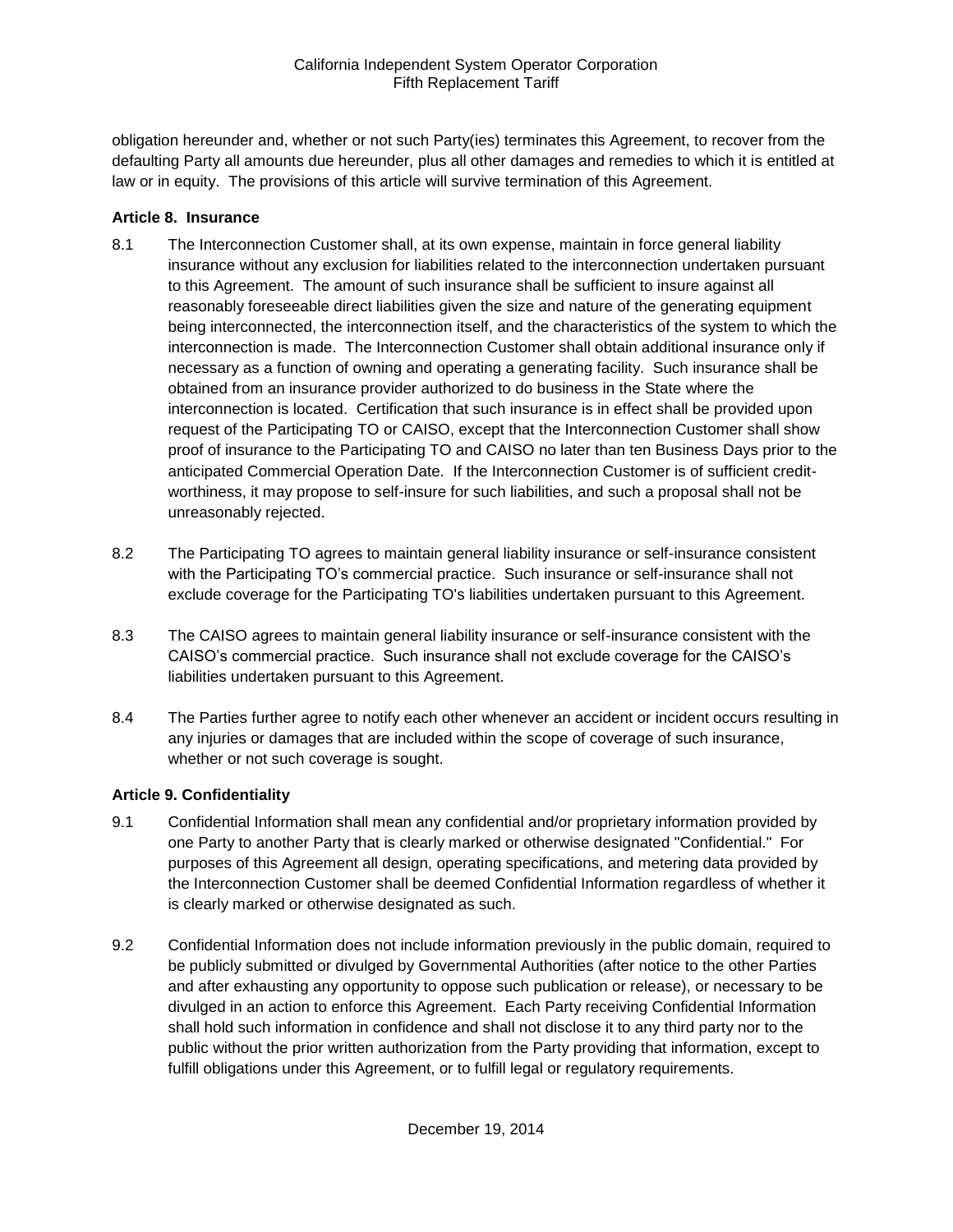- 9.2.1 Each Party shall employ at least the same standard of care to protect Confidential Information obtained from the other Parties as it employs to protect its own Confidential Information.
- 9.2.2 Each Party is entitled to equitable relief, by injunction or otherwise, to enforce its rights under this provision to prevent the release of Confidential Information without bond or proof of damages, and may seek other remedies available at law or in equity for breach of this provision.
- <span id="page-23-0"></span>9.3 Notwithstanding anything in this article to the contrary, and pursuant to 18 CFR § 1b.20, if FERC, during the course of an investigation or otherwise, requests information from one of the Parties that is otherwise required to be maintained in confidence pursuant to this Agreement, the Party shall provide the requested information to FERC, within the time provided for in the request for information. In providing the information to FERC, the Party may, consistent with 18 CFR § 388.112, request that the information be treated as confidential and non-public by FERC and that the information be withheld from public disclosure. Parties are prohibited from notifying the other Parties to this Agreement prior to the release of the Confidential Information to FERC. The Party shall notify the other Parties to this Agreement when it is notified by FERC that a request to release Confidential Information has been received by FERC, at which time any of the Parties may respond before such information would be made public, pursuant to 18 CFR § 388.112. Requests from a state regulatory body conducting a confidential investigation shall be treated in a similar manner if consistent with the applicable state rules and regulations.

#### <span id="page-23-1"></span>**Article 10. Disputes**

All disputes arising out of or in connection with this Agreement whereby relief is sought by or from CAISO shall be settled in accordance with the provisions of Article 13 of the CAISO Tariff, except that references to the CAISO Tariff in such Article 13 of the CAISO Tariff shall be read as reference to this Agreement. Disputes arising out of or in connection with this Agreement not subject to provisions of Article 13 of the CAISO Tariff shall be resolved as follows:

- <span id="page-23-2"></span>10.1 The Parties agree to attempt to resolve all disputes arising out of the interconnection process according to the provisions of this article.
- <span id="page-23-3"></span>10.2 In the event of a dispute, either Party shall provide the other Party with a written Notice of Dispute. Such Notice shall describe in detail the nature of the dispute.
- <span id="page-23-4"></span>10.3 If the dispute has not been resolved within two Business Days after receipt of the Notice, either Party may contact FERC's Dispute Resolution Service (DRS) for assistance in resolving the dispute.
- <span id="page-23-5"></span>10.4 The DRS will assist the Parties in either resolving their dispute or in selecting an appropriate dispute resolution venue (e.g., mediation, settlement judge, early neutral evaluation, or technical expert) to assist the Parties in resolving their dispute. DRS can be reached at 1-877-337-2237 or via the internet at http://www.ferc.gov/legal/adr.asp.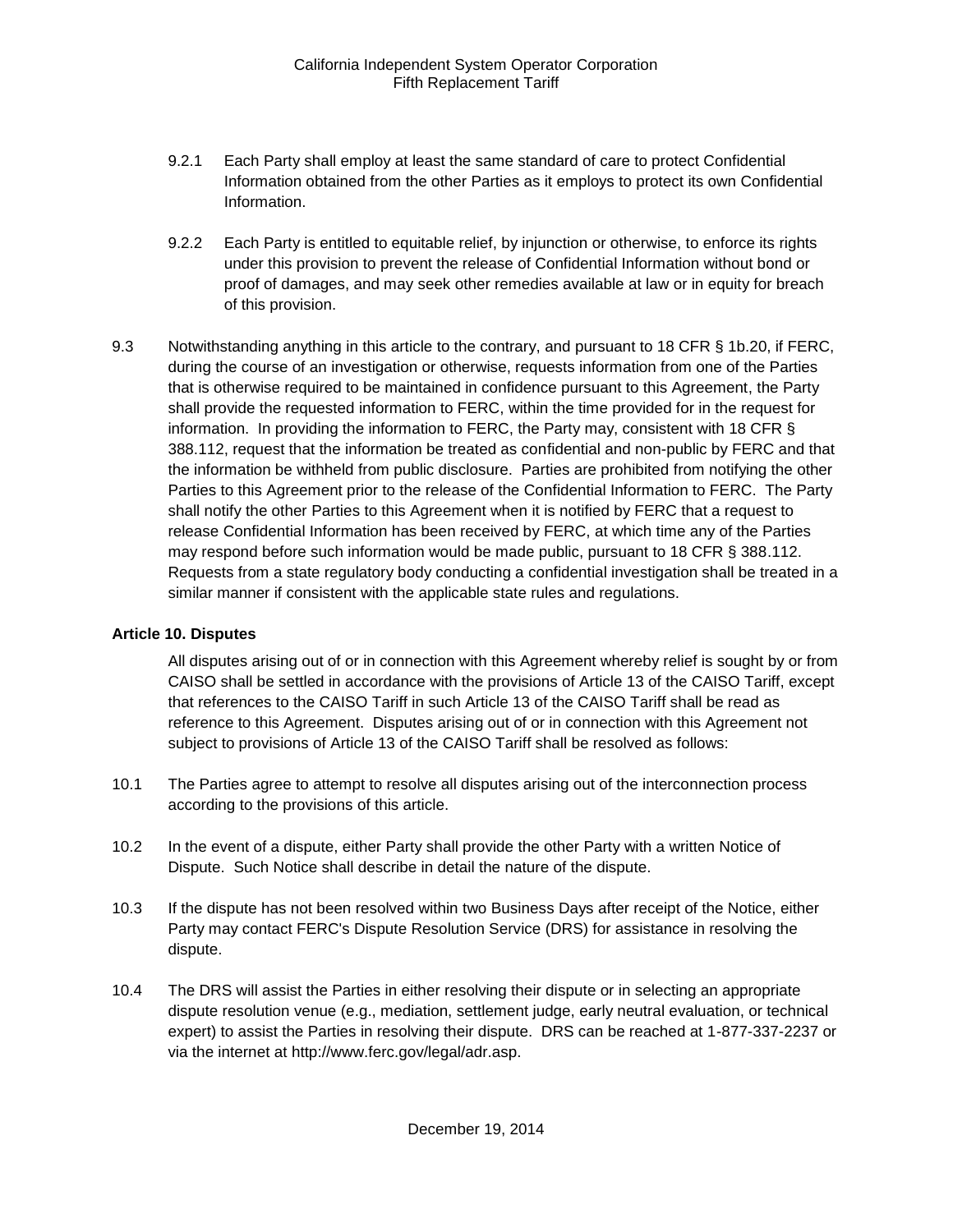- <span id="page-24-0"></span>10.5 Each Party agrees to conduct all negotiations in good faith and will be responsible for one-half of any costs paid to neutral third-parties.
- <span id="page-24-1"></span>10.6 If neither Party elects to seek assistance from the DRS, or if the attempted dispute resolution fails, then either Party may exercise whatever rights and remedies it may have in equity or law consistent with the terms of this Agreement.

#### <span id="page-24-2"></span>**Article 11. Taxes**

- <span id="page-24-3"></span>11.1 The Parties agree to follow all applicable tax laws and regulations, consistent with FERC policy and Internal Revenue Service requirements.
- <span id="page-24-4"></span>11.2 Each Party shall cooperate with the other Parties to maintain the other Parties' tax status. Nothing in this Agreement is intended to adversely affect the Participating TO's tax exempt status with respect to the issuance of bonds including, but not limited to, local furnishing bonds.

#### <span id="page-24-5"></span>**Article 12. Miscellaneous**

<span id="page-24-6"></span>12.1 Governing Law, Regulatory Authority, and Rules

The validity, interpretation and enforcement of this Agreement and each of its provisions shall be governed by the laws of the state of \_\_\_\_\_\_\_\_\_\_\_\_\_\_\_\_\_\_\_\_\_(where the Point of Interconnection is located), without regard to its conflicts of law principles. This Agreement is subject to all Applicable Laws and Regulations. Each Party expressly reserves the right to seek changes in, appeal, or otherwise contest any laws, orders, or regulations of a Governmental Authority.

#### <span id="page-24-7"></span>12.2 Amendment

The Parties may amend this Agreement by a written instrument duly executed by all of the Parties, or under Article 12.12 of this Agreement.

#### <span id="page-24-8"></span>12.3 No Third-Party Beneficiaries

This Agreement is not intended to and does not create rights, remedies, or benefits of any character whatsoever in favor of any persons, corporations, associations, or entities other than the Parties, and the obligations herein assumed are solely for the use and benefit of the Parties, their successors in interest and where permitted, their assigns.

#### <span id="page-24-9"></span>12.4 Waiver

- 12.4.1 The failure of a Party to this Agreement to insist, on any occasion, upon strict performance of any provision of this Agreement will not be considered a waiver of any obligation, right, or duty of, or imposed upon, such Party.
- 12.4.2 Any waiver at any time by any Party of its rights with respect to this Agreement shall not be deemed a continuing waiver or a waiver with respect to any other failure to comply with any other obligation, right, duty of this Agreement. Termination or Default of this Agreement for any reason by Interconnection Customer shall not constitute a waiver of the Interconnection Customer's legal rights to obtain an interconnection from the Participating TO. Any waiver of this Agreement shall, if requested, be provided in writing.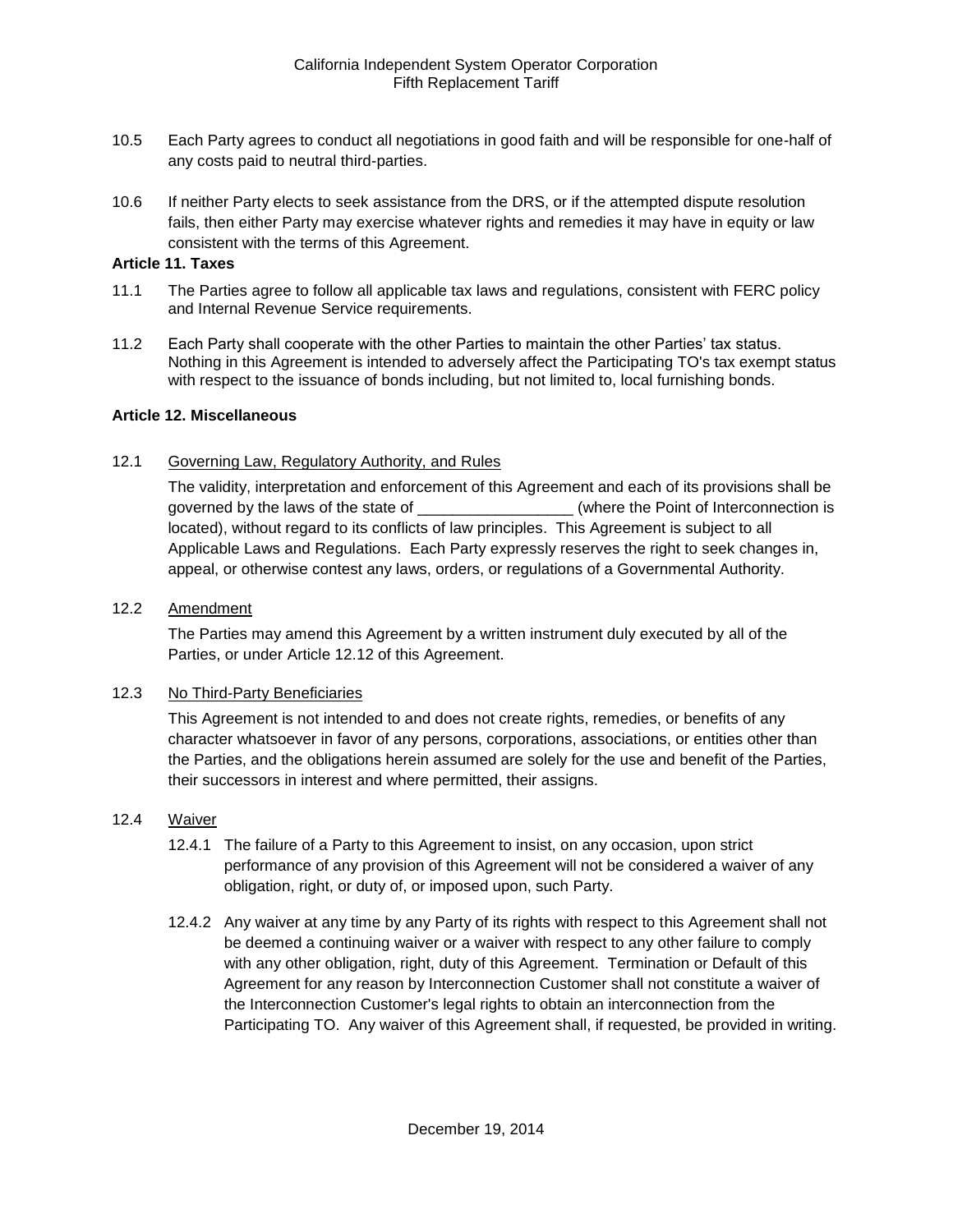### <span id="page-25-0"></span>12.5 Entire Agreement

This Agreement, including all Attachments, constitutes the entire agreement among the Parties with reference to the subject matter hereof, and supersedes all prior and contemporaneous understandings or agreements, oral or written, between or among the Parties with respect to the subject matter of this Agreement. There are no other agreements, representations, warranties, or covenants which constitute any part of the consideration for, or any condition to, any Party's compliance with its obligations under this Agreement.

## <span id="page-25-1"></span>12.6 Multiple Counterparts

This Agreement may be executed in two or more counterparts, each of which is deemed an original but all constitute one and the same instrument.

## <span id="page-25-2"></span>12.7 No Partnership

This Agreement shall not be interpreted or construed to create an association, joint venture, agency relationship, or partnership among the Parties or to impose any partnership obligation or partnership liability upon any Party. No Party shall have any right, power or authority to enter into any agreement or undertaking for, or act on behalf of, or to act as or be an agent or representative of, or to otherwise bind, another Party.

## <span id="page-25-3"></span>12.8 Severability

If any provision or portion of this Agreement shall for any reason be held or adjudged to be invalid or illegal or unenforceable by any court of competent jurisdiction or other Governmental Authority, (1) such portion or provision shall be deemed separate and independent, (2) the Parties shall negotiate in good faith to restore insofar as practicable the benefits to each Party that were affected by such ruling, and (3) the remainder of this Agreement shall remain in full force and effect.

#### <span id="page-25-4"></span>12.9 Security Arrangements

Infrastructure security of electric system equipment and operations and control hardware and software is essential to ensure day-to-day reliability and operational security. FERC expects all transmission providers, market participants, and interconnection customers interconnected to electric systems to comply with the recommendations offered by the President's Critical Infrastructure Protection Board and, eventually, best practice recommendations from the electric reliability authority. All public utilities are expected to meet basic standards for system infrastructure and operational security, including physical, operational, and cyber-security practices.

## <span id="page-25-5"></span>12.10 Environmental Releases

Each Party shall notify the other Parties, first orally and then in writing, of the release of any hazardous substances, any asbestos or lead abatement activities, or any type of remediation activities related to the Small Generating Facility or the Interconnection Facilities, each of which may reasonably be expected to affect the other Parties. The notifying Party shall (1) provide the notice as soon as practicable, provided such Party makes a good faith effort to provide the notice no later than 24 hours after such Party becomes aware of the occurrence, and (2) promptly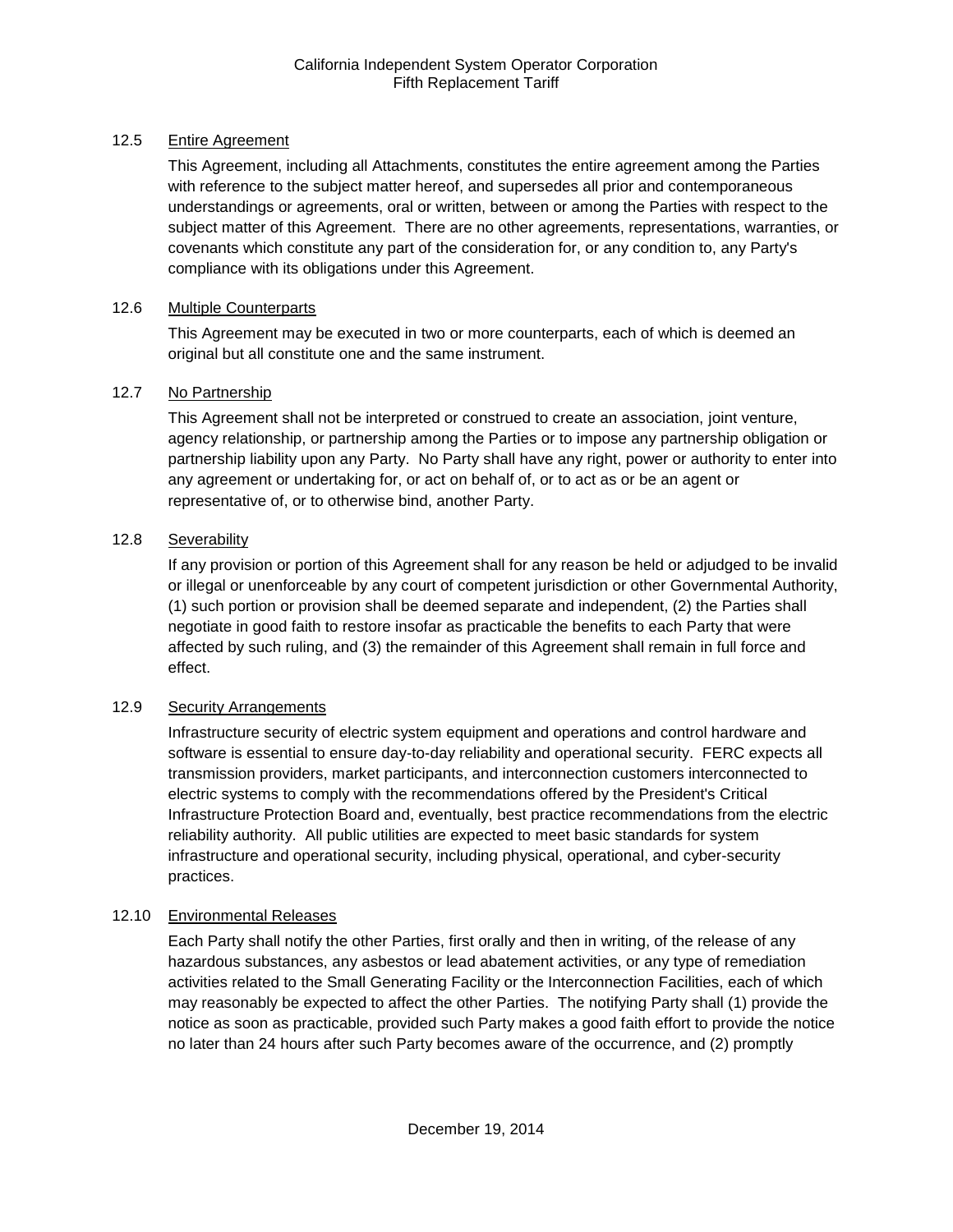furnish to the other Parties copies of any publicly available reports filed with any governmental authorities addressing such events.

#### <span id="page-26-0"></span>12.11 Subcontractors

Nothing in this Agreement shall prevent a Party from utilizing the services of any subcontractor as it deems appropriate to perform its obligations under this Agreement; provided, however, that each Party shall require its subcontractors to comply with all applicable terms and conditions of this Agreement in providing such services and each Party shall remain primarily liable to the other Parties for the performance of such subcontractor.

- 12.11.1 The creation of any subcontract relationship shall not relieve the hiring Party of any of its obligations under this Agreement. The hiring Party shall be fully responsible to the other Parties for the acts or omissions of any subcontractor the hiring Party hires as if no subcontract had been made; provided, however, that in no event shall the Participating TO or the CAISO be liable for the actions or inactions of the Interconnection Customer or its subcontractors with respect to obligations of the Interconnection Customer under this Agreement. Any applicable obligation imposed by this Agreement upon the hiring Party shall be equally binding upon, and shall be construed as having application to, any subcontractor of such Party.
- 12.11.2 The obligations under this article will not be limited in any way by any limitation of subcontractor's insurance.

#### <span id="page-26-1"></span>12.12 Reservation of Rights

The CAISO and Participating TO shall each have the right to make a unilateral filing with FERC to modify this Agreement pursuant to section 205 or any other applicable provision of the Federal Power Act and FERC's rules and regulations thereunder with respect to the following articles of this Agreement and with respect to any rates, terms and conditions, charges, classifications of service, rule or regulation covered by these articles:

Introductory Paragraph, 1.1, 1.2, 1.3, 1.4, 1.5.1, 1.5.2, 1.5.3, 1.5.4, 1.5.5, 1.5.6, 1.5.7, 1.6, 1.7, 1.8.1, 1.9, 2.1, 2.2.1, 2.3, 3, 4.1.1 (last sentence only), 5.1, 5.3, 6.2, 7, 8, 9, 11, 12, 13, Attachment 1, Attachment 4, Attachment 5, and Attachment 7.

The Participating TO shall have the exclusive right to make a unilateral filing with FERC to modify this Agreement pursuant to section 205 or any other applicable provision of the Federal Power Act and FERC's rules and regulations thereunder with respect to the following articles of this Agreement and with respect to any rates, terms and conditions, charges, classifications of service, rule or regulation covered by these articles:

2.2.2, 4.1.1 (all but the last sentence), 4.1.2, 4.2, 5.2, 6.1.1 (all but the last sentence), 6.1.2, 10 (all but preamble), Attachment 2, Attachment 3 and Attachment 6.

The CAISO shall have the exclusive right to make a unilateral filing with FERC to modify this Agreement pursuant to section 205 or any other applicable provision of the Federal Power Act and FERC's rules and regulations thereunder with respect to the following articles of this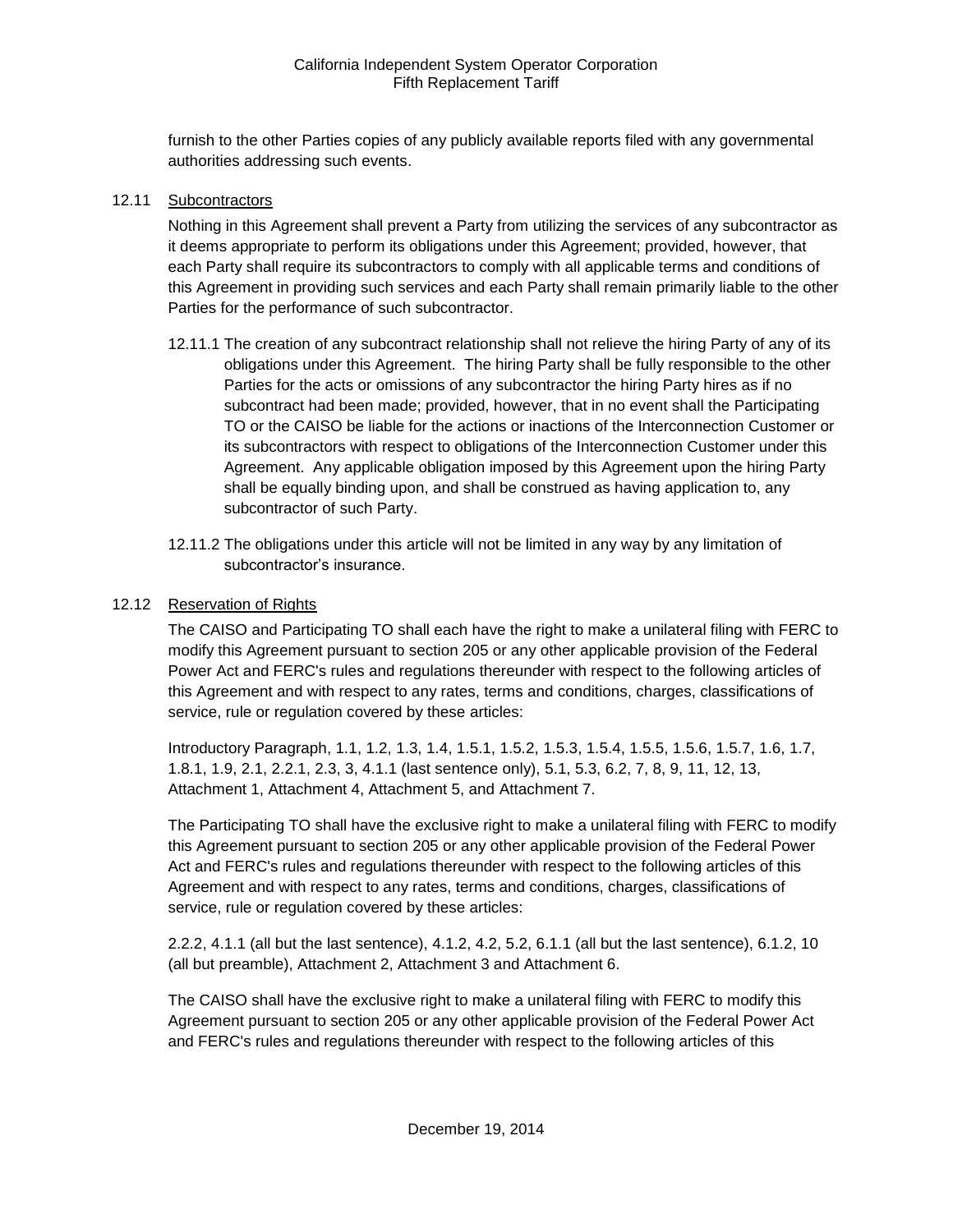Agreement and with respect to any rates, terms and conditions, charges, classifications of service, rule or regulation covered by these articles:

1.8.2, 6.1.1 (last sentence only) and 10 (preamble only).

The Interconnection Customer, the CAISO, and the Participating TO shall have the right to make a unilateral filing with FERC to modify this Agreement under any applicable provision of the Federal Power Act and FERC's rules and regulations; provided that each Party shall have the right to protest any such filing by another Party and to participate fully in any proceeding before FERC in which such modifications may be considered. Nothing in this Agreement shall limit the rights of the Parties or of FERC under sections 205 or 206 of the Federal Power Act and FERC's rules and regulations, except to the extent that the Parties otherwise mutually agree as provided herein.

#### <span id="page-27-0"></span>12.13 Annual Reassessment Process

In accordance with Section 7.4 of the GIDAP, the CAISO will perform an annual reassessment in which it will update certain base case data prior to beginning the GIDAP Phase II Interconnection Studies. As set forth in Section 7.4 of the GIDAP, the CAISO may determine through this assessment that Delivery Network Upgrades already identified and included in executed Generator Interconnection Agreements should be modified in order to reflect the current circumstances of Interconnection Customers in the queue, including any withdrawals therefrom, and any additions and upgrades approved in the CAISO's most recent Transmission Planning Process cycle. To the extent that this determination modifies the scope or characteristics of, or the financial responsibility for, any Delivery Network Upgrades determined pursuant to this SGIA, such modification(s) will be reflected through an amendment to this SGIA.

#### <span id="page-27-1"></span>**Article 13. Notices**

<span id="page-27-2"></span>13.1 General

Unless otherwise provided in this Agreement, any written notice, demand, or request required or authorized in connection with this Agreement ("Notice") shall be deemed properly given if delivered in person, delivered by recognized national courier service, or sent by first class mail, postage prepaid, to the person specified below:

| If to the Interconnection Customer: |  |  |
|-------------------------------------|--|--|
|                                     |  |  |
|                                     |  |  |
|                                     |  |  |
|                                     |  |  |
| Phone: ___________________          |  |  |
| If to the Participating TO:         |  |  |
|                                     |  |  |
|                                     |  |  |
|                                     |  |  |
|                                     |  |  |
| Phone: __________________           |  |  |
|                                     |  |  |

If to the CAISO: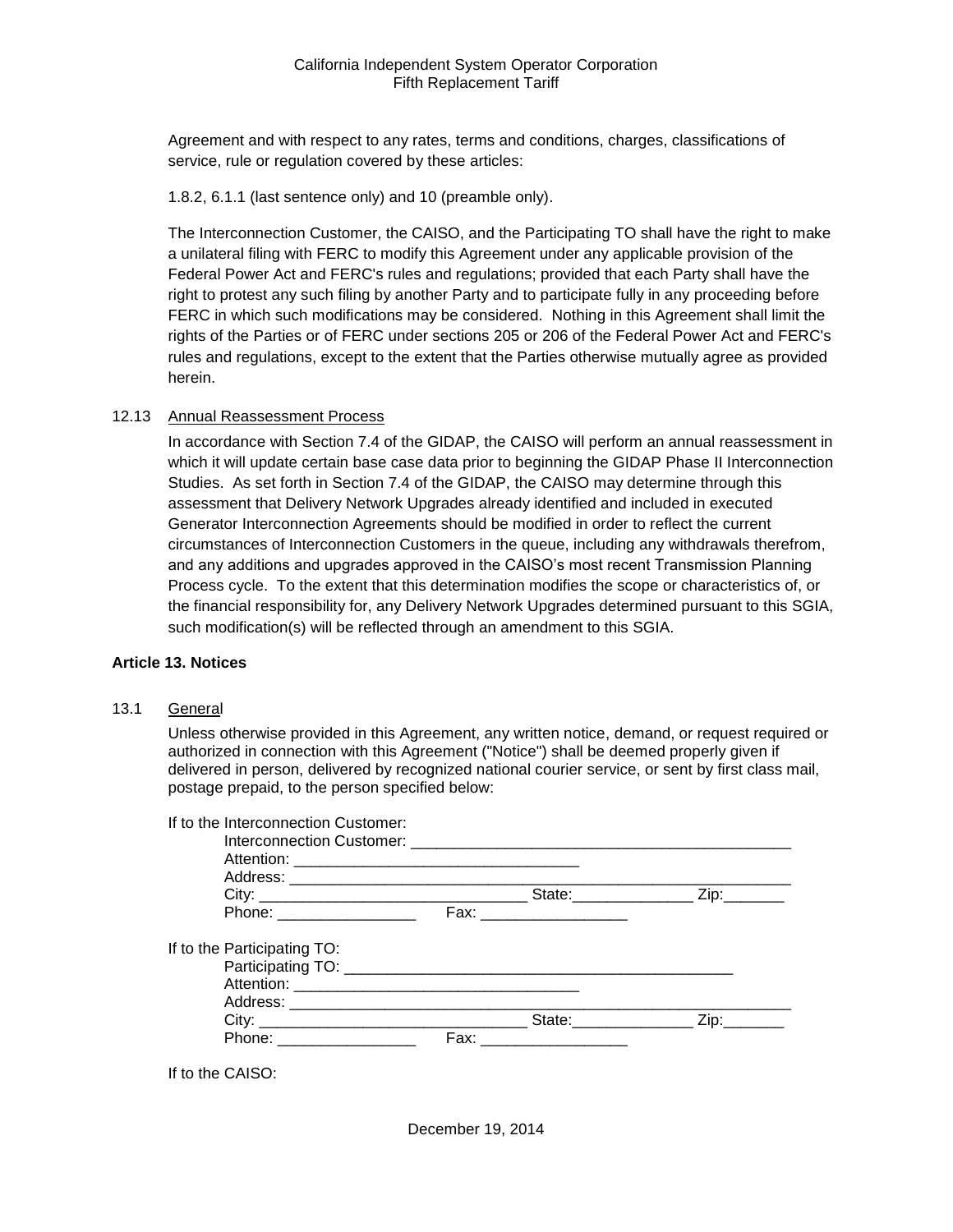| California Independent System Operator Corporation |      |
|----------------------------------------------------|------|
| Attention:                                         |      |
| 250 Outcropping Way                                |      |
| Folsom, CA 95630                                   |      |
| Phone: 916-351-4400                                | Fax: |

#### <span id="page-28-0"></span>13.2 Billing and Payment

Billings and payments shall be sent to the addresses set out below:

| State: __________ |      |
|-------------------|------|
|                   |      |
|                   |      |
|                   |      |
| State:            | Zip: |

#### <span id="page-28-1"></span>13.3 Alternative Forms of Notice

Any notice or request required or permitted to be given by any Party to the other Parties and not required by this Agreement to be given in writing may be so given by telephone, facsimile or email to the telephone numbers and e-mail addresses set out below:

If to the Interconnection Customer:

| If to the Participating TO: |  |  |
|-----------------------------|--|--|
|                             |  |  |
|                             |  |  |
|                             |  |  |
|                             |  |  |
|                             |  |  |
|                             |  |  |
| If to the CAISO:            |  |  |

| California Independent System Operator Corporation |  |
|----------------------------------------------------|--|
|                                                    |  |
|                                                    |  |
|                                                    |  |
| Fax:                                               |  |
|                                                    |  |
|                                                    |  |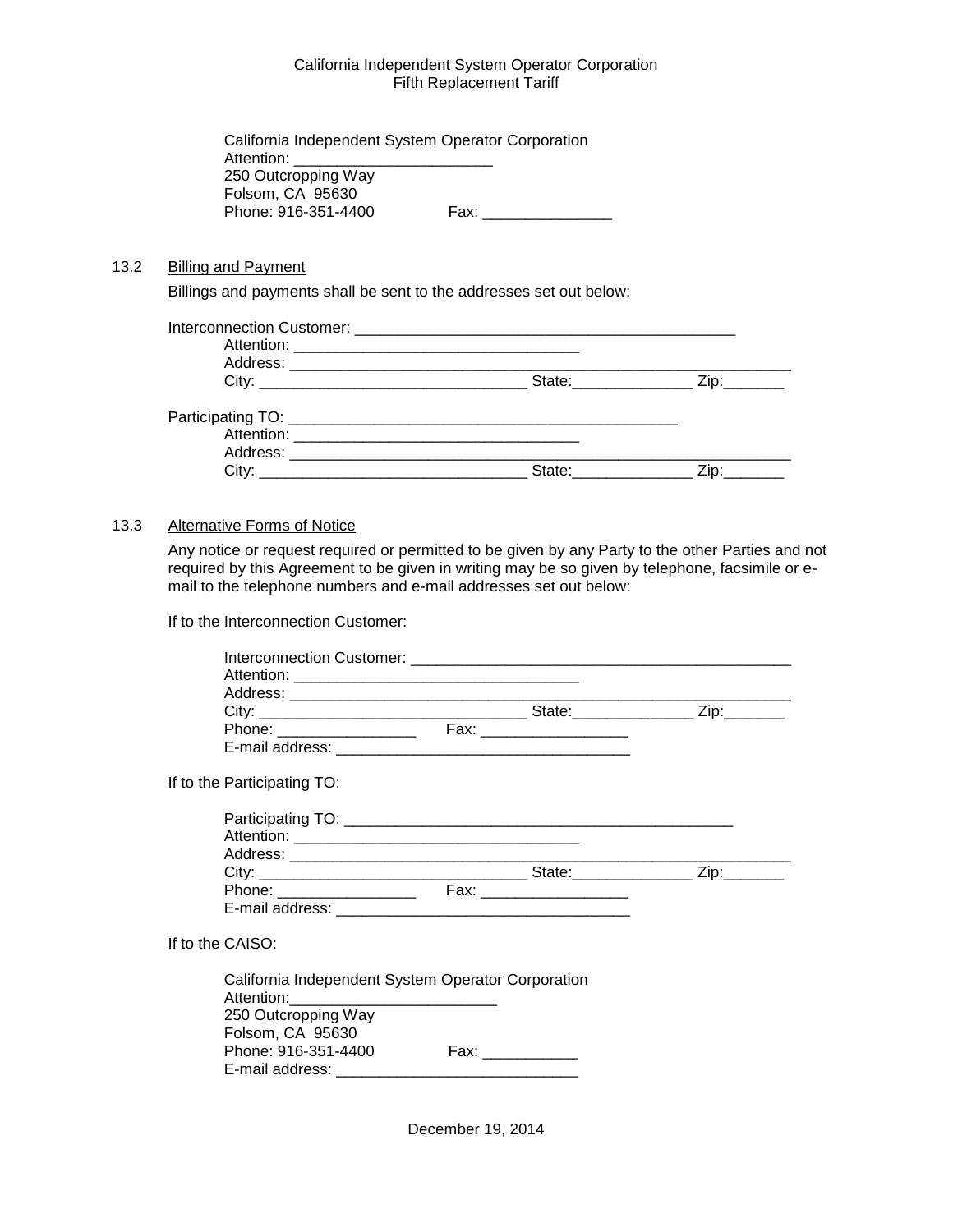#### <span id="page-29-0"></span>13.4 Designated Operating Representative

The Parties may also designate operating representatives to conduct the communications which may be necessary or convenient for the administration of this Agreement. This person will also serve as the point of contact with respect to operations and maintenance of the Party's facilities.

Interconnection Customer's Operating Representative:

| Interconnection Customer: |      |        |      |
|---------------------------|------|--------|------|
|                           |      |        |      |
| Address: Andreas Address: |      |        |      |
| City:                     |      | State: | Zip: |
| Phone:                    | Fax: |        |      |

Participating TO's Operating Representative:

| Participating TO:     |      |        |      |
|-----------------------|------|--------|------|
| Attention: Attention: |      |        |      |
| Address:              |      |        |      |
| City:                 |      | State: | 'in: |
| Phone:                | Fax: |        |      |

CAISO's Operating Representative

| California Independent System Operator Corporation |
|----------------------------------------------------|
|                                                    |
|                                                    |
|                                                    |
| Fax:                                               |
|                                                    |

<span id="page-29-1"></span>13.5 Changes to the Notice Information

Any Party may change this information by giving five Business Days written notice to the other Parties prior to the effective date of the change.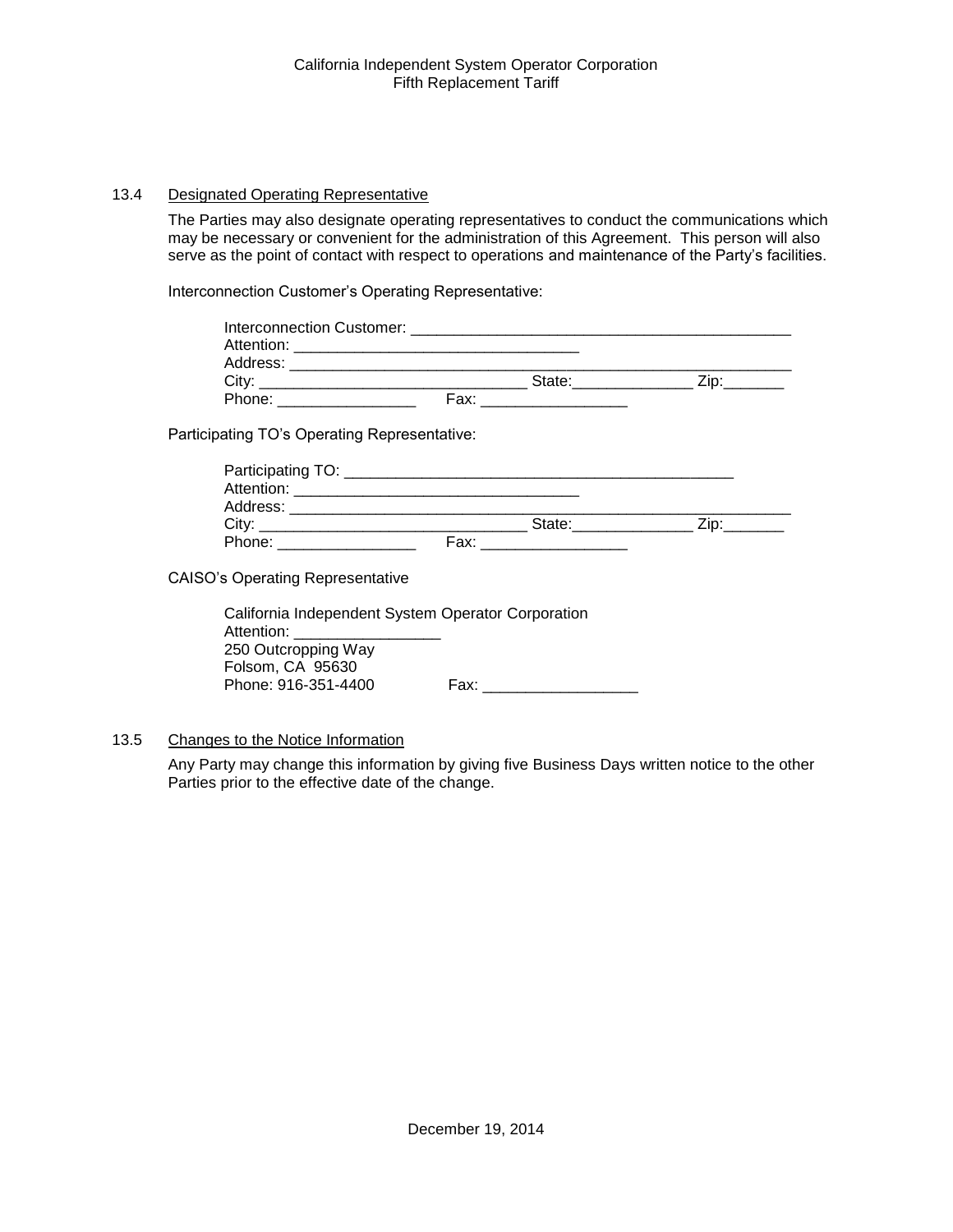#### <span id="page-30-0"></span>**Article 14. Signatures**

IN WITNESS WHEREOF, the Parties have caused this Agreement to be executed by their respective duly authorized representatives.

| For the California Independent System Operator Corporation |
|------------------------------------------------------------|
|                                                            |
|                                                            |
|                                                            |
| Date: _________________________                            |
| For the Participating TO                                   |
|                                                            |
|                                                            |
|                                                            |
| Date: _________________________                            |
| For the Interconnection Customer                           |
|                                                            |
|                                                            |
|                                                            |
| Date: ________________________                             |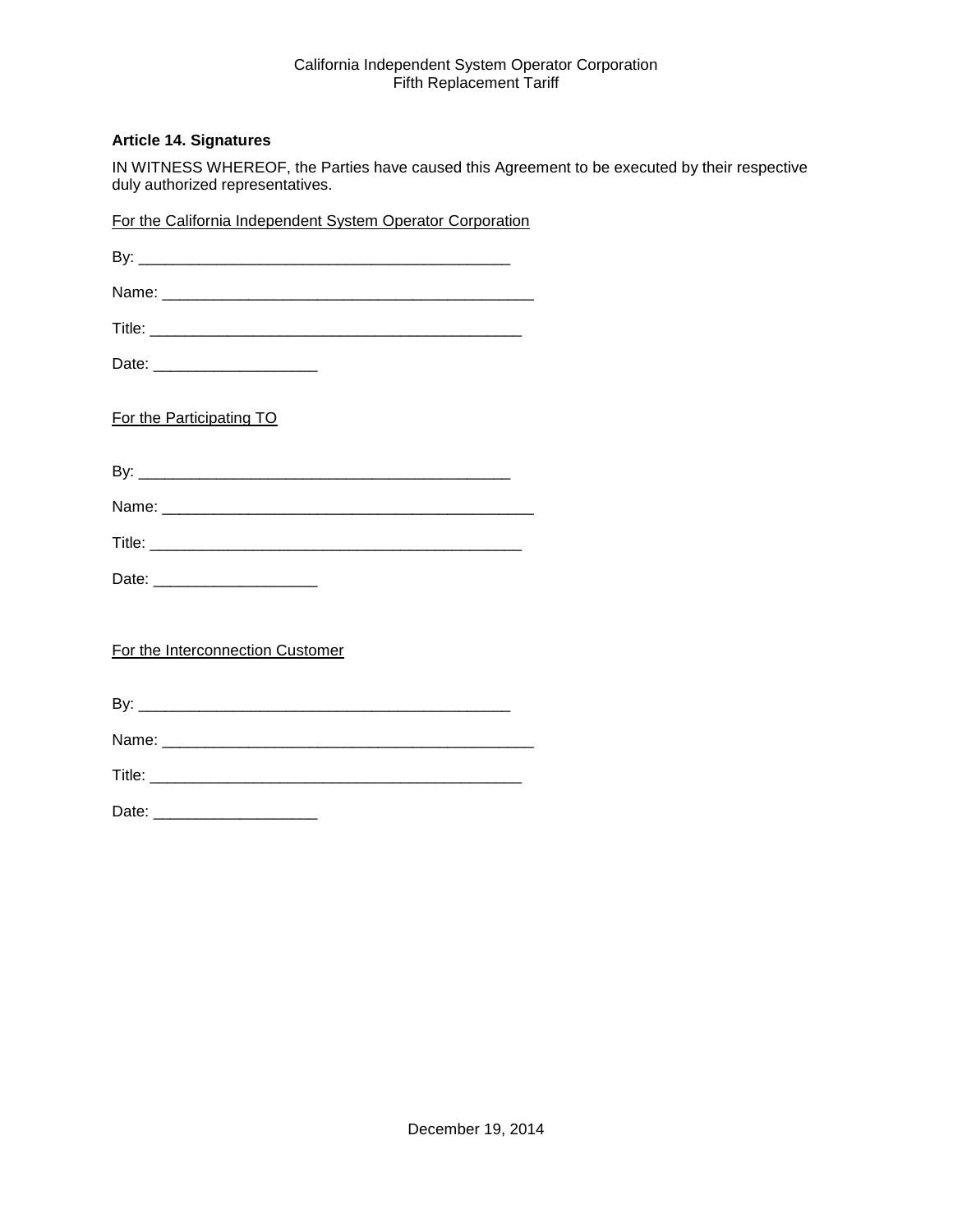## **Attachment 1 Glossary Of Terms**

<span id="page-31-1"></span><span id="page-31-0"></span>**Affected System –** An electric system other than the CAISO Controlled Grid that may be affected by the proposed interconnection, including the Participating TO's electric system that is not part of the CAISO Controlled Grid.

**Applicable Laws and Regulations** – All duly promulgated applicable federal, state and local laws, regulations, rules, ordinances, codes, decrees, judgments, directives, or judicial or administrative orders, permits and other duly authorized actions of any Governmental Authority.

**Area Deliverability Constraint** – A previously identified transmission system operating limit, based on a CAISO interconnection study or transmission planning study and listed on the CAISO website, that would constrain the deliverability of a substantial number of generators if the CAISO were to assign full capacity or partial capacity deliverability status to additional generating facilities in one or more specified geographic or electrical areas of the CAISO Controlled Grid in a total amount that is greater than the TP Deliverability for those areas. May also be a transmission system operating limit that constrains all or most of the same generation already constrained by a previously identified Area Deliverability Constraint.

**Area Delivery Network Upgrade (ADNU)** – A transmission upgrade or addition identified by the CAISO to relieve an Area Deliverability Constraint.

**Balancing Authority Area** - The collection of generation, transmission, and loads within the metered boundaries of the Balancing Authority. The Balancing Authority maintains load-resource balance within this area.

**Business Day –** Monday through Friday, excluding federal holidays and the day after Thanksgiving Day.

**CAISO Controlled Grid** – The system of transmission lines and associated facilities of the parties to a Transmission Control Agreement that have been placed under the CAISO's Operational Control.

**CAISO Tariff** – The CAISO's tariff, as filed with FERC, and as amended or supplemented from time to time, or any successor tariff.

**Commercial Operation Date** – The date on which a Small Generating Facility commenced generating electricity for sale as agreed upon by the Participating TO and the Interconnection Customer and in accordance with any implementation plan agreed to by the Participating TO and the CAISO for multiple individual generating units or project phases at a Small Generating Facility where an Interconnection Customer intends to establish separate Commercial Operation Dates for those generating units or project phases.

**Default** – The failure of a breaching Party to cure its breach under this Agreement.

**Distribution System** – Those non-CAISO-controlled transmission and distribution facilities owned by the Participating TO.

**Distribution Upgrades** – The additions, modifications, and upgrades to the Participating TO's Distribution System. Distribution Upgrades do not include Interconnection Facilities.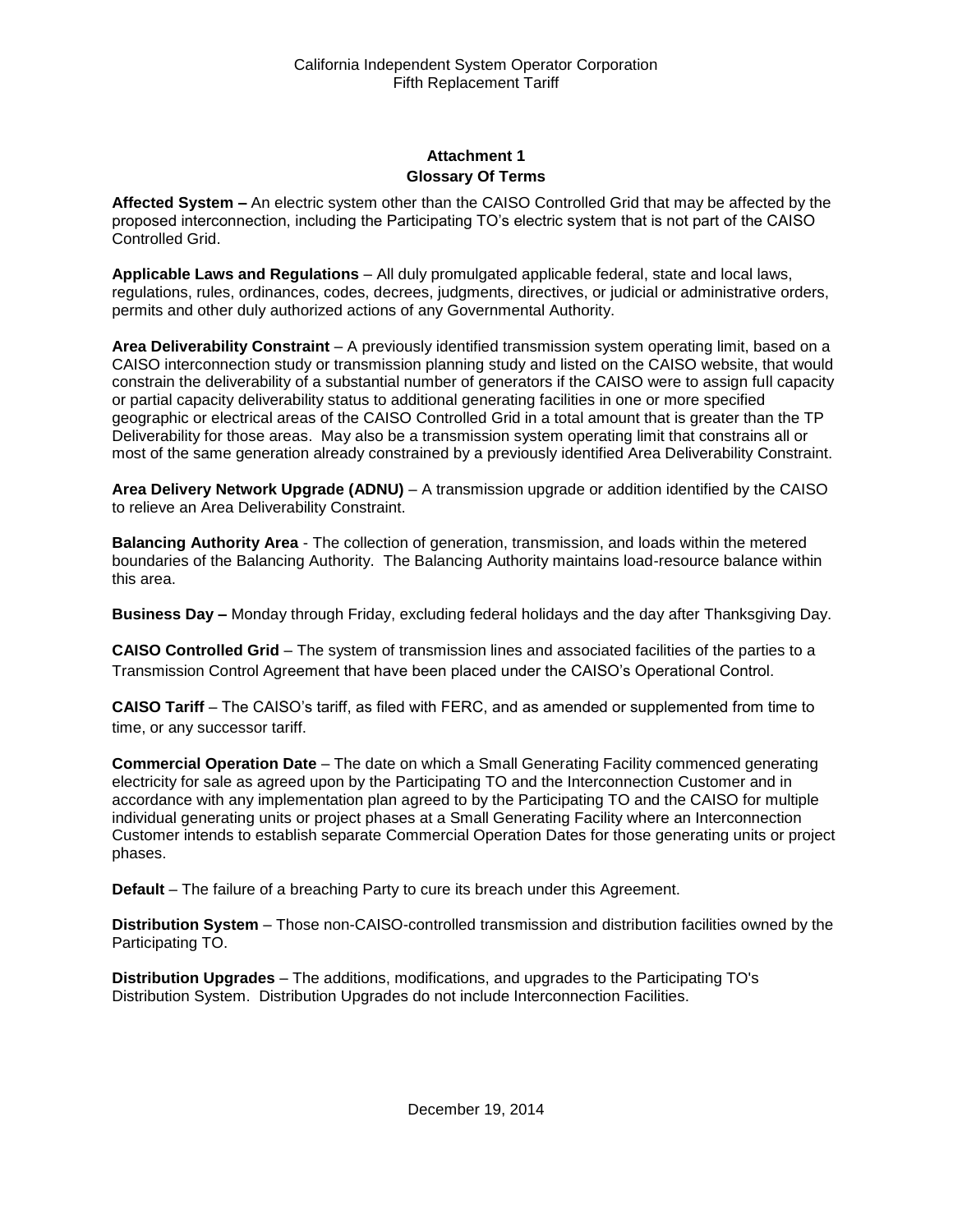**Generator Interconnection and Deliverability Allocation Procedures (GIDAP)** – The CAISO protocol that sets forth the interconnection and allocation procedures applicable to an Interconnection Request pertaining to a Small Generating Facility that is included in CAISO Tariff Appendix DD.

**Good Utility Practice** – Any of the practices, methods and acts engaged in or approved by a significant portion of the electric utility industry during the relevant time period, or any of the practices, methods and acts which, in the exercise of reasonable judgment in light of the facts known at the time the decision was made, could have been expected to accomplish the desired result at a reasonable cost consistent with good business practices, reliability, safety and expedition. Good Utility Practice is not intended to be any one of a number of the optimum practices, methods, or acts to the exclusion of all others, but rather to be acceptable practices, methods, or acts generally accepted in the region.

**Governmental Authority** – Any federal, state, local or other governmental regulatory or administrative agency, court, commission, department, board, or other governmental subdivision, legislature, rulemaking board, tribunal, or other governmental authority having jurisdiction over the Parties, their respective facilities, or the respective services they provide, and exercising or entitled to exercise any administrative, executive, police, or taxing authority or power; provided, however, that such term does not include the Interconnection Customer, CAISO, Participating TO, or any affiliate thereof.

**Interconnection Facilities** – The Participating TO's Interconnection Facilities and the Interconnection Customer's Interconnection Facilities. Collectively, Interconnection Facilities include all facilities and equipment between the Small Generating Facility and the Point of Interconnection, including any modification, additions or upgrades that are necessary to physically and electrically interconnect the Small Generating Facility to the Participating TO's Transmission System. Interconnection Facilities are sole use facilities and shall not include Distribution Upgrades or Network Upgrades.

**Interconnection Financial Security** – Any of the financial instruments listed in Section 10.1 of the GIDAP that are posted by an Interconnection Customer.

**Interconnection Handbook** – A handbook, developed by the Participating TO and posted on the Participating TO's website or otherwise made available by the Participating TO, describing technical and operational requirements for wholesale generators and loads connected to the Participating TO's Transmission System, as such handbook may be modified or superseded from time to time. The Participating TO's standards contained in the Interconnection Handbook shall be deemed consistent with Good Utility Practice and applicable reliability standards.

**Interconnection Request** – A request, in accordance with the CAISO Tariff, to interconnect a new Small Generating Facility, or to increase the capacity of, or make a Material Modification to the operating characteristics of, an existing Small Generating Facility that is interconnected with the CAISO Controlled Grid.

#### **Interconnection Study** –

- (i) For Interconnection Requests processed under the Cluster Study Process described in the GIDAP, any of the following: the Phase I Interconnection Study conducted or caused to be performed by the CAISO, the reassessment of the Phase I Interconnection Study Base Case conducted or caused to be performed by the CAISO prior to the commencement of the Phase II Interconnection Study, or the Phase II Interconnection Study conducted or caused to be performed by the CAISO, pursuant to the GIDAP.
- (ii) For Interconnection Requests processed under the Independent Study Process described in the GIDAP, the governing study(ies) conducted or caused to be performed by the CAISO pursuant to the GIDAP, which shall consist primarily of a Facilities Study as described in Section 4.5 of the GIDAP, a System Impact Study as described in Section 4.4 of the GIDAP, and, as applicable to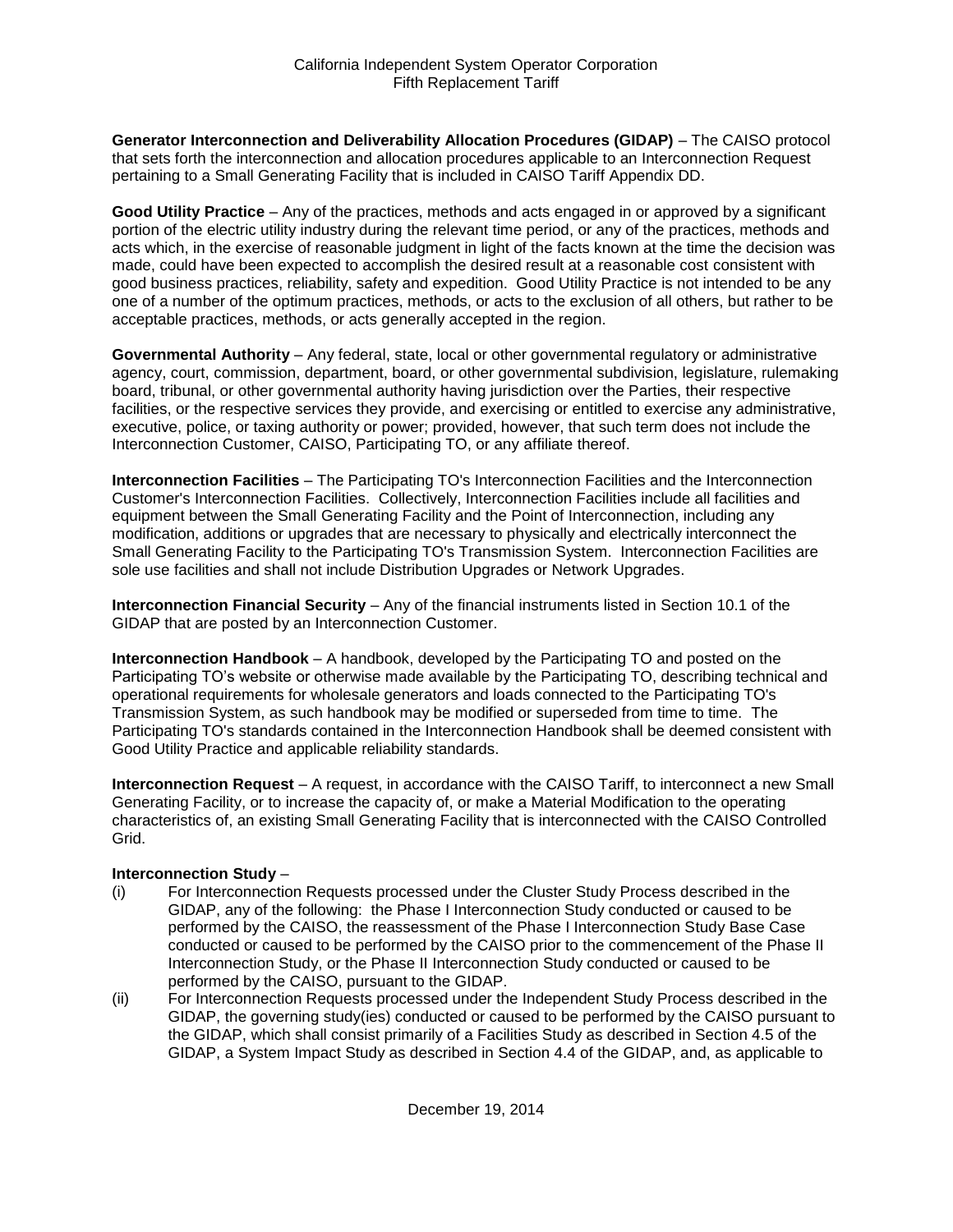Full Capacity Deliverability Status or Partial Deliverability Status, Phase I and Phase Interconnection Studies as described in Section 2.4.3 of the GIDAP.

**Local Deliverability Constraint** – A transmission system operating limit modeled in the GIDAP study process that would be exceeded if the CAISO were to assign full capacity or partial capacity deliverability status to one or more additional generating facilities interconnecting to the CAISO Controlled Grid in a specific local area, and that is not an Area Deliverability Constraint.

**Local Delivery Network Upgrade (LDNU)** – A transmission upgrade or addition identified by the CAISO in the GIDAP study process to relieve a Local Deliverability Constraint.

**Material Modification** – A modification that has a material impact on the cost or timing of any Interconnection Request or any other valid interconnection request with a later queue priority date.

**Merchant Network Upgrades** – Network Upgrades constructed and owned by an Interconnection Customer pursuant to Article 5.2.1 of this SGIA, Section 13.3 of the GIDAP, and Sections 24.4.6.1 and 36.11 of the CAISO Tariff.

**Network Upgrades** – Additions, modifications, and upgrades to the Participating TO's Transmission System required at or beyond the point at which the Small Generating Facility interconnects with the CAISO Controlled Grid to accommodate the interconnection of the Small Generating Facility with the CAISO Controlled Grid. Network Upgrades do not include Distribution Upgrades.

**Operational Control** – The rights of the CAISO under a Transmission Control Agreement and the CAISO Tariff to direct the parties to the Transmission Control Agreement how to operate their transmission lines and facilities and other electric plant affecting the reliability of those lines and facilities for the purpose of affording comparable non-discriminatory transmission access and meeting applicable reliability criteria.

**Operating Requirements** – Any operating and technical requirements that may be applicable due to the CAISO, Western Electricity Coordinating Council, Balancing Authority Area, or the Participating TO's requirements, including those set forth in this Agreement.

**Option (A) Interconnection Customer** – An Interconnection Customer that elects to interconnect pursuant to Option (A) as set forth in Section 7.2 of the GIDAP.

**Option (B) Interconnection Customer** – An Interconnection Customer that elects to interconnect pursuant to Option (B) as set forth in Section 7.2 of the GIDAP.

**Party or Parties** – The Participating TO, CAISO, Interconnection Customer or the applicable combination of the above.

**Phased Generating Facility** – A Small Generating Facility that is structured to be completed and to achieve Commercial Operation in two or more successive sequences that are specified in this SGIA, such that each sequence comprises a portion of the total megawatt generation capacity of the entire Small Generating Facility.

**Point of Interconnection** – The point where the Interconnection Facilities connect with the Participating TO's Transmission System.

**Reasonable Efforts** – With respect to an action required to be attempted or taken by a Party under this Agreement, efforts that are timely and consistent with Good Utility Practice and are otherwise substantially equivalent to those a Party would use to protect its own interests.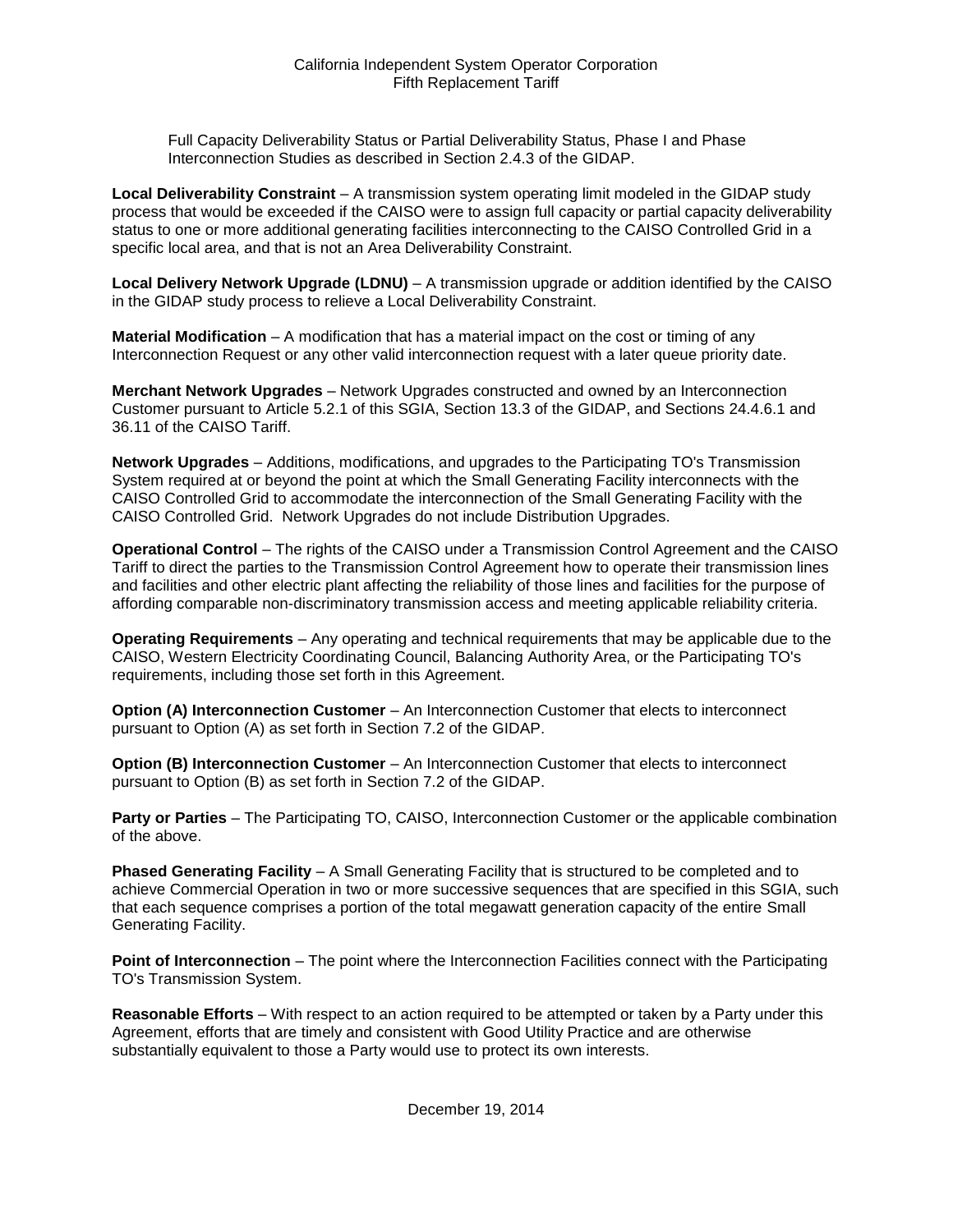**Reliability Network Upgrades (RNU)** – The transmission facilities at or beyond the Point of Interconnection identified in the Interconnection Studies as necessary to interconnect one or more Generating Facility(ies) safely and reliably to the CAISO Controlled Grid, which would not have been necessary but for the interconnection of one or more Generating Facility(ies), including Network Upgrades necessary to remedy short circuit or stability problems, or system operating limits. Reliability Network Upgrades shall only be deemed necessary for system operating limits, occurring under any system condition, which such system operating limits cannot be adequately mitigated through Congestion Management, Operating Procedures, or Special Protection Systems based on the characteristics of the Generating Facilities included in the Interconnection Studies, limitations on market models, systems, or information, or other factors specifically identified in the Interconnection Studies. Reliability Network Upgrades also include, consistent with WECC practice, the facilities necessary to mitigate any adverse impact the Generating Facility's interconnection may have on a path's WECC rating.

**Small Generating Facility** – The Interconnection Customer's device for the production of electricity identified in the Interconnection Request, but shall not include the Interconnection Customer's Interconnection Facilities.

**TP Deliverability** – The capability, measured in MW, of the CAISO Controlled Grid as modified by transmission upgrades and additions identified in the annual Transmission Plan to support the interconnection with Full Capacity Deliverability Status or Partial Capacity Deliverability Status of additional Generating Facilities in a specified geographic or electrical area of the CAISO Controlled Grid.

**Transmission Control Agreement –** CAISO FERC Electric Tariff No. 7.

**Transmission System** – The facilities owned and operated by the Participating TO and that have been placed under the CAISO's Operational Control, which facilities form part of the CAISO Controlled Grid.

**Upgrades** – The required additions and modifications to the Participating TO's Transmission System and Distribution System at or beyond the Point of Interconnection. Upgrades may be Network Upgrades or Distribution Upgrades. Upgrades do not include Interconnection Facilities.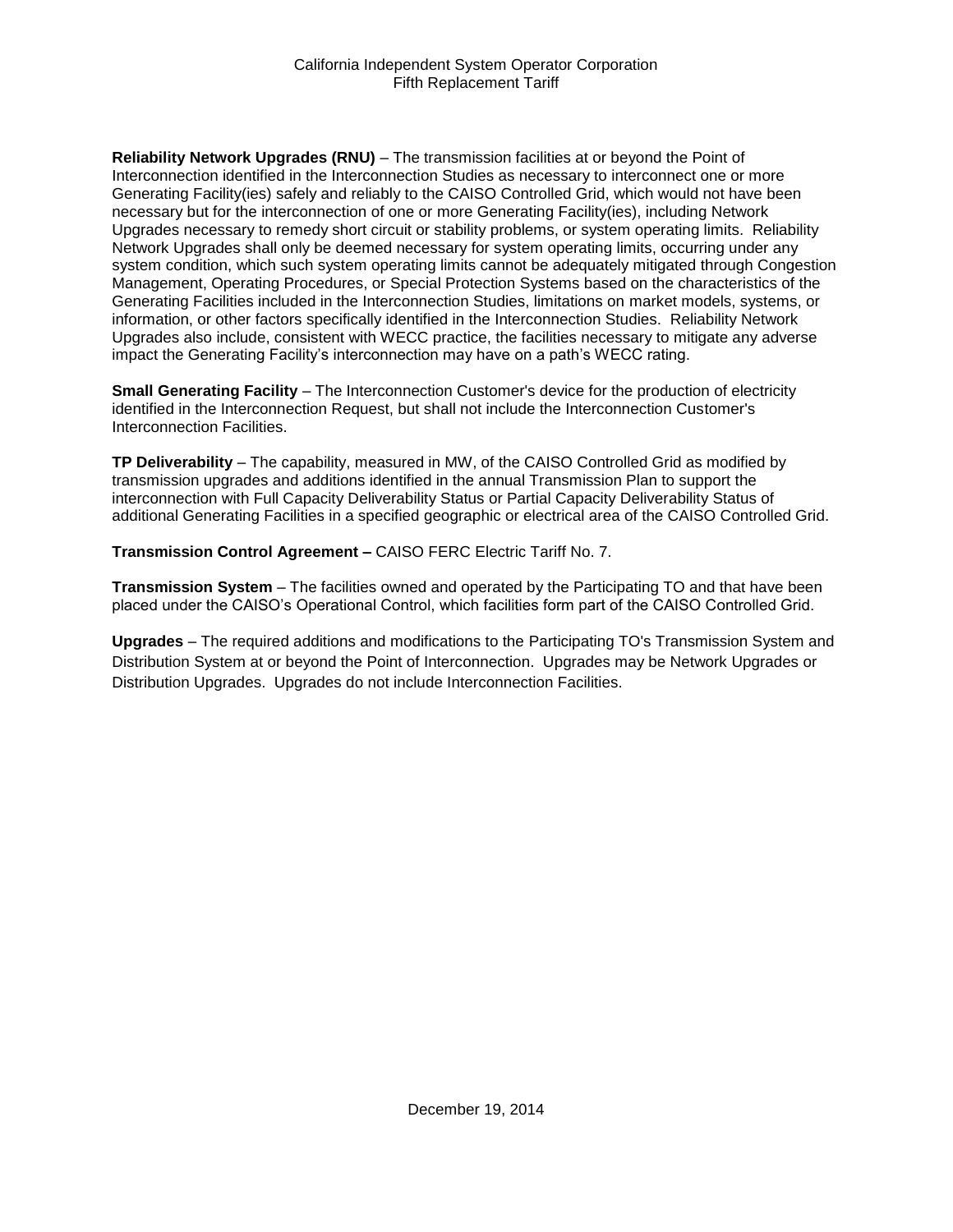## **Attachment 2**

## **Description and Costs of the Small Generating Facility,**

## **Interconnection Facilities, and Metering Equipment**

<span id="page-35-2"></span><span id="page-35-1"></span><span id="page-35-0"></span>Equipment, including the Small Generating Facility, Interconnection Facilities, and metering equipment shall be itemized and identified as being owned by the Interconnection Customer or the Participating TO. The Participating TO will provide a best estimate itemized cost, including overheads, of its Interconnection Facilities and metering equipment, and a best estimate itemized cost of the annual operation and maintenance expenses associated with its Interconnection Facilities and metering equipment.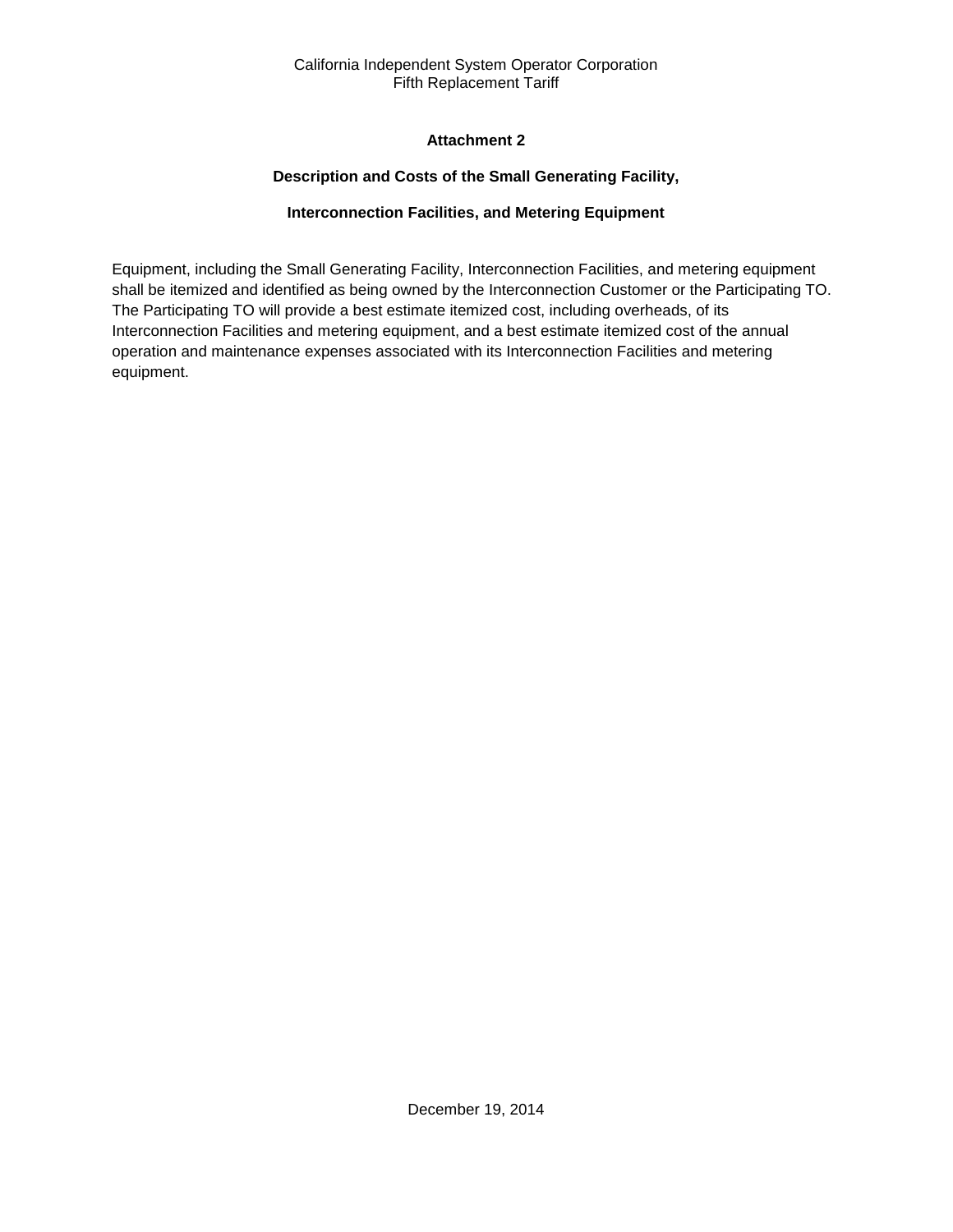## **Attachment 3**

## <span id="page-36-2"></span><span id="page-36-1"></span><span id="page-36-0"></span>**One-line Diagram Depicting the Small Generating Facility, Interconnection**

## **Facilities, Metering Equipment, and Upgrades**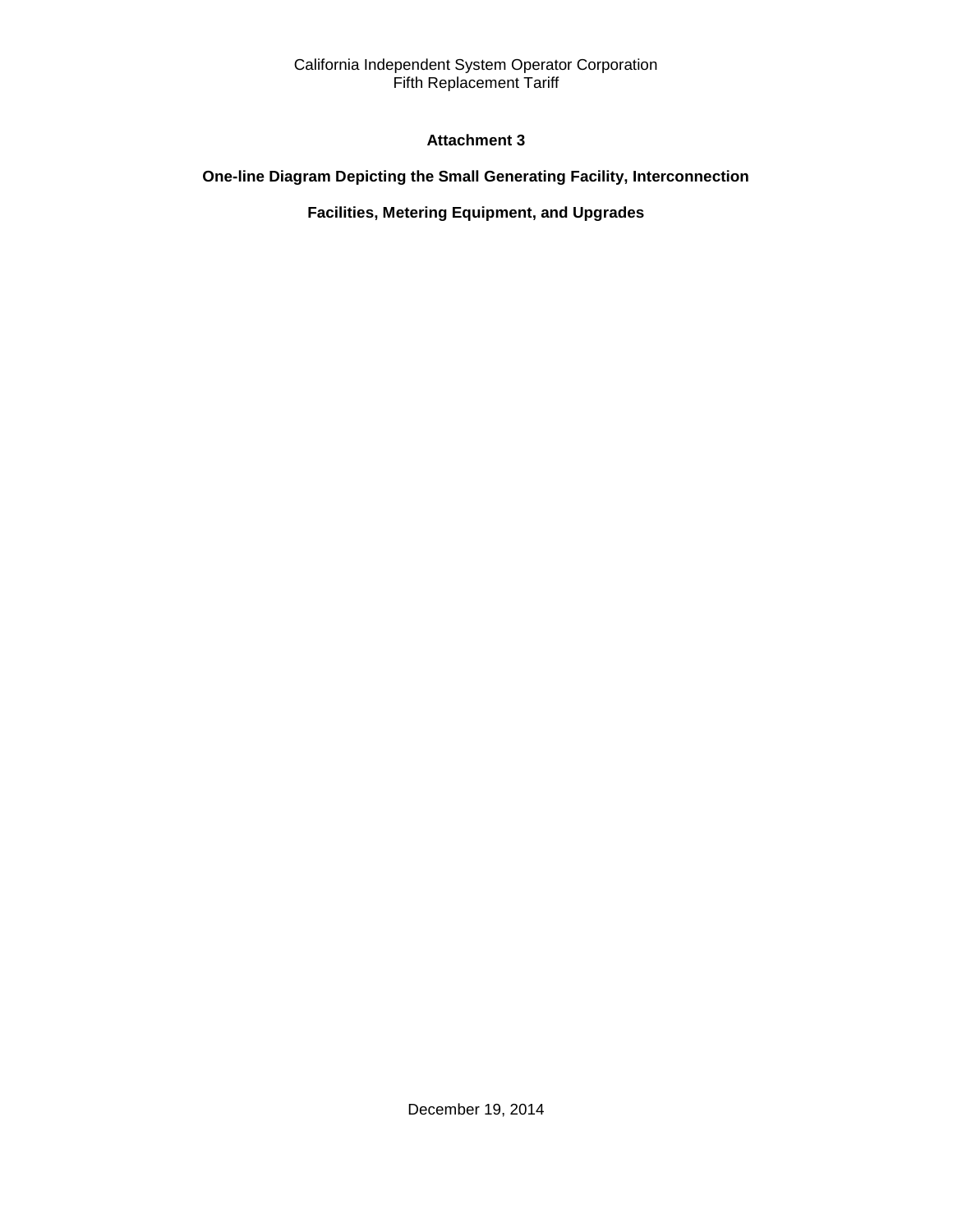## **Attachment 4 Milestones**

<span id="page-37-1"></span><span id="page-37-0"></span>In-Service Date: \_\_\_\_\_\_\_\_\_\_\_\_\_\_\_\_\_\_\_\_\_\_\_\_

Critical milestones and responsibility as agreed to by the Parties:

| <b>Milestone/Date</b>                                                                                                                                                                                                                                                                                                                                                                                                                                                           | <b>Responsible Party</b> |
|---------------------------------------------------------------------------------------------------------------------------------------------------------------------------------------------------------------------------------------------------------------------------------------------------------------------------------------------------------------------------------------------------------------------------------------------------------------------------------|--------------------------|
|                                                                                                                                                                                                                                                                                                                                                                                                                                                                                 |                          |
|                                                                                                                                                                                                                                                                                                                                                                                                                                                                                 |                          |
|                                                                                                                                                                                                                                                                                                                                                                                                                                                                                 |                          |
|                                                                                                                                                                                                                                                                                                                                                                                                                                                                                 |                          |
|                                                                                                                                                                                                                                                                                                                                                                                                                                                                                 |                          |
|                                                                                                                                                                                                                                                                                                                                                                                                                                                                                 |                          |
|                                                                                                                                                                                                                                                                                                                                                                                                                                                                                 |                          |
| $(8) \begin{tabular}{l} \hline \rule{0.2cm}{0.15cm} \rule{0.2cm}{0.15cm} \rule{0.2cm}{0.15cm} \rule{0.2cm}{0.15cm} \rule{0.2cm}{0.15cm} \rule{0.2cm}{0.15cm} \rule{0.2cm}{0.15cm} \rule{0.2cm}{0.15cm} \rule{0.2cm}{0.15cm} \rule{0.2cm}{0.15cm} \rule{0.2cm}{0.15cm} \rule{0.2cm}{0.15cm} \rule{0.2cm}{0.15cm} \rule{0.2cm}{0.15cm} \rule{0.2cm}{0.$                                                                                                                           |                          |
| $(9) \begin{tabular}{l} \hline \rule{0.2cm}{0.15cm} \rule{0.2cm}{0.15cm} \rule{0.2cm}{0.15cm} \rule{0.2cm}{0.15cm} \rule{0.2cm}{0.15cm} \rule{0.2cm}{0.15cm} \rule{0.2cm}{0.15cm} \rule{0.2cm}{0.15cm} \rule{0.2cm}{0.15cm} \rule{0.2cm}{0.15cm} \rule{0.2cm}{0.15cm} \rule{0.2cm}{0.15cm} \rule{0.2cm}{0.15cm} \rule{0.2cm}{0.15cm} \rule{0.2cm}{0.$                                                                                                                           |                          |
| $(10) \begin{tabular}{l} \hline \rule{0mm}{3ex} \multicolumn{3}{c}{} & \multicolumn{3}{c}{} \multicolumn{3}{c}{} \multicolumn{3}{c}{} \multicolumn{3}{c}{} \multicolumn{3}{c}{} \multicolumn{3}{c}{} \multicolumn{3}{c}{} \multicolumn{3}{c}{} \multicolumn{3}{c}{} \multicolumn{3}{c}{} \multicolumn{3}{c}{} \multicolumn{3}{c}{} \multicolumn{3}{c}{} \multicolumn{3}{c}{} \multicolumn{3}{c}{} \multicolumn{3}{c}{} \multicolumn{3}{c}{} \multicolumn{3}{c}{} \multicolumn{$ |                          |
| Agreed to by:                                                                                                                                                                                                                                                                                                                                                                                                                                                                   |                          |
|                                                                                                                                                                                                                                                                                                                                                                                                                                                                                 |                          |
|                                                                                                                                                                                                                                                                                                                                                                                                                                                                                 | Date_________________    |
|                                                                                                                                                                                                                                                                                                                                                                                                                                                                                 |                          |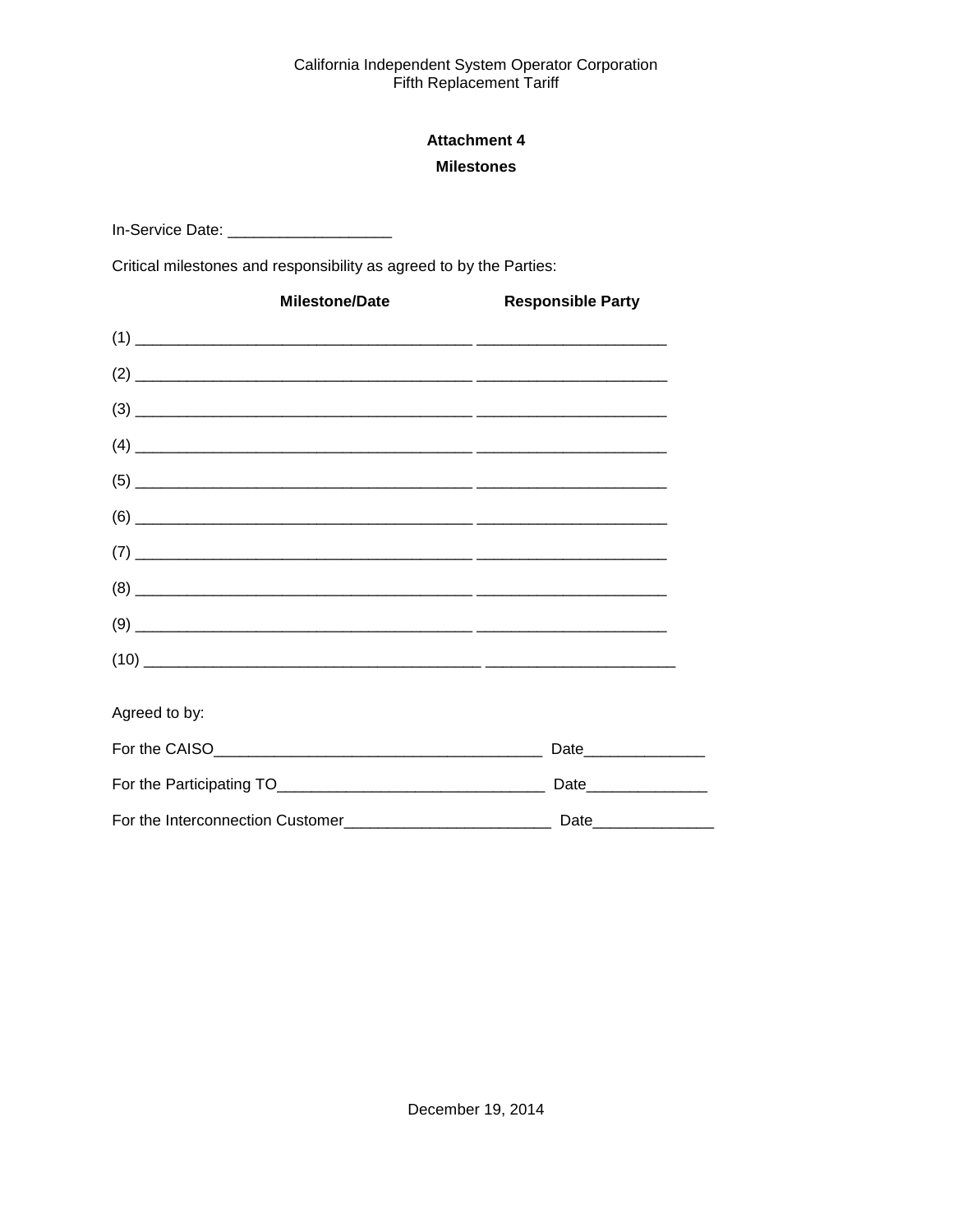## **Attachment 5**

## <span id="page-38-2"></span><span id="page-38-1"></span><span id="page-38-0"></span>**Additional Operating Requirements for the CAISO Controlled Grid and Affected Systems Needed to Support**

## **the Interconnection Customer's Needs**

The Participating TO and the CAISO shall also provide requirements that must be met by the Interconnection Customer prior to initiating parallel operation with the CAISO Controlled Grid.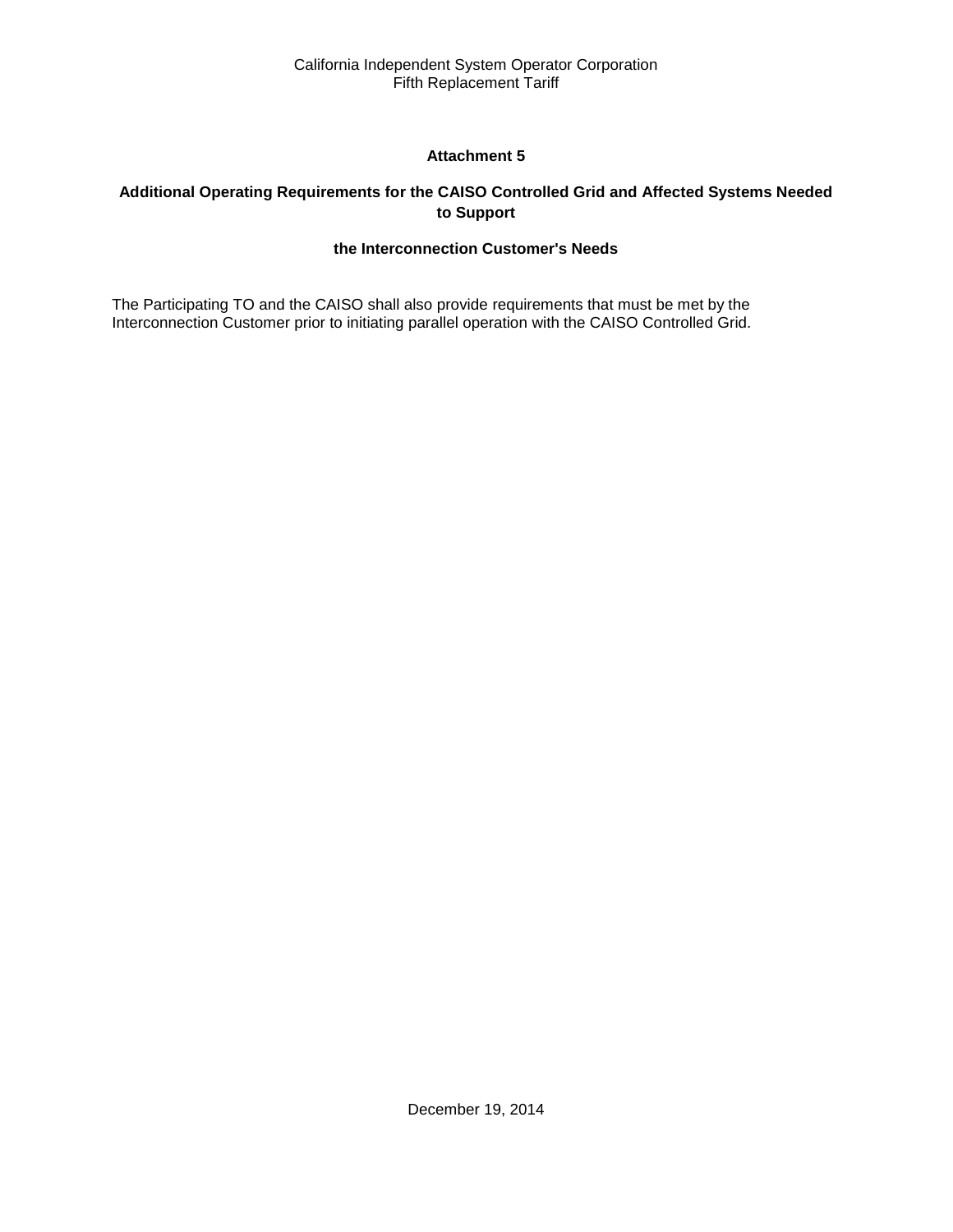#### **Attachment 6**

## **Participating TO's Description of its Upgrades**

## **and Best Estimate of Upgrade Costs**

<span id="page-39-2"></span><span id="page-39-1"></span><span id="page-39-0"></span>The Participating TO shall describe Upgrades and provide an itemized best estimate of the cost, including overheads, of the Upgrades and annual operation and maintenance expenses associated with such Upgrades. The Participating TO shall functionalize Upgrade costs and annual expenses as either transmission or distribution related.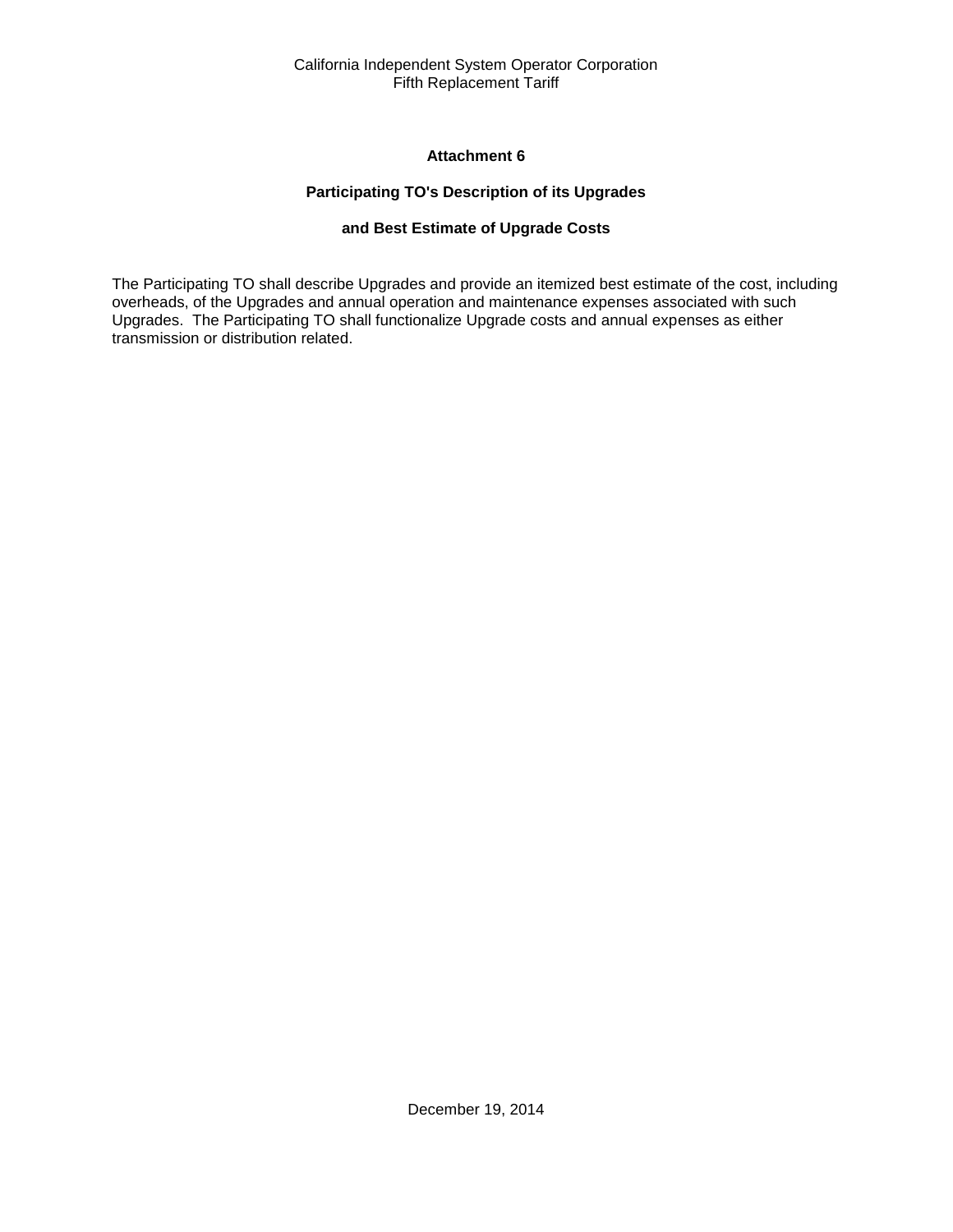## **Attachment 7**

## <span id="page-40-0"></span>**Interconnection Requirements for an Asynchronous Small Generating Facility**

<span id="page-40-1"></span>Attachment 7 sets forth requirements and provisions specific to all Asynchronous Generating Facilities. All other requirements of this Agreement continue to apply to all Asynchronous Generating Facility interconnections.

## **A. Technical Standards Applicable to Asynchronous Generating Facilities**

## **i. Low Voltage Ride-Through (LVRT) Capability**

A Asynchronous Generating Facility shall be able to remain online during voltage disturbances up to the time periods and associated voltage levels set forth in the requirements below.

- 1. An Asynchronous Generating Facility shall remain online for the voltage disturbance caused by any fault on the transmission grid, or within the Asynchronous Generating Facility between the Point of Interconnection and the high voltage terminals of the Asynchronous Generating Facility's step up transformer, having a duration equal to the lesser of the normal three-phase fault clearing time (4-9 cycles) or one-hundred fifty (150) milliseconds, plus any subsequent post-fault voltage recovery to the final steady-state post-fault voltage. Clearing time shall be based on the maximum normal clearing time associated with any three-phase fault location that reduces the voltage at the Asynchronous Generating Facility's Point of Interconnection to 0.2 per-unit of nominal voltage or less, independent of any fault current contribution from the Asynchronous Generating Facility.
- 2. An Asynchronous Generating Facility shall remain online for any voltage disturbance caused by a single-phase fault on the transmission grid, or within the Asynchronous Generating Facility between the Point of Interconnection and the high voltage terminals of the Asynchronous Generating Facility's step up transformer, with delayed clearing, plus any subsequent post-fault voltage recovery to the final steady-state post-fault voltage. Clearing time shall be based on the maximum backup clearing time associated with a single point of failure (protection or breaker failure) for any single-phase fault location that reduces any phase-to-ground or phase-to-phase voltage at the Asynchronous Generating Facility's Point of Interconnection to 0.2 per-unit of nominal voltage or less, independent of any fault current contribution from the Asynchronous Generating Facility.
- 3. Remaining on-line shall be defined as continuous connection between the Point of Interconnection and the Asynchronous Generating Facility's units, without any mechanical isolation. Asynchronous Generating Facilities may cease to inject current into the transmission grid during a fault.
- 4. The Asynchronous Generating Facility is not required to remain on line during multi-phased faults exceeding the duration described in Section A.i.1 of this Attachment 7 or single-phase faults exceeding the duration described in Section A.i.2 of this Attachment 7.
- 5. The requirements of this Section A.i. of this Attachment 7 do not apply to faults that occur between the Asynchronous Generating Facility's terminals and the high side of the step-up transformer to the high-voltage transmission system.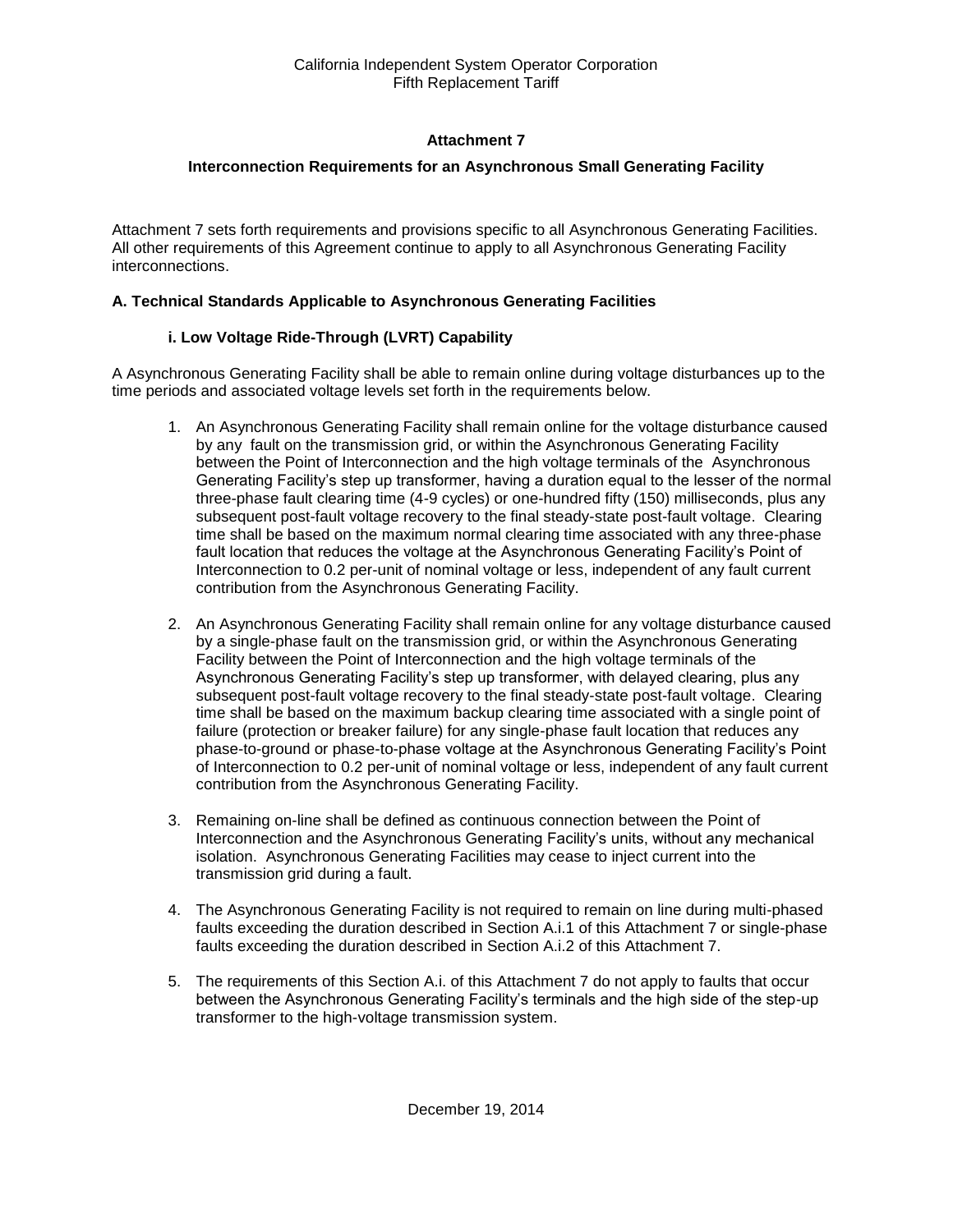- 6. Asynchronous Generating Facilities may be tripped after the fault period if this action is intended as part of a special protection system.
- 7. Asynchronous Generating Facilities may meet the of this Section A of this Attachment 7 through the performance of the generating units or by installing additional equipment within the Asynchronous Generating Facility or by a combination of generating unit performance and additional equipment.
- 8. The provisions of this Section A.i of this Attachment 7 apply only if the voltage at the Point of Interconnection has remained within the range of 0.9 and 1.10 per-unit of nominal voltage for the preceding two seconds, excluding any sub-cycle transient deviations.

## **ii. Frequency Disturbance Ride-Through Capacity**

An Asynchronous Generating Facility shall comply with the off nominal frequency requirements set forth in the WECC Under Frequency Load Shedding Relay Application Guide or successor requirements as they may be amended from time to time.

## **iii. Power Factor Design Criteria (Reactive Power)**

An Asynchronous Generating Facility shall operate within a power factor within the range of 0.95 leading to 0.95 lagging, measured at the Point of Interconnection as defined in this SGIA in order to maintain a specified voltage schedule, if the Phase II Interconnection Study shows that such a requirement is necessary to ensure safety or reliability. The power factor range standard can be met by using, for example, power electronics designed to supply this level of reactive capability (taking into account any limitations due to voltage level, real power output, etc.) or fixed and switched capacitors, or a combination of the two, if agreed to by the Participating TO and CAISO. The Interconnection Customer shall not disable power factor equipment while the Asynchronous Generating Facility is in operation. Asynchronous Generating Facilities shall also be able to provide sufficient dynamic voltage support in lieu of the power system stabilizer and automatic voltage regulation at the generator excitation system if the Phase II Interconnection Study shows this to be required for system safety or reliability.

## **iv. Supervisory Control and Data Acquisition (SCADA) Capability**

An Asynchronous Generating Facility shall provide SCADA capability to transmit data and receive instructions from the Participating TO and CAISO to protect system reliability. The Participating TO and CAISO and the Asynchronous Generating Facility Interconnection Customer shall determine what SCADA information is essential for the proposed Asynchronous Generating Facility, taking into account the size of the plant and its characteristics, location, and importance in maintaining generation resource adequacy and transmission system reliability.

#### **v. Power System Stabilizers (PSS)**

Power system stabilizers are not required for Asynchronous Generating Facilities.